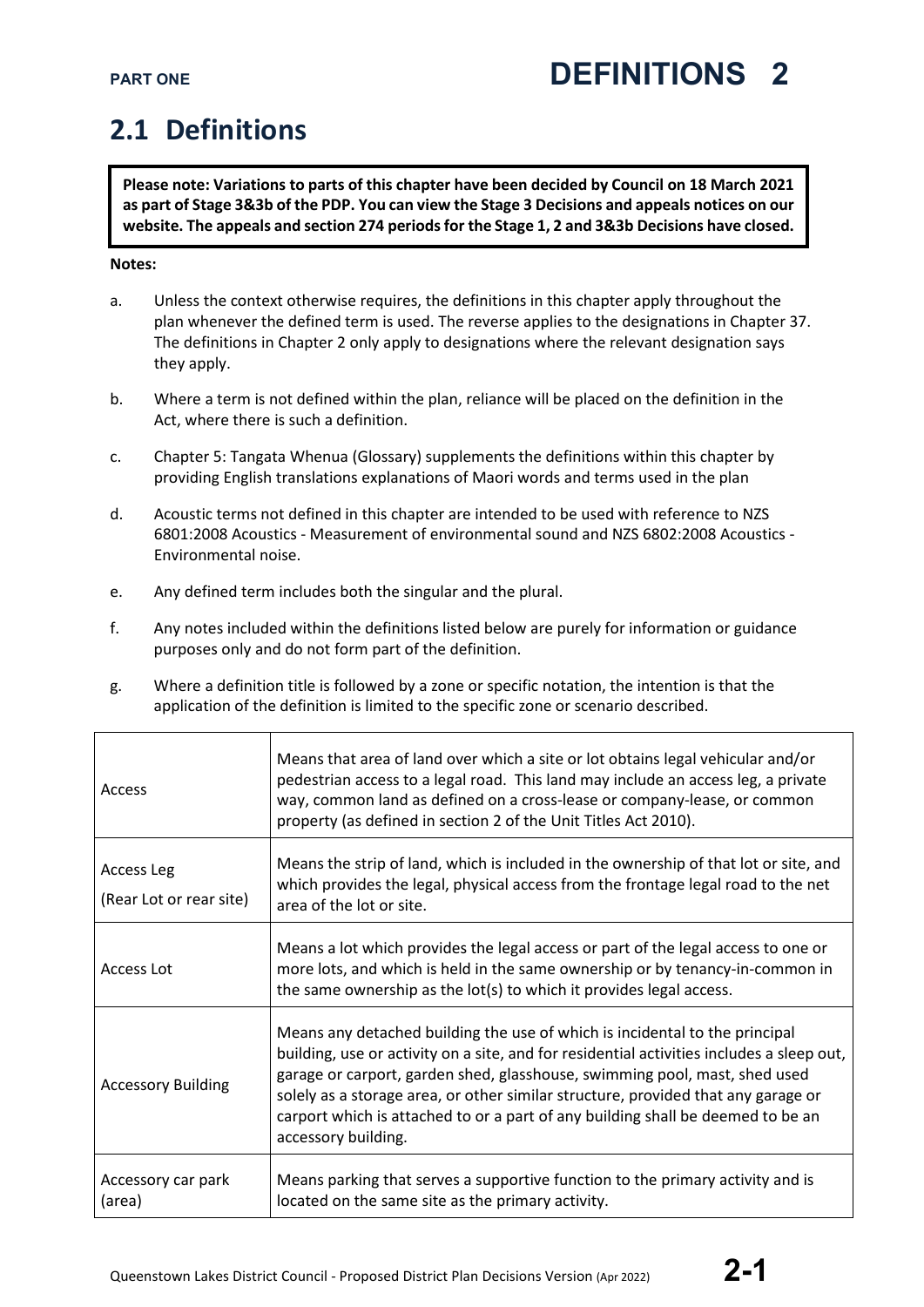| Accessway                                                                                             | Means any passage way, laid out or constructed by the authority of the council or<br>the Minister of Works and Development or, on or after 1 April 1988, the Minister<br>of Lands for the purposes of providing the public with a convenient route for<br>pedestrians from any road, service lane, or reserve to another, or to any public<br>place or to any railway station, or from one public place to another public place,<br>or from one part of any road, service lane, or reserve to another part of that same<br>road, service lane, or reserve <sup>1</sup> . |
|-------------------------------------------------------------------------------------------------------|--------------------------------------------------------------------------------------------------------------------------------------------------------------------------------------------------------------------------------------------------------------------------------------------------------------------------------------------------------------------------------------------------------------------------------------------------------------------------------------------------------------------------------------------------------------------------|
| Act                                                                                                   | Means the Resource Management Act 1991.                                                                                                                                                                                                                                                                                                                                                                                                                                                                                                                                  |
| Active transport<br>network                                                                           | The network of commuter and recreational trails, pathways, and footpaths that<br>provide for transport modes that rely on human power, including electric bicycles,<br>primarily walking and cycling, and includes those that are located within and<br>outside of the road network.                                                                                                                                                                                                                                                                                     |
| <b>Activity Sensitive To</b><br>Aircraft Noise (ASAN) /<br>Activity Sensitive to<br><b>Road Noise</b> | Means any residential activity, visitor accommodation activity, residential visitor<br>accommodation activity, homestay activity, community activity and day care<br>facility activity as defined in this District Plan including all outdoor spaces<br>associated with any education activity, but excludes activity in police stations, fire<br>stations, courthouses, probation and detention centres, government and local<br>government offices.                                                                                                                    |
| Adjoining Land<br>(Subdivision)                                                                       | Includes land separated from other land only by a road, railway, drain, water race,<br>river or stream.                                                                                                                                                                                                                                                                                                                                                                                                                                                                  |
| Aerodrome                                                                                             | Means a defined area of land used wholly or partly for the landing, departure, and<br>surface movement of aircraft including any buildings, installations and equipment<br>on or adjacent to any such area used in connection with the aerodrome or its<br>administration.                                                                                                                                                                                                                                                                                               |
| Aircraft                                                                                              | Means any machine that can derive support in the atmosphere from the reactions<br>of the air otherwise than by reactions of the air against the surface of the earth.<br>Excludes remotely piloted aircraft that weigh less than 15 kilograms.                                                                                                                                                                                                                                                                                                                           |
| <b>Aircraft Operations</b>                                                                            | Means the operation of aircraft during landing, take-off and taxiing but excludes:<br>aircraft operating in an emergency;<br>a.<br>aircraft using the Airport as an alternative to landing at a scheduled airport;<br>b.<br>military aircraft movements; and<br>c.<br>d.<br>engine testing.                                                                                                                                                                                                                                                                              |
| Air Noise Boundary<br>Queenstown (ANB)                                                                | Means a boundary as shown on the District Plan web mapping application, the<br>location of which is based on the predicted day/night sound level of 65 dBLdn<br>from airport operations in 2037.                                                                                                                                                                                                                                                                                                                                                                         |

<span id="page-1-0"></span><sup>1</sup> From section 315 of the Local Government Act 1974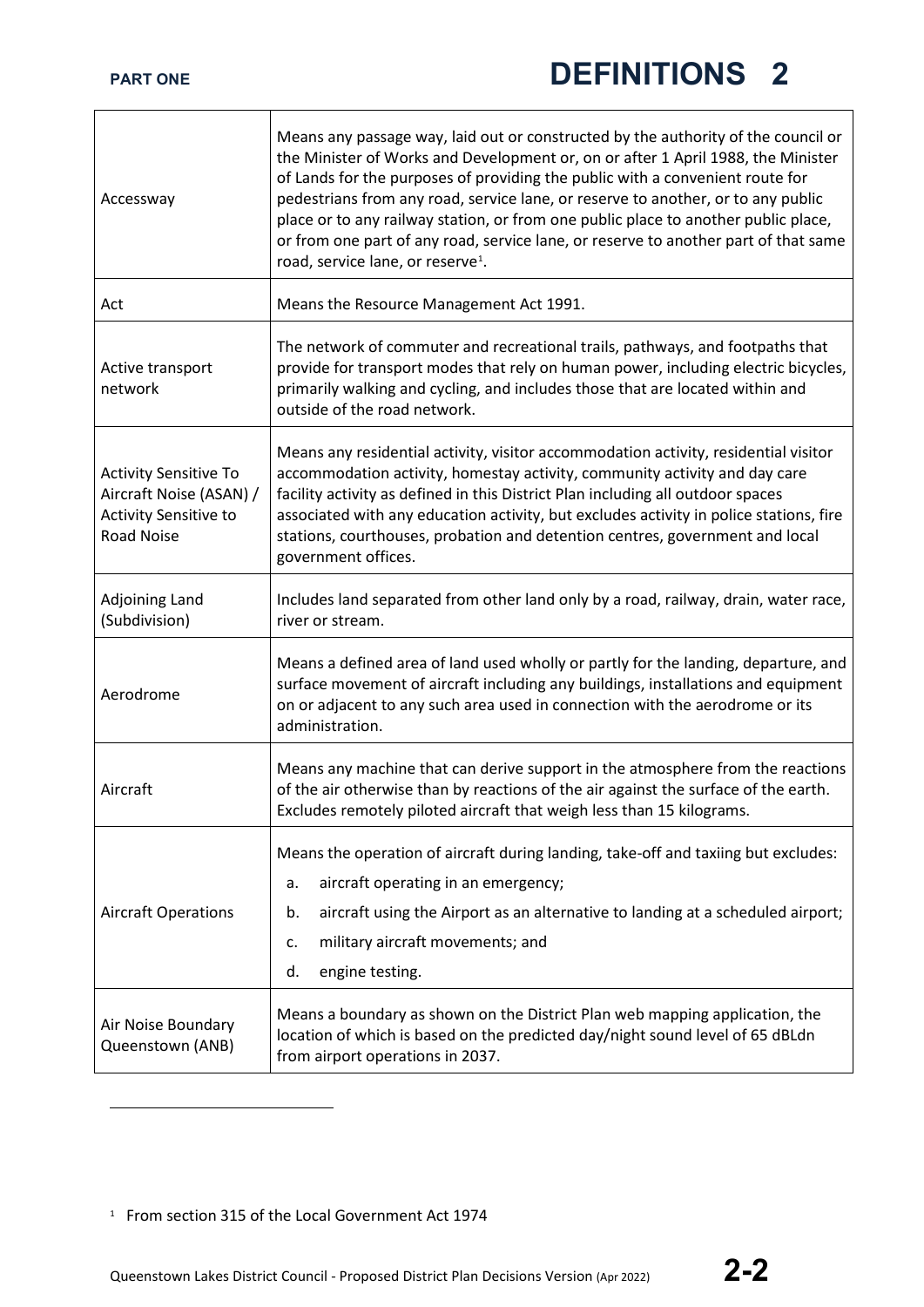| <b>Airport Activity</b>         | Means land used wholly or partly for the landing, departure, and surface<br>movement of aircraft, including:                                                                                                                                                                                                                 |
|---------------------------------|------------------------------------------------------------------------------------------------------------------------------------------------------------------------------------------------------------------------------------------------------------------------------------------------------------------------------|
|                                 | aircraft operations which include private aircraft traffic, domestic and<br>a.<br>international aircraft traffic, rotary wing operations;                                                                                                                                                                                    |
|                                 | aircraft servicing, general aviation, airport or aircraft training facilities and<br>b.<br>associated offices;                                                                                                                                                                                                               |
|                                 | runways, taxiways, aprons, and other aircraft movement areas;<br>c.                                                                                                                                                                                                                                                          |
|                                 | terminal buildings, hangars, air traffic control facilities, flight information<br>d.<br>services, navigation and safety aids, rescue facilities, lighting, car parking,<br>maintenance and service facilities, fuel storage and fuelling facilities and<br>facilities for the handling and storage of hazardous substances. |
|                                 | catering facilities;<br>e.                                                                                                                                                                                                                                                                                                   |
|                                 | f.<br>quarantine and incineration facilities;                                                                                                                                                                                                                                                                                |
|                                 | border control and immigration facilities.<br>g.                                                                                                                                                                                                                                                                             |
| Airport Operator                | Means the person or body that has necessary statutory authority for the<br>establishment, maintenance, operation or management of the airport.                                                                                                                                                                               |
|                                 | Means an ancillary activity or service that provides support to the airport. This<br>includes:                                                                                                                                                                                                                               |
|                                 | land transport activities;<br>a.                                                                                                                                                                                                                                                                                             |
|                                 | buildings and structures;<br>b.                                                                                                                                                                                                                                                                                              |
|                                 | servicing and infrastructure;<br>c.                                                                                                                                                                                                                                                                                          |
| <b>Airport Related Activity</b> | police stations, fire stations, medical facilities and education facilities<br>d.<br>provided they serve an aviation related purpose;                                                                                                                                                                                        |
|                                 | retail and commercial services and industry associated with the needs of<br>e.<br>Airport passengers, visitors and employees and/or aircraft movements and<br>Airport businesses;                                                                                                                                            |
|                                 | f.<br>administrative offices (provided they are ancillary to an airport or airport<br>related activity.                                                                                                                                                                                                                      |
| All Weather Standard            | Means a pavement which has been excavated to a sound subgrade, backfilled and<br>compacted to properly designed drainage gradients with screened and graded<br>aggregate and is usable by motor vehicles under all weather conditions, and<br>includes metalled and sealed surfaces.                                         |
| Amenity Or Amenity<br>Values    | Means those natural or physical qualities and characteristics of an area that<br>contribute to people's appreciation of its pleasantness, aesthetic coherence, and<br>cultural and recreational attributes <sup>2</sup> .                                                                                                    |

<span id="page-2-0"></span><sup>2</sup> From section 2 of the Act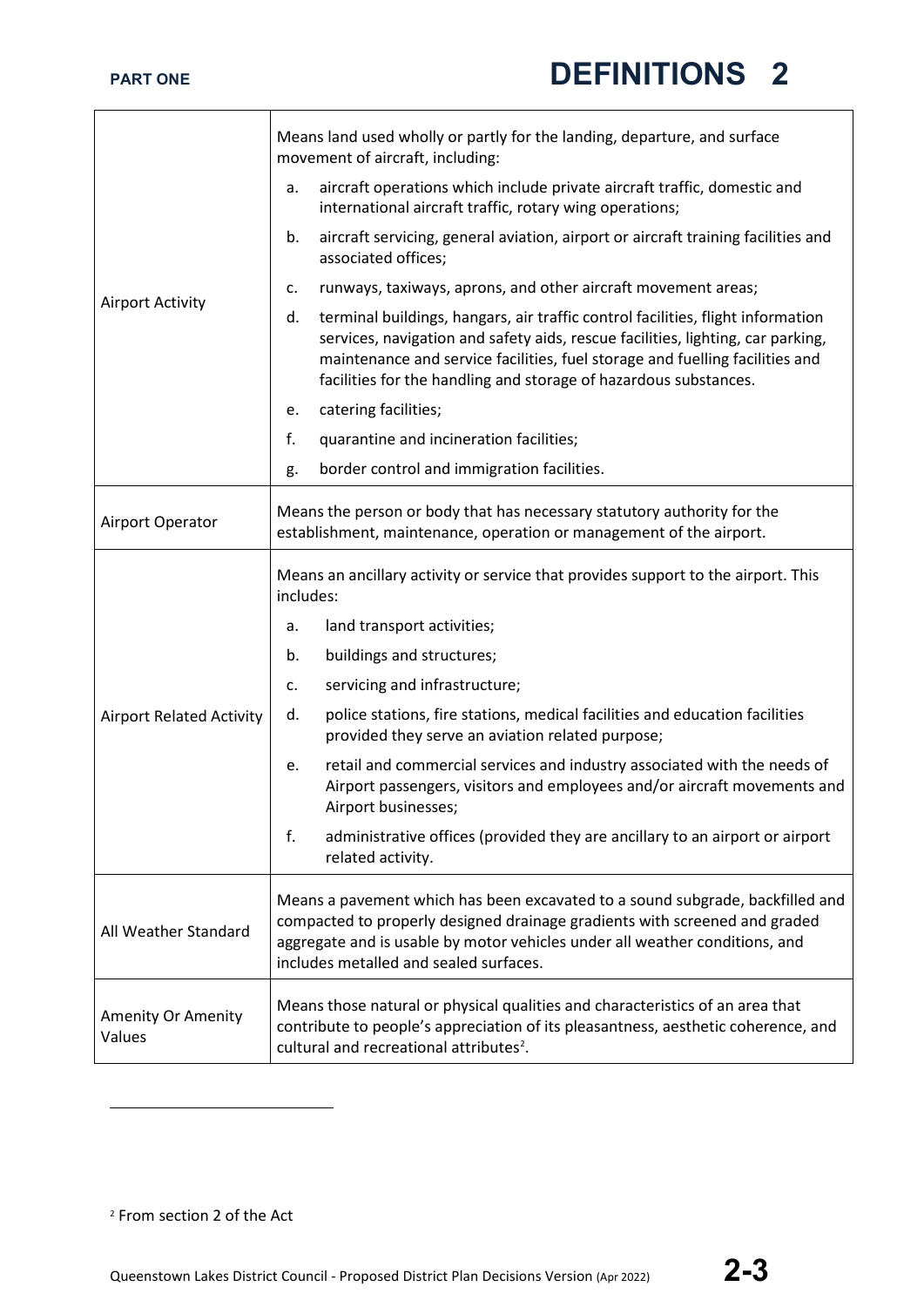| Antenna                                  | Means telecommunications apparatus, being metal rod, wire or other structure,<br>by which signals are transmitted or received, including any bracket or attachment<br>but not any support mast or similar structure.                                                                                                                                                                                                  |
|------------------------------------------|-----------------------------------------------------------------------------------------------------------------------------------------------------------------------------------------------------------------------------------------------------------------------------------------------------------------------------------------------------------------------------------------------------------------------|
|                                          | Means, subject to section 42(3) of the Heritage New Zealand Pouhere Taonga Act<br>2014:                                                                                                                                                                                                                                                                                                                               |
|                                          | any place in New Zealand, including any building or structure (or part of a<br>а.<br>building or structure), that -                                                                                                                                                                                                                                                                                                   |
| Archaeological Site                      | was associated with human activity that occurred before 1900 or is the<br>i.<br>site of the wreck of any vessel where the wreck occurred before 1900;<br>and                                                                                                                                                                                                                                                          |
|                                          | provides or may provide, through investigation by archaeological<br>ii.<br>methods, evidence relating to the history of New Zealand; and                                                                                                                                                                                                                                                                              |
|                                          | includes a site for which a declaration is made under section 43(1) of the<br>b.<br>Heritage New Zealand Pouhere Taonga Act 2014.                                                                                                                                                                                                                                                                                     |
| Area Median Income<br>(AMI)              | Means the median household income for the Queenstown Lakes District as<br>published by Statistics New Zealand following each census, and adjusted annually<br>by the Consumer Price Index (CPI).                                                                                                                                                                                                                      |
| Balcony                                  | Means a floor at other than ground level having at least one side completely open<br>except for a balustrade of a maximum height of 1.2m above balcony floor level.<br>The balcony may be roofed and shall have direct access to the residential unit it<br>serves.                                                                                                                                                   |
| Bar<br>(Hotel or Tavern)                 | Means any part of a hotel or tavern which is used principally for the sale, supply<br>or consumption of liquor on the premises. Bar area shall exclude areas used for<br>storage, toilets or like facilities and space.                                                                                                                                                                                               |
| <b>Biodiversity Offsets</b>              | Means measurable conservation outcomes resulting from actions designed to<br>compensate for residual adverse biodiversity impacts arising from project<br>development after appropriate avoidance, minimisation, remediation and<br>mitigation measures have been taken. The goal of biodiversity offsets is to<br>achieve no net loss and preferably a net gain of biodiversity on the ground.                       |
| <b>Biomass Electricity</b><br>Generation | Means electricity generation derived from biomass systems being recently living<br>organisms such as wood, wood waste, by products of agricultural processes and<br>waste.                                                                                                                                                                                                                                            |
| <b>Boat</b>                              | Means any vessel, appliance or equipment used or designed to be used for<br>flotation and navigation on or through the surface of water, other than a wetsuit<br>or lifejacket, and includes any aircraft whilst such aircraft is on the surface of the<br>water. Craft or boating craft shall have the same meaning. Boating activities shall<br>mean activities involving the use of boats on the surface of water. |
| Boundary                                 | Means any boundary of the net area of a site and includes any road boundary or<br>internal boundary. Site boundary shall have the same meaning as boundary.                                                                                                                                                                                                                                                           |
| <b>Building</b>                          | Shall have the same meaning as the Building Act 2004, with the following<br>exemptions in addition to those set out in the Building Act 2004:                                                                                                                                                                                                                                                                         |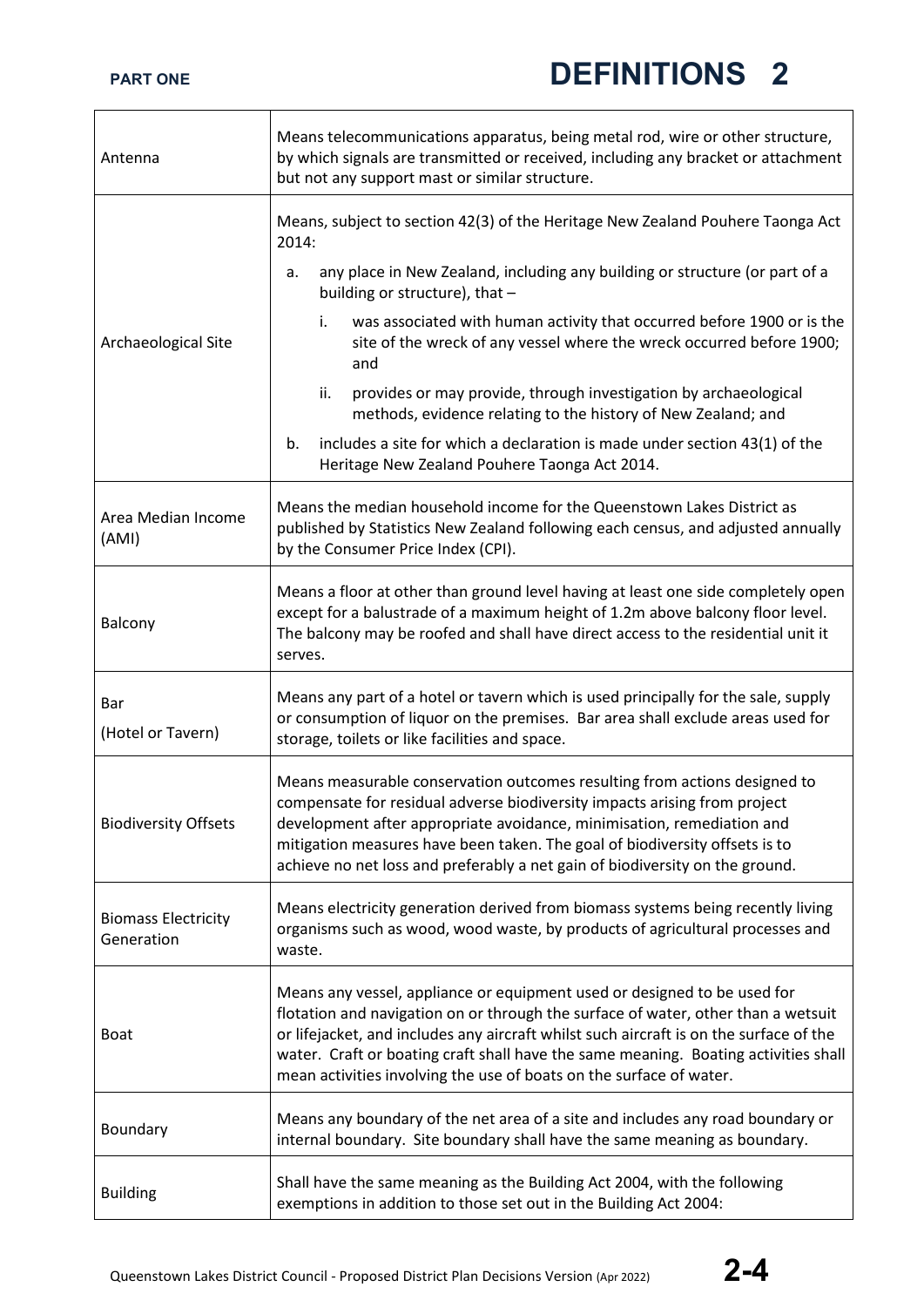|                                     | fences and walls not exceeding 2m in height;<br>а.                                                                                                                                                                                                                                                                                                  |
|-------------------------------------|-----------------------------------------------------------------------------------------------------------------------------------------------------------------------------------------------------------------------------------------------------------------------------------------------------------------------------------------------------|
|                                     | retaining walls that support no more than 2 vertical metres of earthworks;<br>b.                                                                                                                                                                                                                                                                    |
|                                     | structures less than 5m <sup>2</sup> in area and in addition less than 2m in height<br>c.<br>above ground level;                                                                                                                                                                                                                                    |
|                                     | d.<br>radio and television aerials (excluding dish antennae for receiving satellite<br>television which are greater than 1.2m in diameter), less than 2m in height<br>above ground level;                                                                                                                                                           |
|                                     | uncovered terraces or decks that are no greater than 1m above ground<br>e.<br>level;                                                                                                                                                                                                                                                                |
|                                     | f.<br>the upgrading and extension to the Arrow Irrigation Race provided that this<br>exception only applies to upgrading and extension works than involve<br>underground piping of the Arrow Irrigation Race;                                                                                                                                       |
|                                     | flagpoles not exceeding 7m in height;<br>g.                                                                                                                                                                                                                                                                                                         |
|                                     | building profile poles, required as part of the notification of Resource<br>h.<br>Consent applications;                                                                                                                                                                                                                                             |
|                                     | public outdoor art installations sited on Council owned land;<br>i.                                                                                                                                                                                                                                                                                 |
|                                     | j.<br>pergolas less than 2.5 metres in height either attached or detached to a<br>building;                                                                                                                                                                                                                                                         |
|                                     | Notwithstanding the definition set out in the Building Act 2004, and the above<br>exemptions a building shall include:                                                                                                                                                                                                                              |
|                                     | any vehicle, trailer, tent, marquee, shipping container, caravan or boat,<br>a.<br>whether fixed or moveable, used on a site for a residential accommodation<br>unit for a period exceeding 2 months.                                                                                                                                               |
| <b>Building Coverage</b>            | Means that portion of the net area of a site which is covered by buildings or parts<br>of buildings, including overhanging or cantilevered parts of buildings, expressed<br>as a percentage or area. Building coverage shall only apply to buildings at ground,<br>or above ground level. The following shall not be included in building coverage: |
|                                     | pergolas;<br>a.                                                                                                                                                                                                                                                                                                                                     |
|                                     | that part of eaves and/or spouting, fire aprons or bay or box windows<br>b.<br>projecting 600mm or less horizontally from any exterior wall;                                                                                                                                                                                                        |
|                                     | uncovered terraces or decks which are not more than 1m above ground<br>c.<br>level;                                                                                                                                                                                                                                                                 |
|                                     | uncovered swimming pools no higher than 1m above ground level;<br>d.                                                                                                                                                                                                                                                                                |
|                                     | fences, walls and retaining walls;<br>е.                                                                                                                                                                                                                                                                                                            |
|                                     | f.<br>driveways and outdoor paved surfaces.                                                                                                                                                                                                                                                                                                         |
| <b>Building Line</b><br>Restriction | Means a restriction imposed on a site to ensure when new buildings are erected<br>or existing buildings re-erected, altered or substantially rebuilt, no part of any<br>such building shall stand within the area between the building line and the<br>adjacent site boundary.                                                                      |
| <b>Building Supplier</b>            | Means a business primarily engaged in selling goods for consumption or use in<br>the construction, modification, cladding, fixed decoration or outfitting of buildings<br>and without limiting the generality of this term, includes suppliers of:                                                                                                  |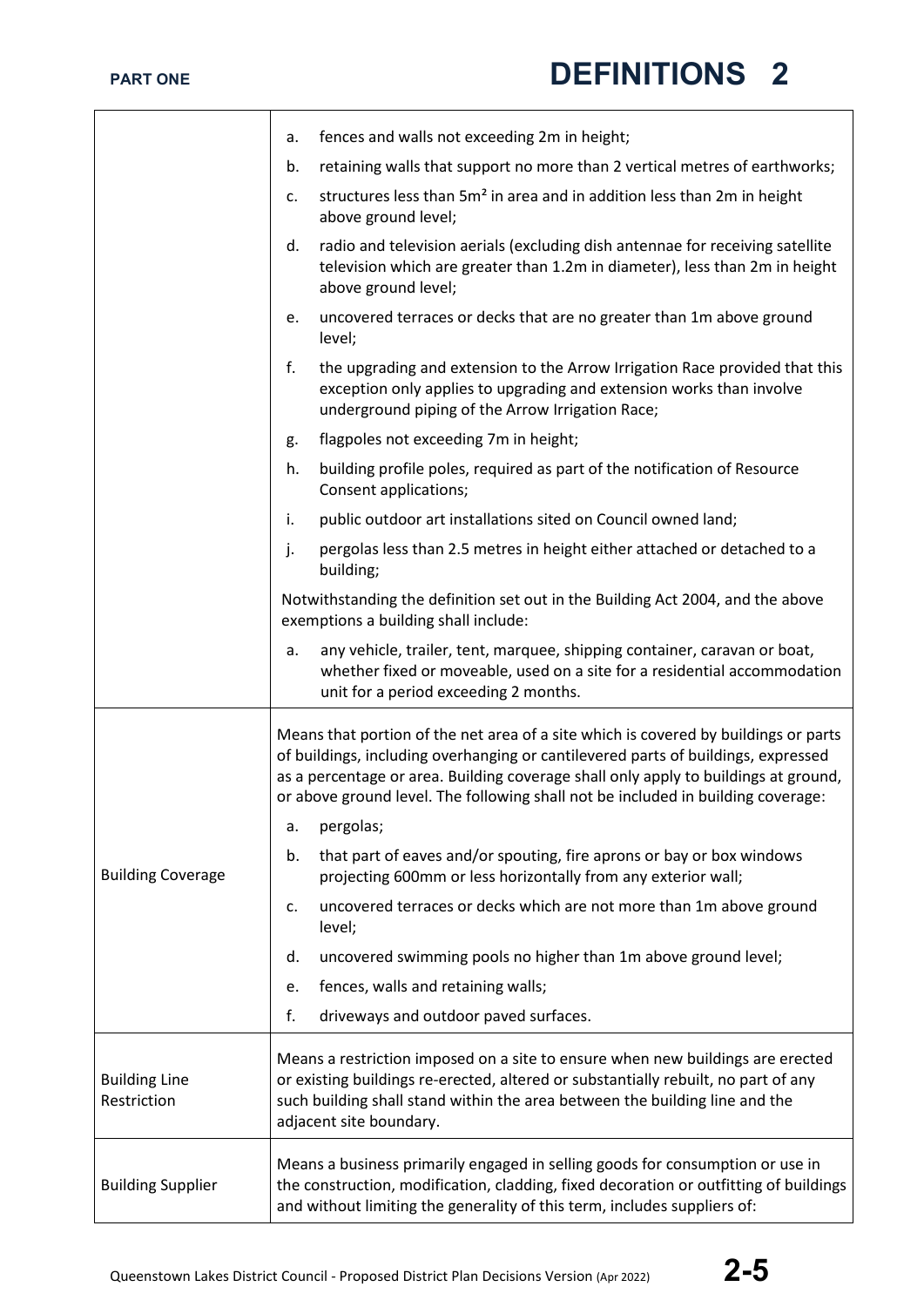|                            | glazing;<br>a.                                                                                                                                                                                                                                                                                                                                                                                                                                                                                                                                                                                                                                                                       |
|----------------------------|--------------------------------------------------------------------------------------------------------------------------------------------------------------------------------------------------------------------------------------------------------------------------------------------------------------------------------------------------------------------------------------------------------------------------------------------------------------------------------------------------------------------------------------------------------------------------------------------------------------------------------------------------------------------------------------|
|                            | awnings and window coverings;<br>b.                                                                                                                                                                                                                                                                                                                                                                                                                                                                                                                                                                                                                                                  |
|                            | bathroom, toilet and sauna installations;<br>c.                                                                                                                                                                                                                                                                                                                                                                                                                                                                                                                                                                                                                                      |
|                            | electrical materials and plumbing supplies;<br>d.                                                                                                                                                                                                                                                                                                                                                                                                                                                                                                                                                                                                                                    |
|                            | heating, cooling and ventilation installations;<br>e.                                                                                                                                                                                                                                                                                                                                                                                                                                                                                                                                                                                                                                |
|                            | f.<br>kitchen and laundry installations, excluding standalone appliances;                                                                                                                                                                                                                                                                                                                                                                                                                                                                                                                                                                                                            |
|                            | paint, varnish and wall coverings;<br>g.                                                                                                                                                                                                                                                                                                                                                                                                                                                                                                                                                                                                                                             |
|                            | permanent floor coverings;<br>h.                                                                                                                                                                                                                                                                                                                                                                                                                                                                                                                                                                                                                                                     |
|                            | i.<br>power tools and equipment;                                                                                                                                                                                                                                                                                                                                                                                                                                                                                                                                                                                                                                                     |
|                            | j.<br>locks, safes and security installations; and                                                                                                                                                                                                                                                                                                                                                                                                                                                                                                                                                                                                                                   |
|                            | timber and building materials.<br>k.                                                                                                                                                                                                                                                                                                                                                                                                                                                                                                                                                                                                                                                 |
| <b>Camping Ground</b>      | Means any area of land used, or designed or intended to be used, for rent, hire,<br>donation, or otherwise for reward, for the purposes of placing or erecting on the<br>land temporary living places for occupation, or permanent tourist cabins, by 2 or<br>more families or parties (whether consisting of 1 or more persons) living<br>independently of each other, whether or not such families or parties enjoy the<br>use in common of entrances, water supplies, cookhouses, sanitary fixtures, or<br>other premises and equipment; and includes any area of land used as a camping<br>ground immediately before the commencement of the Camping Ground<br>Regulations 1985. |
| Carriageway                | Means the portion of a road devoted particularly to the use of motor vehicles.                                                                                                                                                                                                                                                                                                                                                                                                                                                                                                                                                                                                       |
|                            | Means material that, when buried, will have no adverse effects on people or the<br>environment. Cleanfill material includes virgin natural materials such as clay, soil<br>and rock, and other inert materials, such as concrete or brick, that are free of:                                                                                                                                                                                                                                                                                                                                                                                                                         |
|                            | combustible, putrescible, degradable or leachable components;<br>a.                                                                                                                                                                                                                                                                                                                                                                                                                                                                                                                                                                                                                  |
| Cleanfill                  | hazardous substances;<br>b.                                                                                                                                                                                                                                                                                                                                                                                                                                                                                                                                                                                                                                                          |
|                            | products or materials derived from hazardous waste treatment, hazardous<br>c.<br>waste stabilisation, or hazardous waste disposal practices;                                                                                                                                                                                                                                                                                                                                                                                                                                                                                                                                         |
|                            | materials that may present a risk to human or animal health, such as<br>d.<br>medical and veterinary waste, asbestos or radioactive substances; or                                                                                                                                                                                                                                                                                                                                                                                                                                                                                                                                   |
|                            | liquid waste.<br>e.                                                                                                                                                                                                                                                                                                                                                                                                                                                                                                                                                                                                                                                                  |
| <b>Cleanfill Facility</b>  | Means land used solely for the disposal of cleanfill. A cleanfill facility may include<br>stockpiling, rehabilitation and landscaping.                                                                                                                                                                                                                                                                                                                                                                                                                                                                                                                                               |
| Clearance of<br>Vegetation | Means the removal, trimming, felling, or modification of any vegetation and<br>includes cutting, crushing, cultivation, soil disturbance including direct drilling,<br>spraying with herbicide or burning.                                                                                                                                                                                                                                                                                                                                                                                                                                                                           |
|                            | Clearance of vegetation includes, the deliberate application of water or<br>oversowing where it would change the ecological conditions such that the<br>resident indigenous plant(s) are killed by competitive exclusion. Includes dryland<br>cushion field species.                                                                                                                                                                                                                                                                                                                                                                                                                 |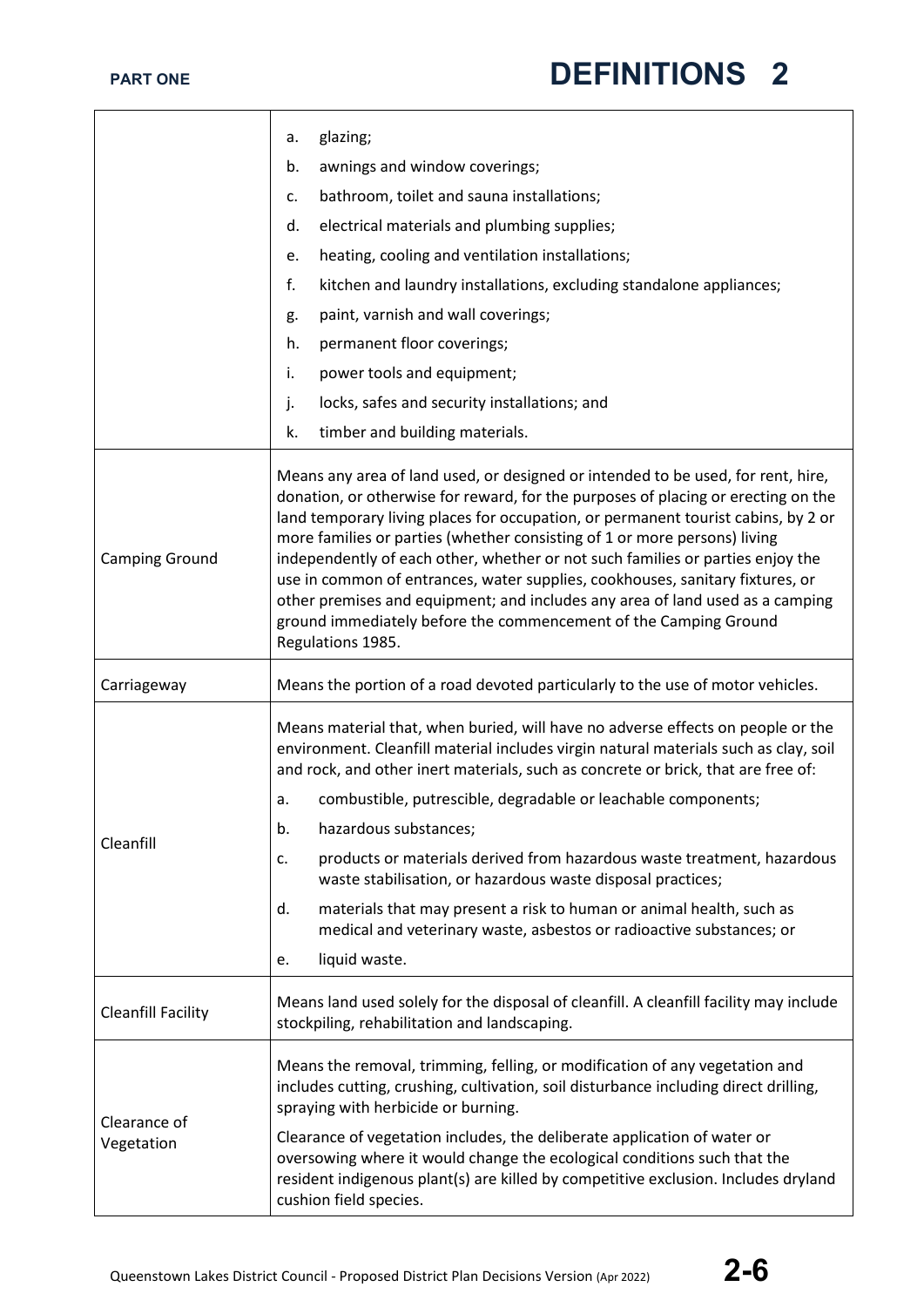| Commercial                                                                         | Means involving payment, exchange or other consideration.                                                                                                                                                                                                                                                                                                                                                                                                                                                                           |
|------------------------------------------------------------------------------------|-------------------------------------------------------------------------------------------------------------------------------------------------------------------------------------------------------------------------------------------------------------------------------------------------------------------------------------------------------------------------------------------------------------------------------------------------------------------------------------------------------------------------------------|
| <b>Commercial Activity</b>                                                         | Means the use of land and buildings for the display, offering, provision, sale or<br>hire of goods, equipment or services, and includes shops, postal services,<br>markets, showrooms, restaurants, takeaway food bars, professional, commercial<br>and administrative offices, service stations, motor vehicle sales, the sale of liquor<br>and associated parking areas. Excludes recreational, community and service<br>activities, home occupations, visitor accommodation, residential visitor<br>accommodation and homestays. |
| <b>Commercial Livestock</b>                                                        | Means livestock bred, reared and/or kept on a property for the purpose of<br>commercial gain, but excludes domestic livestock.                                                                                                                                                                                                                                                                                                                                                                                                      |
| Commercial<br><b>Recreational Activities</b>                                       | Means the commercial guiding, training, instructing, transportation or provision<br>of recreation facilities to clients for recreational purposes including the use of any<br>building or land associated with the activity, excluding ski area activities.                                                                                                                                                                                                                                                                         |
| <b>Common Property</b>                                                             | Means:<br>all the land and associated fixtures that are part of the unit title<br>a.<br>development but are not contained in a principal unit, accessory unit, or<br>future development unit; and<br>in the case of a subsidiary unit title development, means that part of the<br>b.<br>principal unit subdivided to create the subsidiary unit title development<br>that is not contained in a principal unit, accessory unit, or future<br>development unit <sup>3</sup> .                                                       |
| <b>Community Activity</b>                                                          | Means the use of land and buildings for the primary purpose of health, welfare,<br>care, safety, education, culture and/or spiritual well being. Excludes recreational<br>activities. A community activity includes day care facilities, education activities,<br>hospitals, doctors surgeries and other health professionals, churches, halls,<br>libraries, community centres, police purposes, fire stations, courthouses,<br>probation and detention centres, government and local government offices.                          |
| <b>Community Housing</b>                                                           | Means residential activity that maintains long term affordability for existing and<br>future generations through the use of a retention mechanism, and whose cost to<br>rent or own is within the reasonable means of low and moderate income<br>households.                                                                                                                                                                                                                                                                        |
| Comprehensive<br>Development<br>(For the purpose of<br>Chapters 12 and 13<br>only) | Means the construction of a building or buildings on a site or across a number of<br>sites with a total land area greater than 1400m <sup>2</sup> .                                                                                                                                                                                                                                                                                                                                                                                 |

<span id="page-6-0"></span><sup>&</sup>lt;sup>3</sup> From the Unit Titles Act 2010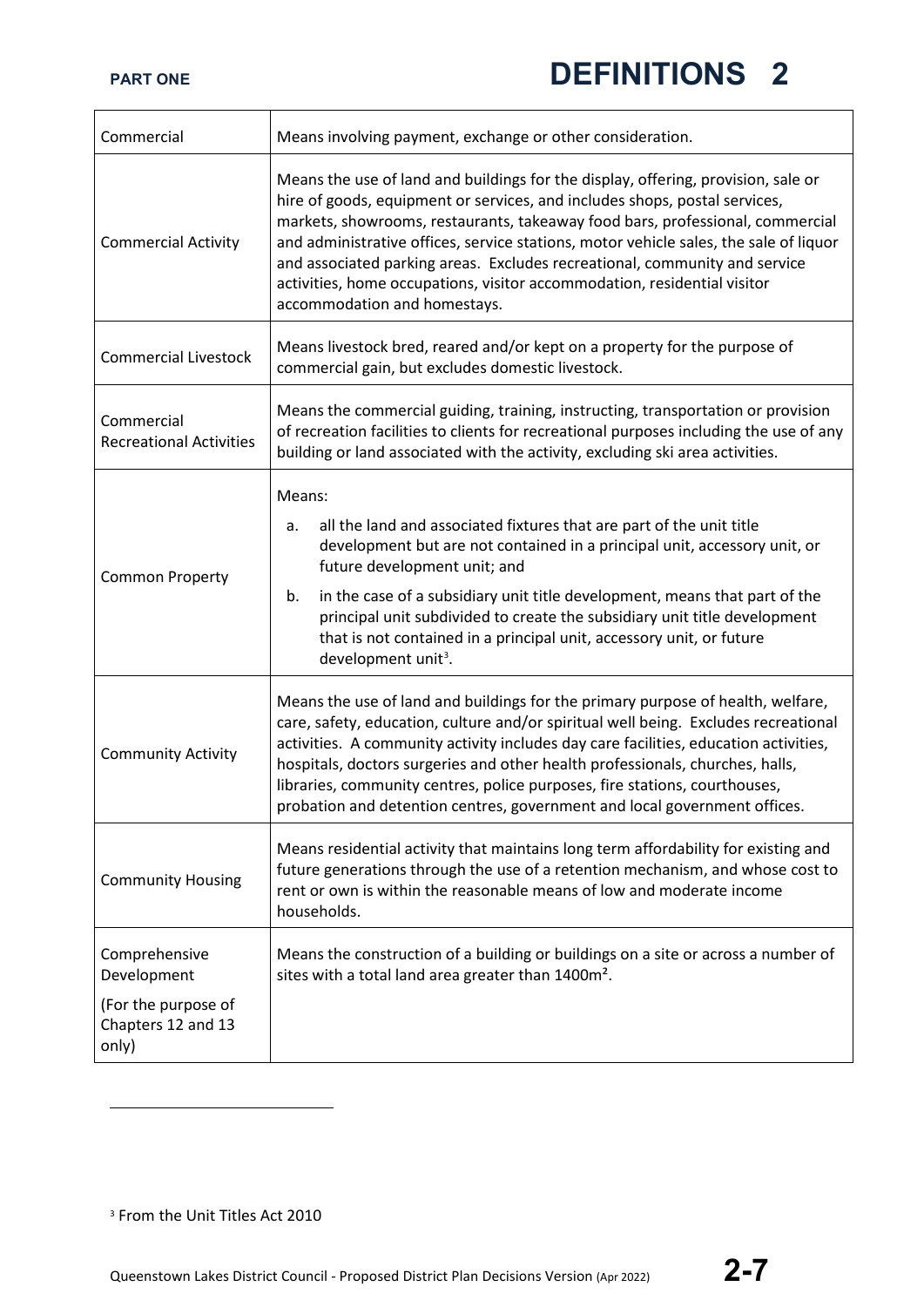| <b>Contributory Buildings</b><br>(For the purpose of<br>Chapter 26 only) | Means buildings within a heritage precinct that contribute to the significance of a<br>heritage precinct some of which may be listed for individual protection in the<br>Inventory of Listed Heritage Features under Rule 26.8. They may contain elements<br>of heritage fabric, architecture or positioning that adds value to the heritage<br>precinct. They have been identified within a heritage precinct because any future<br>development of the site containing a contributory building may impact on the<br>heritage values of heritage features, or the heritage precinct itself. Contributory<br>buildings are identified on the plans under Section 26.7 'Heritage Precincts'.<br>(Refer also to the definition of Non-Contributory Buildings).                                                                   |
|--------------------------------------------------------------------------|-------------------------------------------------------------------------------------------------------------------------------------------------------------------------------------------------------------------------------------------------------------------------------------------------------------------------------------------------------------------------------------------------------------------------------------------------------------------------------------------------------------------------------------------------------------------------------------------------------------------------------------------------------------------------------------------------------------------------------------------------------------------------------------------------------------------------------|
| Corporate Colour<br>Scheme                                               | Means the colour or colours which a business or organisation adopts as a key<br>visual element of its corporate identity.                                                                                                                                                                                                                                                                                                                                                                                                                                                                                                                                                                                                                                                                                                     |
| Council                                                                  | Means the Queenstown Lakes District Council or any Committee, Sub Committee,<br>Community Board, Commissioner or person to whom any of the Council's powers,<br>duties or discretions under this Plan have been lawfully delegated pursuant to the<br>provisions of the Act. District council shall have the same meaning.                                                                                                                                                                                                                                                                                                                                                                                                                                                                                                    |
| <b>Critical Listening</b><br>Environment                                 | Means any space that is regularly used for high quality listening or communication<br>for example principle living areas, bedrooms and classrooms but excludes non-<br>critical listening environments.                                                                                                                                                                                                                                                                                                                                                                                                                                                                                                                                                                                                                       |
| <b>Cultural Impact</b><br>Assessment                                     | Means a report that sets out Māori perspective on values, interests and<br>associations with an area or resource. These are technical reports for the<br>purposes of an assessment of environmental effects (AEE).                                                                                                                                                                                                                                                                                                                                                                                                                                                                                                                                                                                                            |
| Day Care Facility                                                        | Means land and/or buildings used for the care during the day of elderly persons<br>with disabilities and/or children, other than those residing on the site.                                                                                                                                                                                                                                                                                                                                                                                                                                                                                                                                                                                                                                                                  |
| Design Sound Level                                                       | Means 40 dB Ldn in all critical listening environments.                                                                                                                                                                                                                                                                                                                                                                                                                                                                                                                                                                                                                                                                                                                                                                       |
| <b>District</b>                                                          | <b>Means Queenstown Lakes District</b>                                                                                                                                                                                                                                                                                                                                                                                                                                                                                                                                                                                                                                                                                                                                                                                        |
| Domestic Livestock                                                       | Means livestock bred, reared and/or kept on a property, excluding that which is<br>for the purpose of commercial gain.<br>In all zones, other than the Rural, Rural Lifestyle and Rural Residential<br>a.<br>Zones, it is limited to 5 adult poultry per site, and does not include adult<br>roosters or peacocks; and<br>In the Rural, Rural Lifestyle and Rural Residential Zones it includes any<br>b.<br>number of livestock bred, reared and/or kept on a site for family<br>consumption, as pets, or for hobby purposes and from which no financial<br>gain is derived, except that in the Rural Residential Zone it is limited to only<br>one adult rooster and peacock per site.<br>Note: Domestic livestock not complying with this definition shall be deemed to be<br>commercial livestock and a farming activity. |
| Earthworks                                                               | Means the disturbance of land by the removal or deposition on or change to the<br>profile of land.<br>Earthworks includes excavation, filling, cuts, root raking and blading, firebreaks,<br>batters and the formation of roads, access, driveways, tracks and the deposition<br>and removal of cleanfill.                                                                                                                                                                                                                                                                                                                                                                                                                                                                                                                    |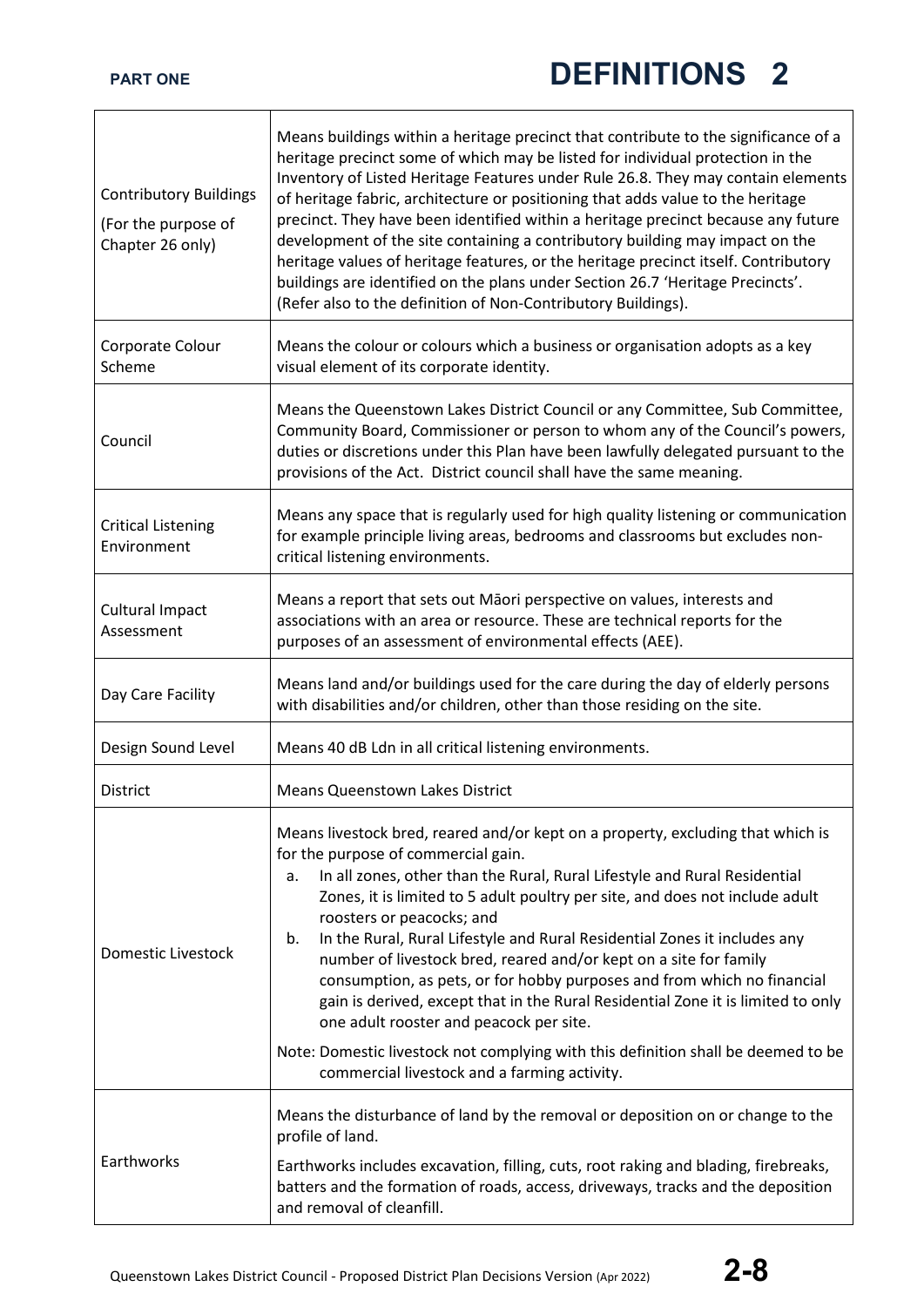| <b>Ecosystem Services</b>                                         | Means the resources and processes the environment provides that people benefit<br>from e.g. purification of water and air, pollination of plants and decomposition of<br>waste.                                                                                                                                                                                                                                                                                                        |
|-------------------------------------------------------------------|----------------------------------------------------------------------------------------------------------------------------------------------------------------------------------------------------------------------------------------------------------------------------------------------------------------------------------------------------------------------------------------------------------------------------------------------------------------------------------------|
| <b>Education Activity</b>                                         | Means the use of land and buildings for the primary purpose of regular instruction<br>or training including early childhood education, primary, intermediate and<br>secondary schools, tertiary education. It also includes ancillary administrative,<br>cultural, recreational, health, social and medical services (including dental clinics<br>and sick bays) and commercial facilities.                                                                                            |
| <b>Electricity Distribution</b>                                   | Means the conveyance of electricity via electricity distribution lines, cables,<br>support structures, substations, transformers, switching stations, kiosks, cabinets<br>and ancillary buildings and structures, including communication equipment, by a<br>network utility operator.                                                                                                                                                                                                 |
| Elderly care home                                                 | Means a facility providing rest home care within the meaning of the Health and<br>Disability Services (Safety) Act (2001), or a home for the residential care of older<br>persons and/or any land or buildings used for the care of older persons within a<br>retirement village.                                                                                                                                                                                                      |
| <b>Energy Activities</b>                                          | Means the following activities:<br>small and community-scale distributed electricity generation and solar<br>a.<br>water heating;<br>b.<br>renewable electricity generation;<br>non-renewable electricity generation;<br>c.<br>wind electricity generation;<br>d.<br>solar electricity generation;<br>e.<br>f.<br>stand-alone power systems (SAPS);<br>biomass electricity generation;<br>g.<br>h.<br>hydro generation activity;<br>i.<br>mini and micro hydro electricity generation. |
| Environmental<br>Compensation                                     | Means actions offered as a means to address residual adverse effects to the<br>environment arising from project development that are not intended to result in<br>no net loss or a net gain of biodiversity on the ground, includes residual adverse<br>effects to other components of the environment including landscape, the habitat<br>of trout and salmon, open space, recreational and heritage values.                                                                          |
| Exotic<br>(Trees and Plants)                                      | Means species which are not indigenous to that part of New Zealand.                                                                                                                                                                                                                                                                                                                                                                                                                    |
| <b>Extent of Place</b><br>(For the purpose of<br>Chapter 26 only) | Means the area around and/or adjacent to a heritage feature listed in the<br>Inventory of Listed Heritage Features under Section 26.8 and which is contained<br>in the same legal title as a heritage feature listed in the Inventory, the extent of<br>which is identified in Section 26.8.1.<br>(Refer also to the definition of Setting).                                                                                                                                           |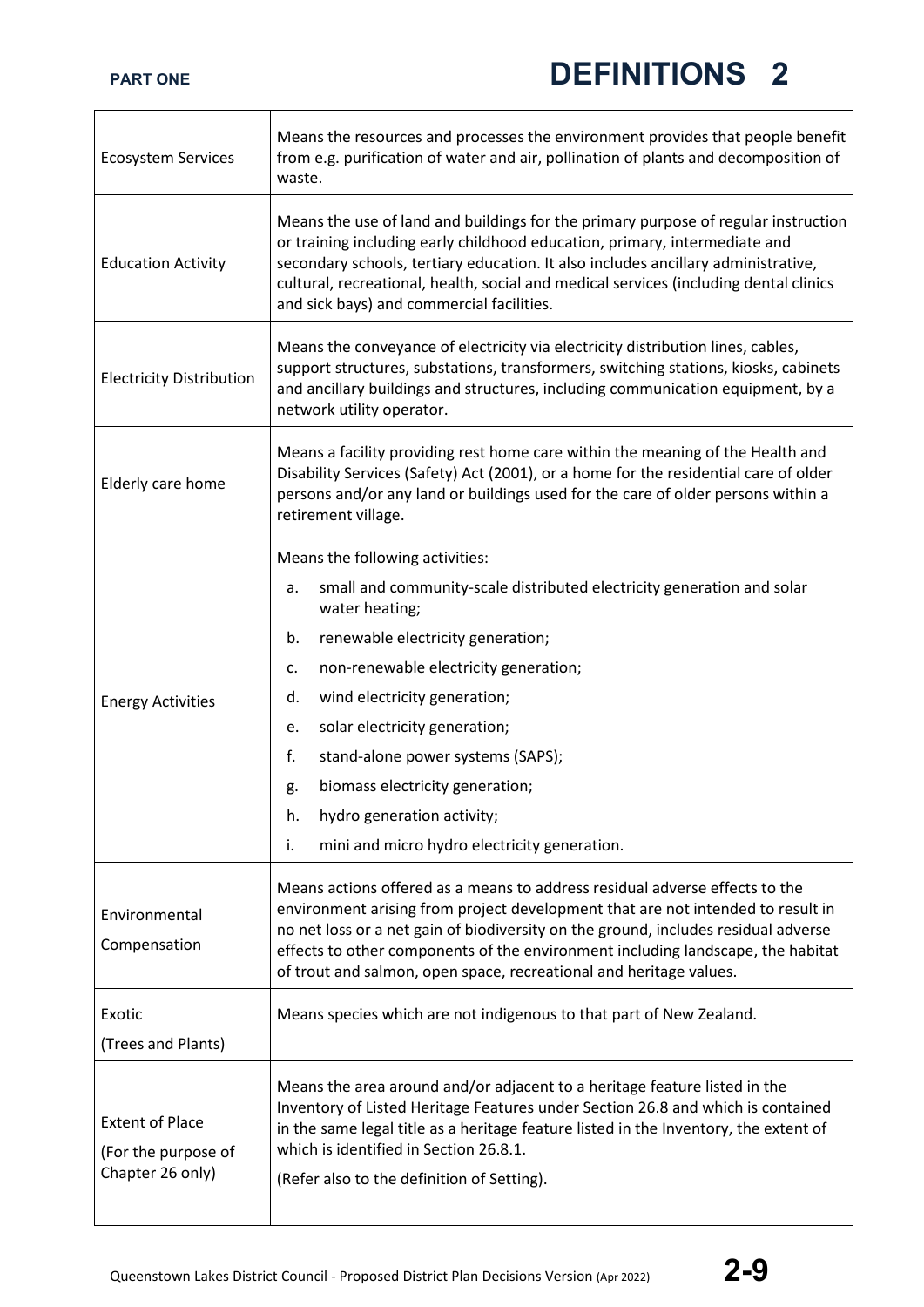| <b>External Alterations</b><br>and Additions<br>(For the purpose of<br>Chapter 26 only) | Means undertaking works affecting the external heritage fabric of heritage<br>features, but excludes repairs and maintenance, and partial demolition. External<br>additions includes signs and lighting.                                                                                                                                                                                                        |
|-----------------------------------------------------------------------------------------|-----------------------------------------------------------------------------------------------------------------------------------------------------------------------------------------------------------------------------------------------------------------------------------------------------------------------------------------------------------------------------------------------------------------|
| <b>External Appearance</b><br>(Buildings)                                               | Means the bulk and shape of the building including roof pitches, the materials of<br>construction and the colour of exterior walls, joinery, roofs and any external<br>fixtures.                                                                                                                                                                                                                                |
| <b>Factory Farming</b>                                                                  | Includes:<br>the use of land and/or buildings for the production of commercial livestock<br>a.<br>where the regular feed source for such livestock is substantially provided<br>other than from grazing the site concerned;<br>boarding of animals;<br>b.<br>mushroom farming.<br>c.                                                                                                                            |
| <b>Farming Activity</b>                                                                 | Means the use of land and buildings for the primary purpose of the production of<br>vegetative matters and/or commercial livestock. Excludes residential activity,<br>home occupations, factory farming and forestry activity. Means the use of lakes<br>and rivers for access for farming activities.                                                                                                          |
| <b>Farm Building</b>                                                                    | Means a building (as defined) necessary for the exercise of farming activities (as<br>defined) and excludes:<br>buildings for the purposes of residential activities, home occupations,<br>a.<br>factory farming and forestry activities;<br>visitor accommodation and temporary accommodation.<br>b.                                                                                                           |
| Flat site                                                                               | Means a site where the ground slope is equal to or less than 6 degrees (i.e. equal<br>to or less than 1 in 9.5). Ground slope in relation to building height shall be<br>determined by measurement over the extremities of each building elevation.<br>Where all elevations indicate a ground slope of less than 6 degrees (i.e. equal to<br>or less than 1 in 9.5), rules applicable to flat sites will apply. |
| <b>Flood Protection Work</b>                                                            | Means works, structures and plantings for the protection of property and people<br>from flood fairways or lakes, the clearance of vegetation and debris from flood<br>fairways, stop banks, access tracks, rockwork, anchored trees, wire rope and<br>other structures.                                                                                                                                         |
| <b>Forestry Activity</b>                                                                | Means the use of land primarily for the purpose of planting, tending, managing<br>and harvesting of trees for timber or wood production in excess of 0.5ha in area.<br>Plantation Forestry is as defined by the Resource Management (National<br>Environmental Standard for Plantation Forestry) Regulations 2017.                                                                                              |
| <b>Formed Road</b>                                                                      | Means a road with a carriageway constructed to an all-weather standard with a<br>minimum width of 3m.                                                                                                                                                                                                                                                                                                           |
| Frontage                                                                                | Means the road boundary of any site.                                                                                                                                                                                                                                                                                                                                                                            |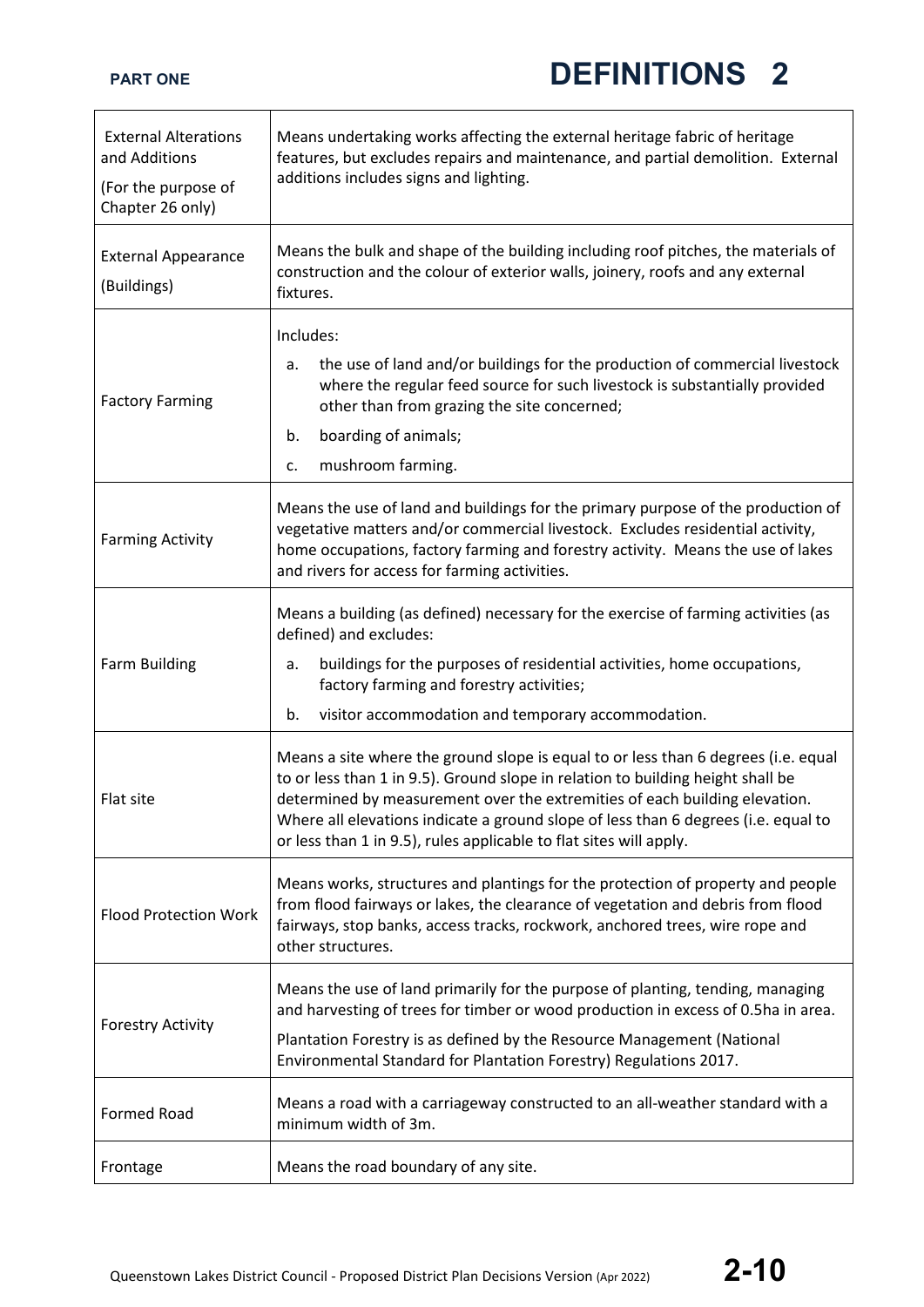| <b>Full-Time Equivalent</b><br>Person | Means the engagement of a person or persons in an activity on a site for an<br>average of 8 hours per day assessed over any 14 day period.                                                                                                                                                                                                                                                                         |
|---------------------------------------|--------------------------------------------------------------------------------------------------------------------------------------------------------------------------------------------------------------------------------------------------------------------------------------------------------------------------------------------------------------------------------------------------------------------|
| Garage                                | Is included within the meaning of residential unit, and means a building or part of<br>a building principally used for housing motor vehicles and other ancillary<br>miscellaneous items.                                                                                                                                                                                                                          |
| Gross Floor Area (GFA)                | Means the sum of the gross area of the several floors of all buildings on a site,<br>measured from the exterior faces of the exterior walls, or from the centre lines of<br>walls separating two buildings.                                                                                                                                                                                                        |
| <b>Ground Floor Area</b>              | Means any areas covered by the building or parts of the buildings and includes<br>overhanging or cantilevered parts but does not include pergolas (unroofed),<br>projections not greater than 800mm including eaves, bay or box windows, and<br>uncovered terraces or decks less than 1m above ground level.                                                                                                       |
|                                       | Means:                                                                                                                                                                                                                                                                                                                                                                                                             |
|                                       | The surface of the ground prior to any earthworks on the site, except that where<br>the surface of the ground has been altered through earthworks carried out as part<br>of a subdivision under the Resource Management Act 1991 or Local Government<br>Act 1974 "ground level" means the finished surface of the ground following<br>completion of works associated with the most recently completed subdivision. |
|                                       | "earthworks" has the meaning given in the definition of that term in this<br>a.<br>Plan and includes earthworks carried out at any time in the past;                                                                                                                                                                                                                                                               |
| Ground Level                          | "completed subdivision" means a subdivision in respect of which a<br>b.<br>certificate pursuant to section 224(c) of the Resource Management Act<br>1991 or a completion certificate under the Local Government Act 1974 has<br>been issued;                                                                                                                                                                       |
|                                       | "earthworks carried out as part of a subdivision" does not include<br>c.<br>earthworks that are authorized under any land use consent for earthworks,<br>separate from earthworks approved as part of a subdivision consent after<br>29 April 2016;                                                                                                                                                                |
|                                       | ground level interpretations are to be based on credible evidence including<br>d.<br>existing topographical information, site specific topography, adjoining<br>topography and known site history;                                                                                                                                                                                                                 |
|                                       | changes to the surface of the ground as a result of earthworks associated<br>e.<br>with building activity do not affect the "ground level" of a site;                                                                                                                                                                                                                                                              |
|                                       | f.<br>subdivision that does not involve earthworks has no effect on "ground<br>level";                                                                                                                                                                                                                                                                                                                             |
|                                       | Notes:                                                                                                                                                                                                                                                                                                                                                                                                             |
|                                       | See interpretive diagrams in the definition of Height;<br>a.                                                                                                                                                                                                                                                                                                                                                       |
|                                       | Special height rules apply in the Queenstown town centre, where "metres<br>b.<br>above sea level" is used. This is not affected by the definition of "ground<br>level" above, which applies elsewhere.                                                                                                                                                                                                             |
| Handicrafts                           | Means goods produced by the use of hand tools or the use of mechanical<br>appliances where such appliances do not produce the goods in a repetitive<br>manner according to a predetermined pattern for production run purpose.                                                                                                                                                                                     |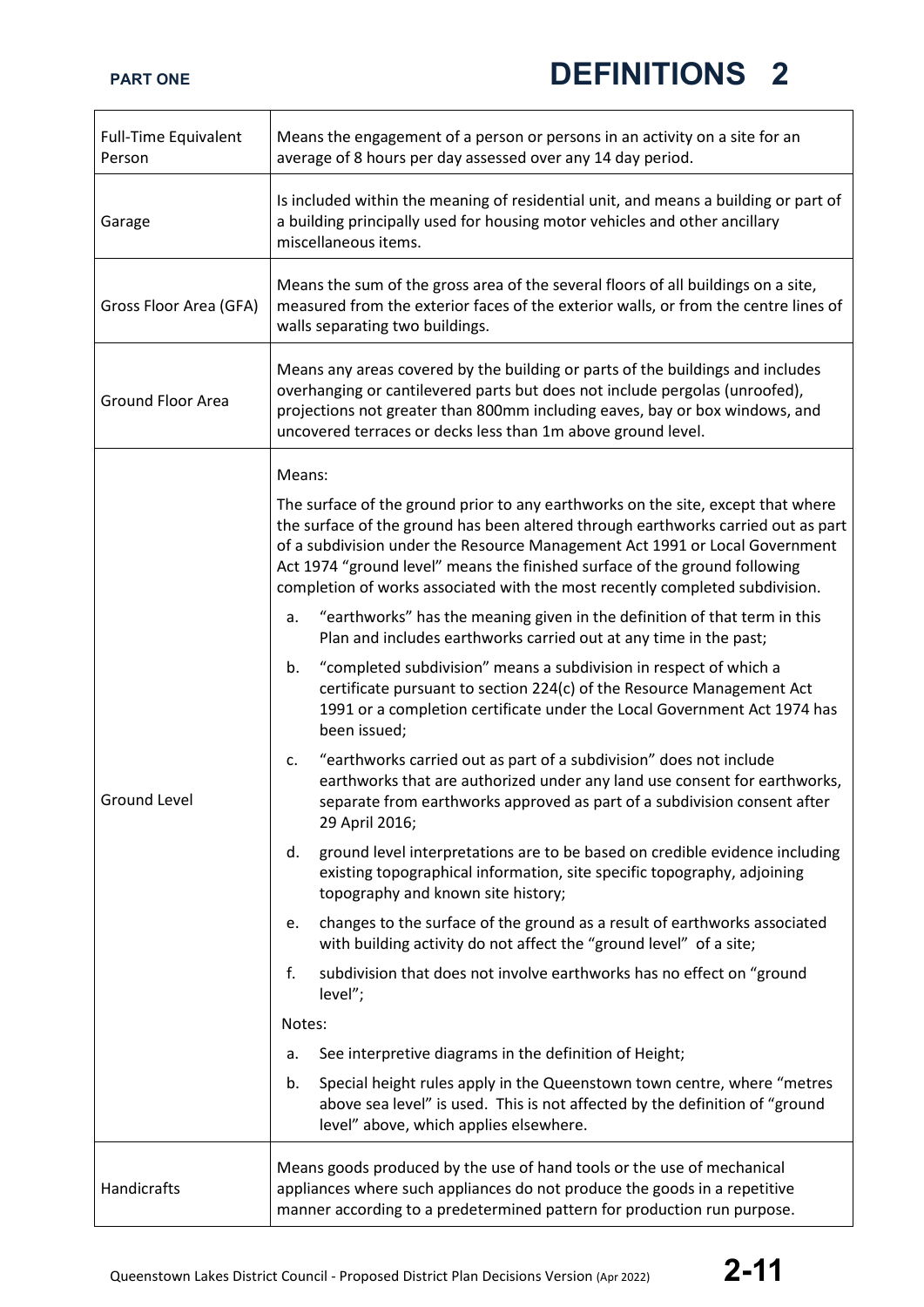| Hangar                      | Means a structure used to store aircraft, including for maintenance, servicing<br>and/or repair purposes.                                                                                                                                                                                                                                                                                         |
|-----------------------------|---------------------------------------------------------------------------------------------------------------------------------------------------------------------------------------------------------------------------------------------------------------------------------------------------------------------------------------------------------------------------------------------------|
| <b>Hard Surfacing</b>       | Means any part of that site which is impermeable and includes:                                                                                                                                                                                                                                                                                                                                    |
|                             | concrete, bitumen or similar driveways, paths or other areas paved with a<br>а.<br>continuous surface or with open jointed slabs, bricks, gobi or similar blocks;<br>or hardfill driveways that effectively put a physical barrier on the surface of<br>any part of a site;                                                                                                                       |
|                             | any area used for parking, manoeuvring, access or loading of motor<br>b.<br>vehicles;                                                                                                                                                                                                                                                                                                             |
|                             | any area paved either with a continuous surface or with open jointed slabs,<br>c.<br>bricks, gobi or similar blocks;                                                                                                                                                                                                                                                                              |
|                             | The following shall not be included in hard surfacing:                                                                                                                                                                                                                                                                                                                                            |
|                             | paths of less than 1m in width;<br>а.                                                                                                                                                                                                                                                                                                                                                             |
|                             | shade houses, glasshouses and tunnel houses not having solid floors.<br>b.                                                                                                                                                                                                                                                                                                                        |
|                             | Means any substance with one or more of the following characteristics:                                                                                                                                                                                                                                                                                                                            |
|                             | <i>i</i> explosives<br>a                                                                                                                                                                                                                                                                                                                                                                          |
|                             | ii flammability                                                                                                                                                                                                                                                                                                                                                                                   |
|                             | iii a capacity to oxidise                                                                                                                                                                                                                                                                                                                                                                         |
|                             | iv corrosiveness                                                                                                                                                                                                                                                                                                                                                                                  |
| <b>Hazardous Substance</b>  | v toxicity (both acute and chronic)                                                                                                                                                                                                                                                                                                                                                               |
|                             | vi ecotoxicity, with or without bio-accumulation; or                                                                                                                                                                                                                                                                                                                                              |
|                             | which on contact with air or water (other than air or water where the<br>b<br>temperature or pressure has been artificially increased or decreased)<br>generates a substance with any one or more of the properties specified in<br>paragraph a to this definition.                                                                                                                               |
| <b>Health Care Facility</b> | Means land and/or buildings used for the provision of services relating to the<br>physical and mental health of people and animals but excludes facilities used for<br>the promotion of physical fitness or beauty such as gymnasia, weight control<br>clinics or beauticians.                                                                                                                    |
| <b>Heavy Vehicle</b>        | Means a motor vehicle, other than a motor car that is not used, kept or available<br>for the carriage of passengers for hire or reward, the gross laden weight of which<br>exceeds 3500kg; but does not include a traction engine or vehicle designed solely<br>or principally for the use of fire brigades in attendance at fires. (The Heavy Motor<br>Vehicle Regulation 1974).                 |
| Height<br>(Building)        | Means the vertical distance between ground level (as defined), unless otherwise<br>specified in a District Plan rule, at any point and the highest part of the building<br>immediately above that point. For the purpose of calculating height in all zones,<br>account shall be taken of parapets, but not of:<br>aerials and/or antennas, mounting fixtures, mast caps, lightning rods or<br>а. |
|                             | similar appendages for the purpose of telecommunications but not including<br>dish antennae which are attached to a mast or building, provided that the                                                                                                                                                                                                                                           |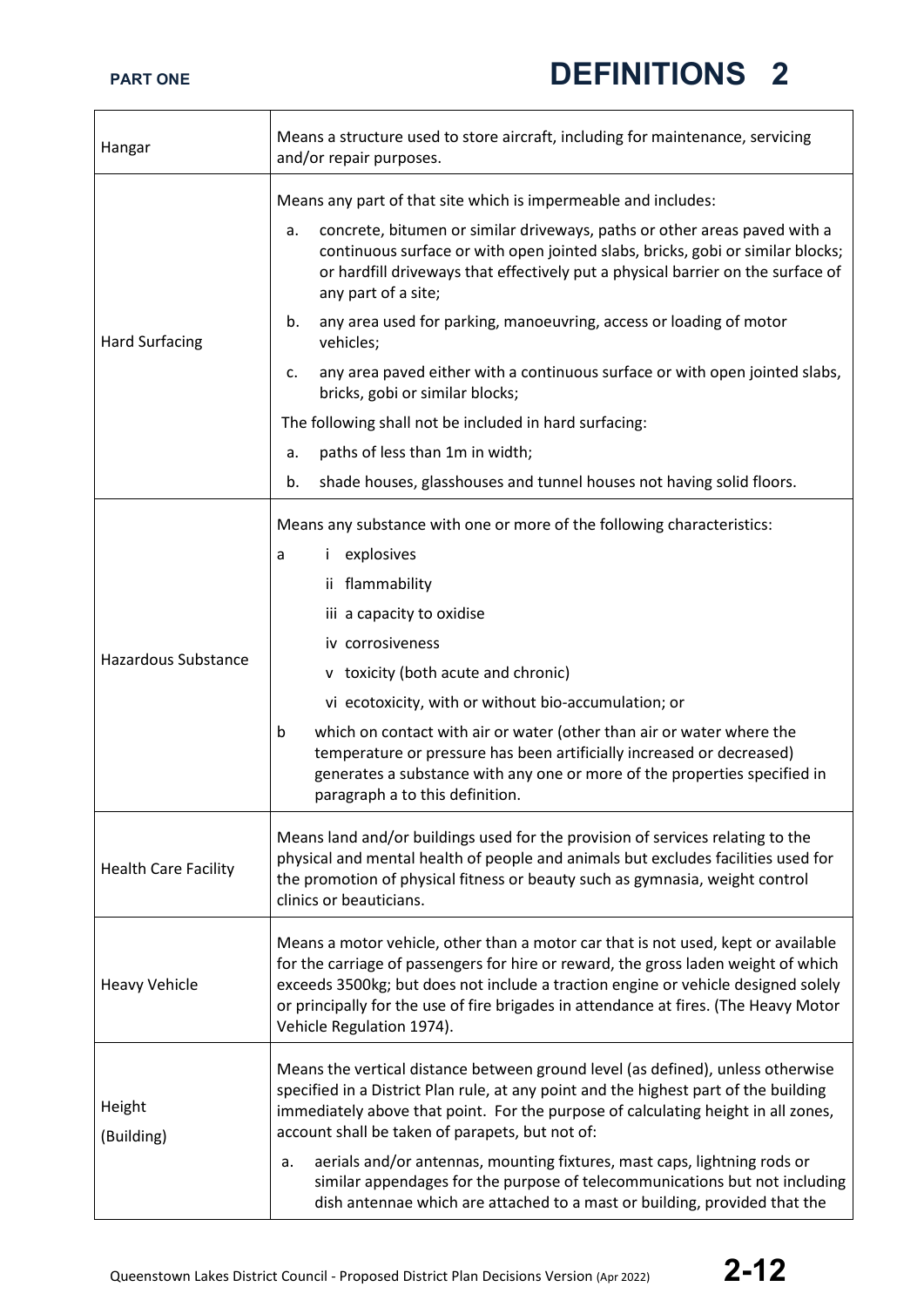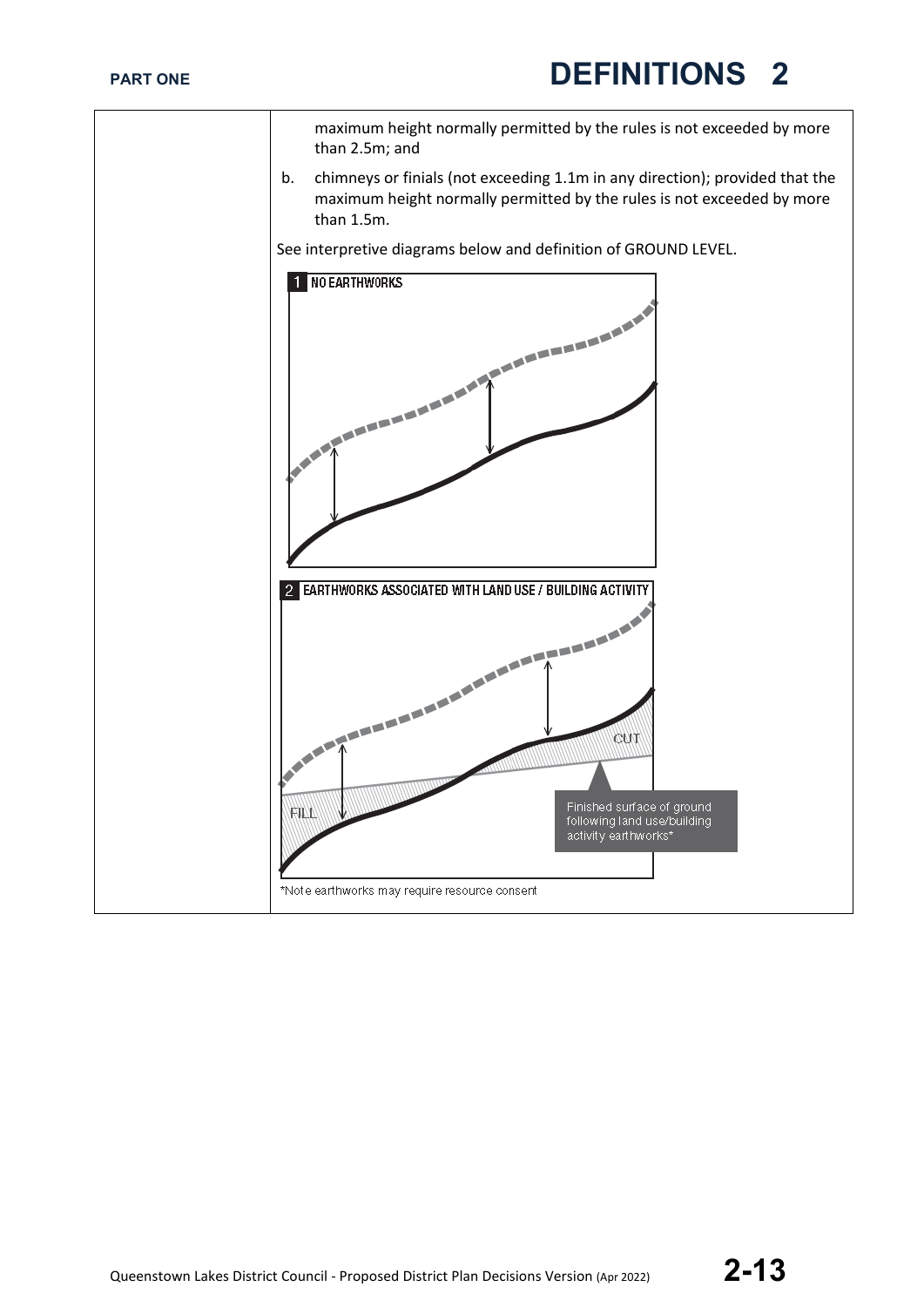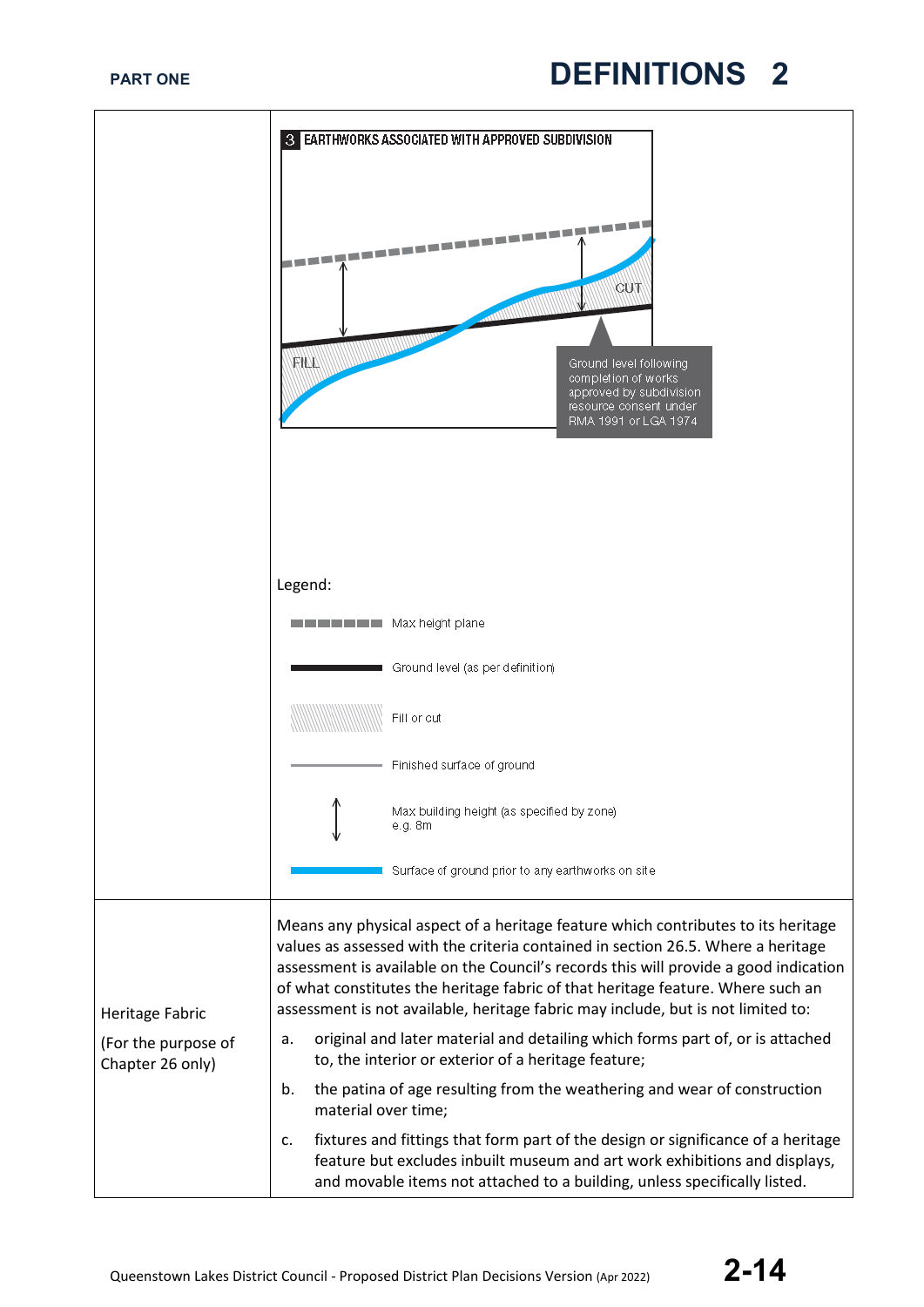|                                                                            | heritage features which may require analysis by archaeological means,<br>d.<br>which may also include features dating from after 1900.                                                                                                                                                                                                                                                                                                                                                                                                                                                                                                                                                                                                                         |
|----------------------------------------------------------------------------|----------------------------------------------------------------------------------------------------------------------------------------------------------------------------------------------------------------------------------------------------------------------------------------------------------------------------------------------------------------------------------------------------------------------------------------------------------------------------------------------------------------------------------------------------------------------------------------------------------------------------------------------------------------------------------------------------------------------------------------------------------------|
| Heritage Feature or<br>Features<br>(For the purpose of<br>Chapter 26 only) | Means the collective terms used to describe all heritage features listed in the<br>Inventory of Listed Heritage Features under Section 26.8.                                                                                                                                                                                                                                                                                                                                                                                                                                                                                                                                                                                                                   |
| Heritage Significance<br>(For the purpose of<br>Chapter 26 only)           | Means the significance of a heritage feature (identified in this Chapter as<br>Category 1, 2, or 3) as evaluated in accordance with the criteria listed in section<br>26.5. A reduction in heritage significance means where a proposed activity would<br>have adverse effects which would reduce the category that has been attributed to<br>that heritage feature.                                                                                                                                                                                                                                                                                                                                                                                           |
| <b>Historic Heritage</b>                                                   | Means those natural and physical resources that contribute to an understanding<br>and appreciation of New Zealand's history and cultures, deriving from any of the<br>following qualities:<br>archaeological;<br>a.<br>architectural;<br>b.<br>cultural;<br>c.<br>historic;<br>d.<br>scientific;<br>e.<br>f.<br>technological; and<br>and includes:<br>historic sites, structures, places, and areas; and<br>a.<br>archaeological sites; and<br>b.<br>sites of significance to Maori, including wāhi tapu; and<br>c.<br>surroundings associated with natural and physical resources.<br>d.<br>heritage features (including where relevant their settings or extent of<br>е.<br>place), heritage areas, heritage precincts, and sites of significance to Maori. |
| Holding                                                                    | Means an area of land in one ownership and may include a number of lots and/or<br>titles.                                                                                                                                                                                                                                                                                                                                                                                                                                                                                                                                                                                                                                                                      |
| Home Occupation                                                            | Means the use of a site for an occupation, business, trade or profession in<br>addition to the use of that site for a residential activity and which is undertaken<br>by person(s) living permanently on the site, but excludes homestay.                                                                                                                                                                                                                                                                                                                                                                                                                                                                                                                      |
| Homestay                                                                   | Means the use of a residential unit including a residential flat by paying guests<br>(where the length of stay by any guest is less than 90 nights) at the same time<br>that either the residential unit or the residential flat is occupied by residents for<br>use as a Residential Activity. Includes bed & breakfasts and farm-stays.<br>Excludes: Residential Visitor Accommodation and Visitor Accommodation.<br>Note:<br>Additional requirements of the Building Act 2004 may apply.                                                                                                                                                                                                                                                                    |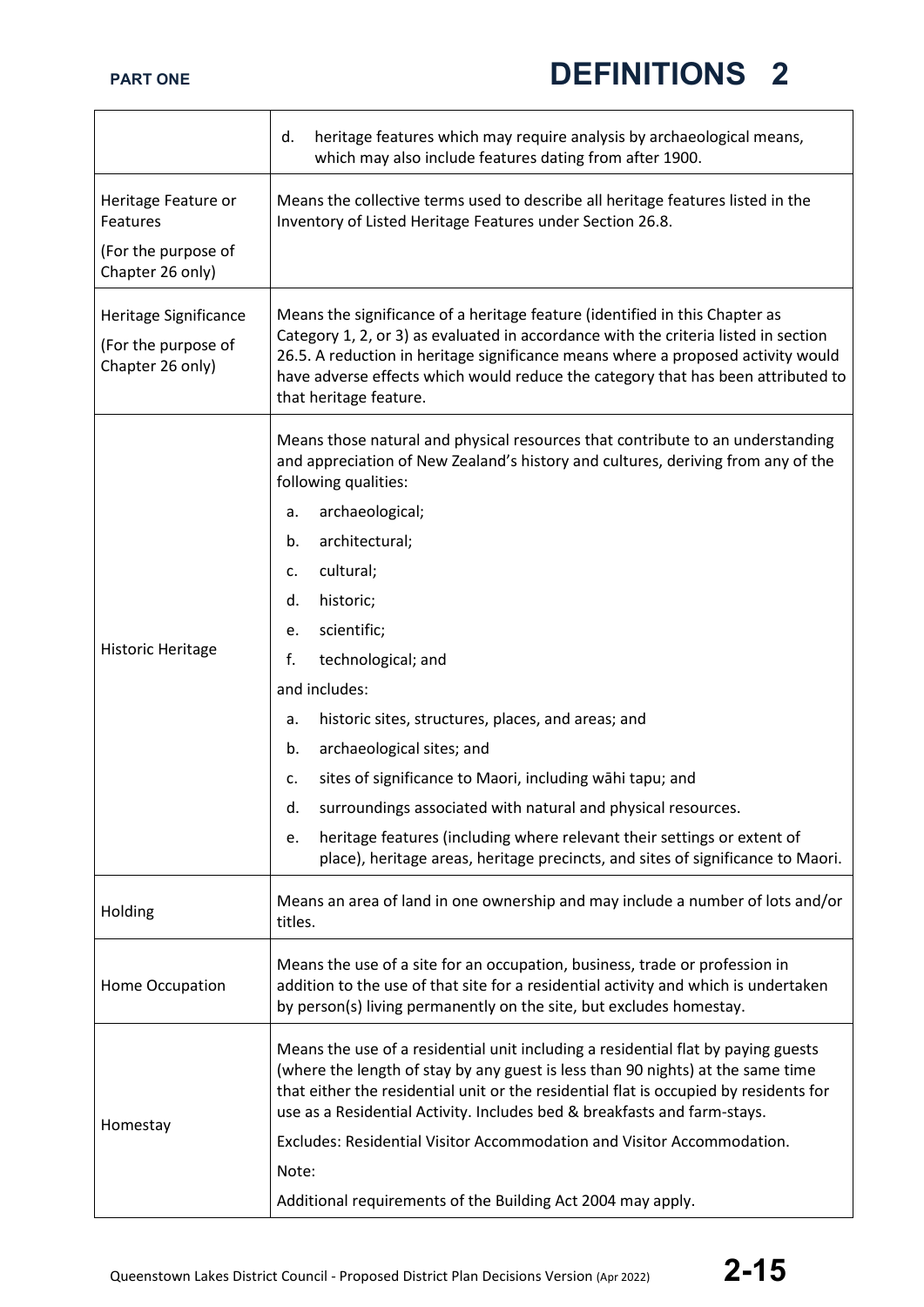| Hospital                                                               | Means any building in which two or more persons are maintained for the<br>purposes of receiving medical treatment; and where there are two or more<br>buildings in the occupation of the same person and situated on the same piece of<br>land they shall be deemed to constitute a single building.              |
|------------------------------------------------------------------------|-------------------------------------------------------------------------------------------------------------------------------------------------------------------------------------------------------------------------------------------------------------------------------------------------------------------|
| Hotel                                                                  | Means any premises used or intended to be in the course of business principally<br>for the provision to the public of:<br>lodging;<br>a.<br>liquor, meals and refreshments for consumption on the premises.<br>b.                                                                                                 |
| Household                                                              | Means a single individual or group of people, and their dependents who normally<br>occupy the same primary residence.                                                                                                                                                                                             |
| Household Income                                                       | Means all income earned from any source, by all household members.                                                                                                                                                                                                                                                |
| <b>Hydro Generation</b><br>Activity                                    | Means activities associated with the generation of hydroelectricity and includes<br>the operation, maintenance, refurbishment, enhancement and upgrade of hydro<br>generation facilities.                                                                                                                         |
| <b>Indigenous Vegetation</b>                                           | Means vegetation that occurs naturally in New Zealand, or arrived in New Zealand<br>without human assistance, including both vascular and non-vascular plants.                                                                                                                                                    |
| Indoor Design Sound<br>Level                                           | Means 40 dB Ldn in all critical listening environments.                                                                                                                                                                                                                                                           |
| <b>Industrial Activity</b>                                             | Means the use of land and buildings for the primary purpose of manufacturing,<br>fabricating, processing, packing, or associated storage of goods                                                                                                                                                                 |
| Informal Airport                                                       | Means any defined area of land or water intended or designed to be used for the<br>landing, departure movement or servicing of aircraft and specifically excludes the<br>designated 'Aerodromes', shown as designations 2, 64, and 239 in the District<br>Plan.                                                   |
|                                                                        | This excludes the airspace above land or water located on any adjacent site over<br>which an aircraft may transit when arriving and departing from an informal<br>airport.                                                                                                                                        |
| <b>Informal Recreation</b>                                             | Means a pastime, leisure sport or exercise activity that occurs on an ad hoc basis<br>or are regularly and contributes to a person's enjoyment and/or relaxation.<br>Excludes Organised sport and recreation.                                                                                                     |
| Internal Boundary                                                      | Means any boundary of the net area of a site other than a road boundary.                                                                                                                                                                                                                                          |
| <b>Internal Alterations</b><br>(For the purpose of<br>Chapter 26 only) | Means undertaking works affecting the internal heritage fabric of heritage<br>features, but excludes repairs and maintenance. Internal alterations includes the<br>partial removal and replacement of decoration, windows, ceilings, floors or roofs<br>that only affect the interior of the building.            |
| Kitchen Facility                                                       | Means any space, facilities and surfaces for the storage, rinsing preparation<br>and/or cooking of food, the washing of utensils and the disposal of waste water,<br>including a food preparation bench, sink, oven, stove, hot-plate or separate hob,<br>refrigerator, dish-washer and other kitchen appliances. |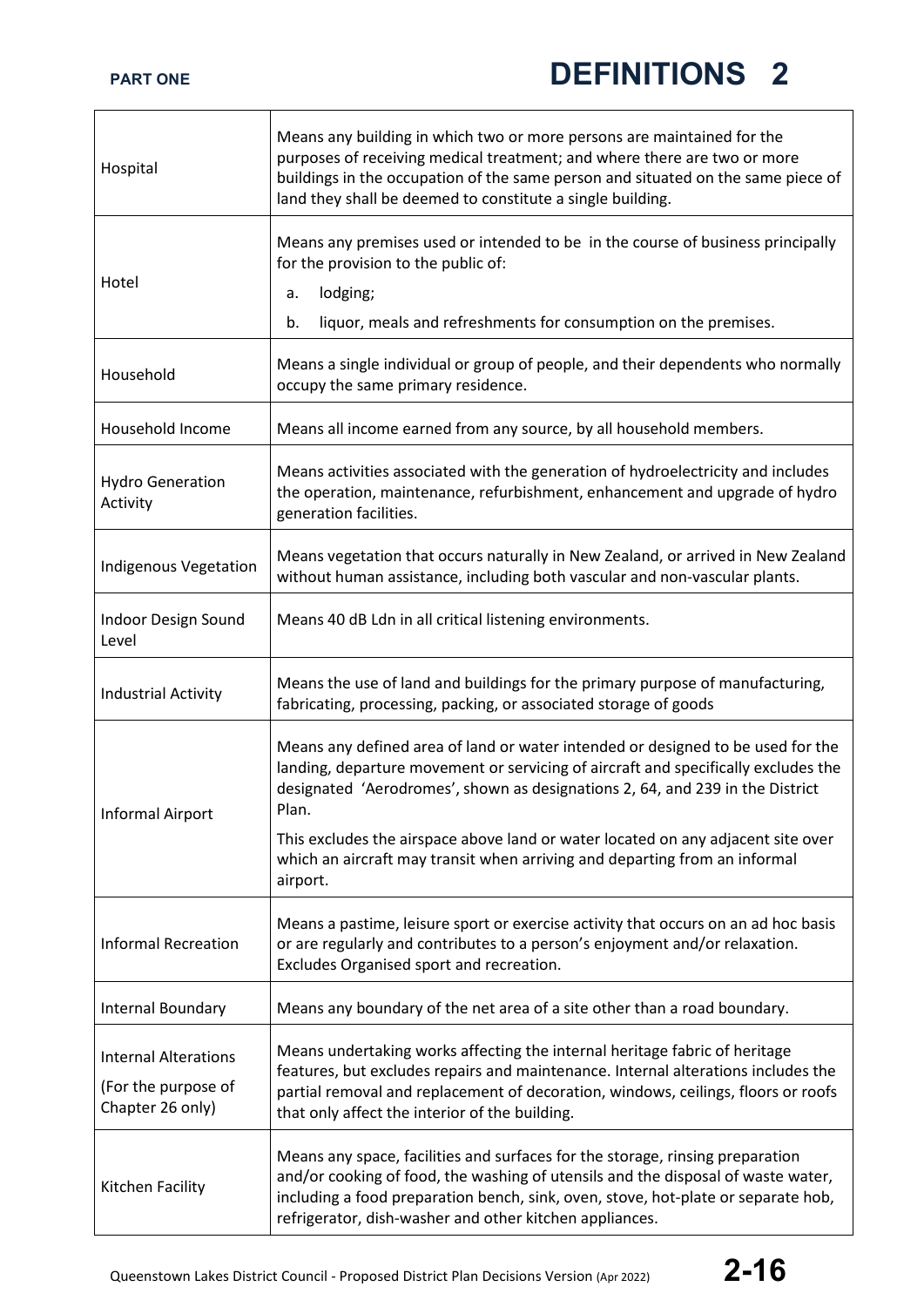<span id="page-16-0"></span>

| LAeq (15min)                                                  | Means the A frequency weighted time average sound level over 15 minutes, in<br>decibels (dB).                                                                                                                                                                                                                                                                  |
|---------------------------------------------------------------|----------------------------------------------------------------------------------------------------------------------------------------------------------------------------------------------------------------------------------------------------------------------------------------------------------------------------------------------------------------|
| LAFmax                                                        | Means the maximum A frequency weighted fast time weighted sound level, in<br>decibels (dB), recorded in a given measuring period.                                                                                                                                                                                                                              |
| Ldn                                                           | Means the day/night level, which is the A frequency weighted time average sound<br>level, in decibels (dB), over a 24-hour period obtained after the addition of 10<br>decibels to the sound levels measured during the night (2200 to 0700 hours).                                                                                                            |
| Lake                                                          | Means a body of fresh water which is entirely or nearly surrounded by land <sup>4</sup> .                                                                                                                                                                                                                                                                      |
| Landfill                                                      | Means the use of land for the primary purpose of providing a disposal facility for<br>the controlled deposit of solid wastes, household wastes and green waste onto or<br>into land. Excludes offal pits, silage pits and silage stacks that are part of a farming<br>activity.                                                                                |
| Landmark Building<br>(For the purposes of<br>Chapter 12 only) | Means a building that is easily recognisable due to notable physical features<br>including additional height. Landmark buildings provide an external point of<br>reference that helps orientation and navigation through the urban environment<br>and are typically located on corners or at the termination of a visual axis.                                 |
| Landscaping                                                   | Means the provision of tree and/or shrub plantings and may include any ancillary<br>lawn, water, rocks, paved areas or amenity features, the whole of such provision<br>being so arranged as to improve visual amenity, human use and enjoyment<br>and/or to partially or wholly screen activities or buildings, and/or to provide<br>protection from climate. |
| Landside                                                      | Means an area of an airport and buildings to which the public has unrestricted<br>access.                                                                                                                                                                                                                                                                      |
| Large Format Retail                                           | Means any single retail tenancy which occupies 500m <sup>2</sup> or more of GFA. Refer<br>definition of GFA.                                                                                                                                                                                                                                                   |
| Laundry Facilities                                            | Means facilities for the rinsing, washing and drying of clothes and household<br>linen, and the disposal of waste water, and includes either a washing machine,<br>tub or clothes dryer.                                                                                                                                                                       |
| <b>Licensed Premises</b>                                      | Means any premises or part of any premises, in which liquor may be sold<br>pursuant to a licence, and includes any conveyance, or part of any conveyance on<br>which liquor may be sold pursuant to the licence.                                                                                                                                               |
| Lift Tower                                                    | Means a structure used for housing lift machinery and includes both the lift shaft<br>and machinery room.                                                                                                                                                                                                                                                      |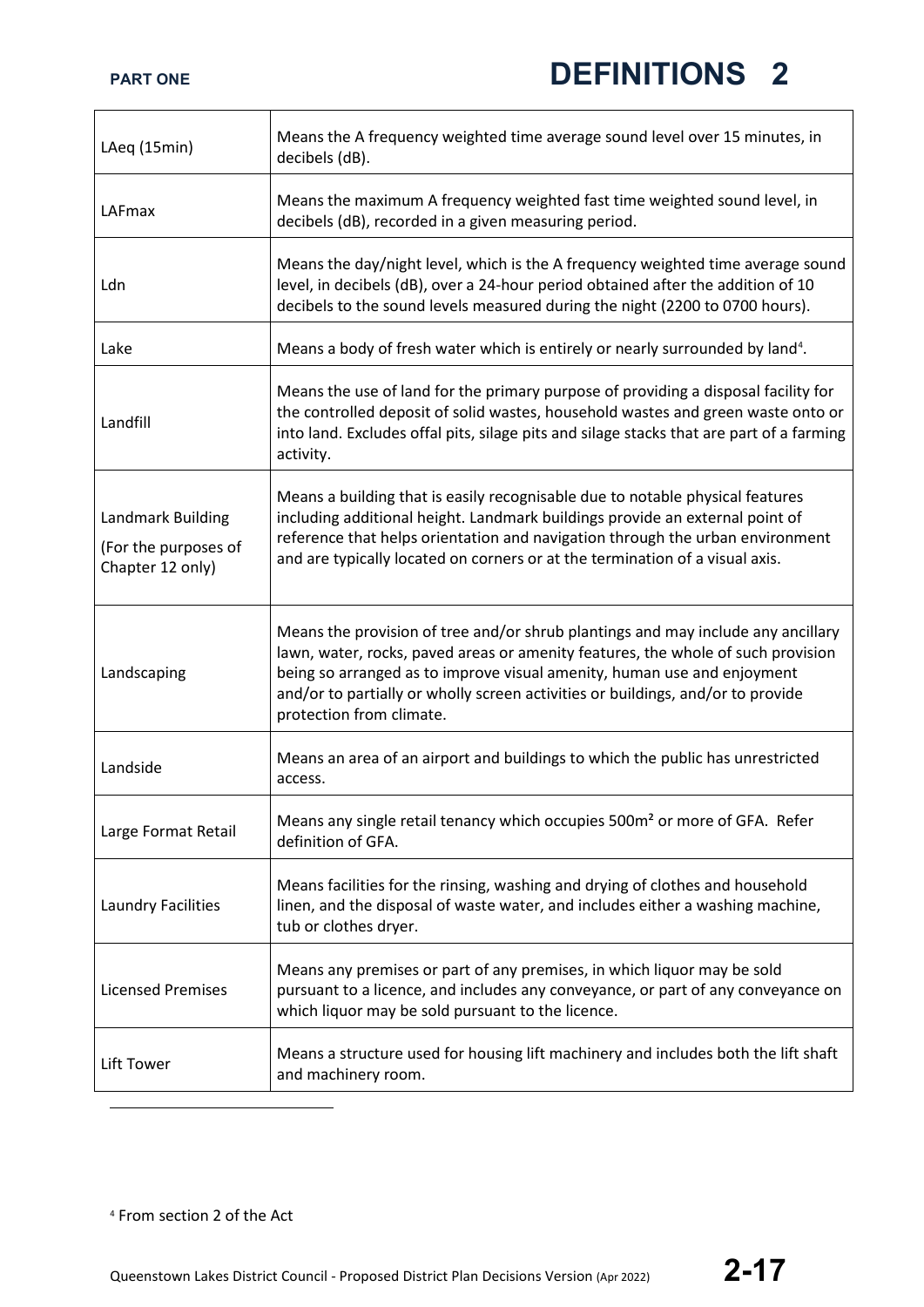| Liquor                                                             | Shall have the same meaning as alcohol as defined in the Sale and Supply of<br>Alcohol Act 2012.                                                                                                                                                                                                                                                                                                                                                  |
|--------------------------------------------------------------------|---------------------------------------------------------------------------------------------------------------------------------------------------------------------------------------------------------------------------------------------------------------------------------------------------------------------------------------------------------------------------------------------------------------------------------------------------|
| Listed Heritage Feature<br>(For the purpose of<br>Chapter 26 only) | Means the collective terms used to explain all buildings, features, and structures<br>listed in the Inventory of Listed Heritage Features (26.8).                                                                                                                                                                                                                                                                                                 |
| Living Area                                                        | Means any room in a residential unit other than a room used principally as a<br>bedroom, laundry or bathroom.                                                                                                                                                                                                                                                                                                                                     |
| <b>Loading Space</b>                                               | Means a portion of a site, whether covered or not, clear of any road or service<br>lane upon which a vehicle can stand while being loaded or unloaded.                                                                                                                                                                                                                                                                                            |
| Lot<br>(Subdivision)                                               | Means a lot, two or more adjoining lots to be held together in the same<br>ownership, or any balance area, shown on a subdivision consent plan, except that<br>in the case of land being subdivided under the cross lease or company lease<br>systems or the Unit Titles Act 2010, lot shall have the same meaning as site.                                                                                                                       |
| Low Income                                                         | Means household income below 80% of the area median Income.                                                                                                                                                                                                                                                                                                                                                                                       |
| Manoeuvre Area                                                     | Means that part of a site used by vehicles to move from the vehicle crossing to<br>any parking, garage or loading space and includes all driveways and aisles, and<br>may be part of an access strip.                                                                                                                                                                                                                                             |
| Marine retail activities                                           | Means the sale or hire of marine craft and accessories, and retail accessory to<br>marinas and water related sport and recreation activities.                                                                                                                                                                                                                                                                                                     |
| <b>MASL</b>                                                        | Means "metres above sea level".                                                                                                                                                                                                                                                                                                                                                                                                                   |
| Mast                                                               | Means any pole, tower or similar structured designed to carry antennas or dish<br>antennas or otherwise to facilitate telecommunications.                                                                                                                                                                                                                                                                                                         |
| Mineral                                                            | Means a naturally occurring inorganic substance beneath or at the surface of the<br>earth, whether or not under water and includes all metallic minerals, nonmetallic<br>minerals, fuel minerals, precious stones, industrial rocks and building stones and a<br>prescribed substance within the meaning of the Atomic Energy Act 1945.                                                                                                           |
| <b>Mineral Exploration</b>                                         | Means any activity undertaken for the purpose of identifying mineral deposits or<br>occurrences and evaluating the feasibility of mining particular deposits or<br>occurrences of 1 or more minerals; and includes any drilling, dredging, or<br>excavations (whether surface or subsurface) that are reasonably necessary to<br>determine the nature and size of a mineral deposit or occurrence; and to explore<br>has a corresponding meaning. |
| <b>Mineral Prospecting</b>                                         | Means any activity undertaken for the purpose of identifying land likely to contain<br>mineral deposits or occurrences; and includes the following activities:<br>geological, geochemical, and geophysical surveys;<br>а.<br>the taking of samples by hand or hand held methods;<br>b.<br>aerial surveys.<br>c.                                                                                                                                   |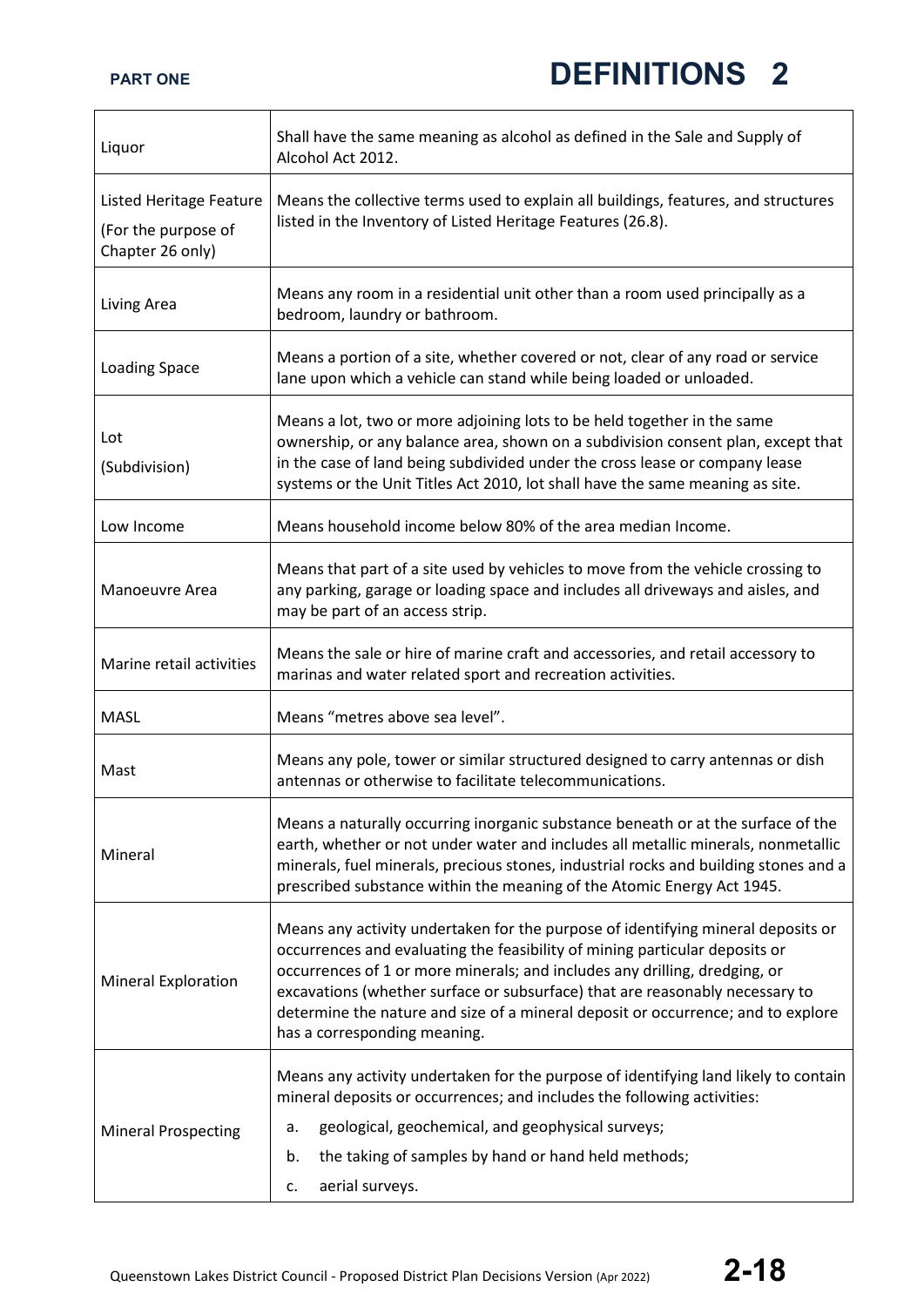┑

| Mini and Micro Hydro<br><b>Electricity Generation</b>                                        | Means conversion of the energy of falling water into electricity. Mini and micro<br>generation may utilise impulse or reaction turbines and include intake or<br>diversion structures, small weir, headrace, penstock, channel, pipes and<br>generator.                                                                                                                                                                                                                                                                                   |
|----------------------------------------------------------------------------------------------|-------------------------------------------------------------------------------------------------------------------------------------------------------------------------------------------------------------------------------------------------------------------------------------------------------------------------------------------------------------------------------------------------------------------------------------------------------------------------------------------------------------------------------------------|
| Mining                                                                                       | Means to take, win or extract, by whatever means:<br>a mineral existing in its natural state in land; or<br>a.<br>b.<br>a chemical substance from a mineral existing in its natural state in land.                                                                                                                                                                                                                                                                                                                                        |
|                                                                                              | Means operations in connection with mining for any mineral; and includes, when<br>carried out at or near the site where the mining is undertaken:<br>the extraction, transport, treatment, processing, and separation of any<br>$\bullet$<br>mineral or chemical substance from the mineral; and                                                                                                                                                                                                                                          |
|                                                                                              | the construction, maintenance, and operation of any works, structures, and<br>$\bullet$<br>other land improvements, and of any related machinery and equipment<br>connected with the operations; and                                                                                                                                                                                                                                                                                                                                      |
| Mining Activity                                                                              | the removal of overburden by mechanical or other means, and the stacking,<br>$\bullet$<br>deposit, storage, and treatment of any substance considered to contain any<br>mineral; and                                                                                                                                                                                                                                                                                                                                                      |
|                                                                                              | the deposit or discharge of any mineral, material, debris, tailings, refuse, or<br>$\bullet$<br>wastewater produced from or consequent on the operations.                                                                                                                                                                                                                                                                                                                                                                                 |
|                                                                                              | Mineral extraction, extraction or extractive activities shall have the same<br>meaning.                                                                                                                                                                                                                                                                                                                                                                                                                                                   |
| Minor Alterations and<br>Additions to a Building<br>(For the purposes of<br>Chapter 10 only) | Means the following:<br>constructing an uncovered deck;<br>a.<br>replacing windows or doors in an existing building that have the same<br>b.<br>profile, trims and external reveal depth as the existing;                                                                                                                                                                                                                                                                                                                                 |
|                                                                                              | changing existing materials or cladding with other materials or cladding of<br>c.<br>the same texture, profile and colour.                                                                                                                                                                                                                                                                                                                                                                                                                |
| Minor Repairs and<br>Maintenance<br>(For the purpose of<br>Chapter 26 only)                  | Means repair of building materials and includes replacement of minor<br>components such as individual bricks, cut stone, timber sections, roofing and<br>glazing. The replacement items shall be of the original or closely matching<br>material, colour, texture, form and design, except that there shall be no<br>replacement of any products containing asbestos, but a closely matching product<br>may be used instead.<br>Repairs and maintenance works that do not fall within this definition will be<br>assessed as alterations. |
| Minor repairs,<br>maintenance and<br>alterations<br>(For the purpose of<br>Chapter 12 only)  | Means the repair, maintenance, and alteration of jetties and wharves where the<br>scale and dimensions are not changed by more than 5% and any replacement<br>materials are of the same or a closely matching material or texture and the same<br>or closely matching colour.                                                                                                                                                                                                                                                             |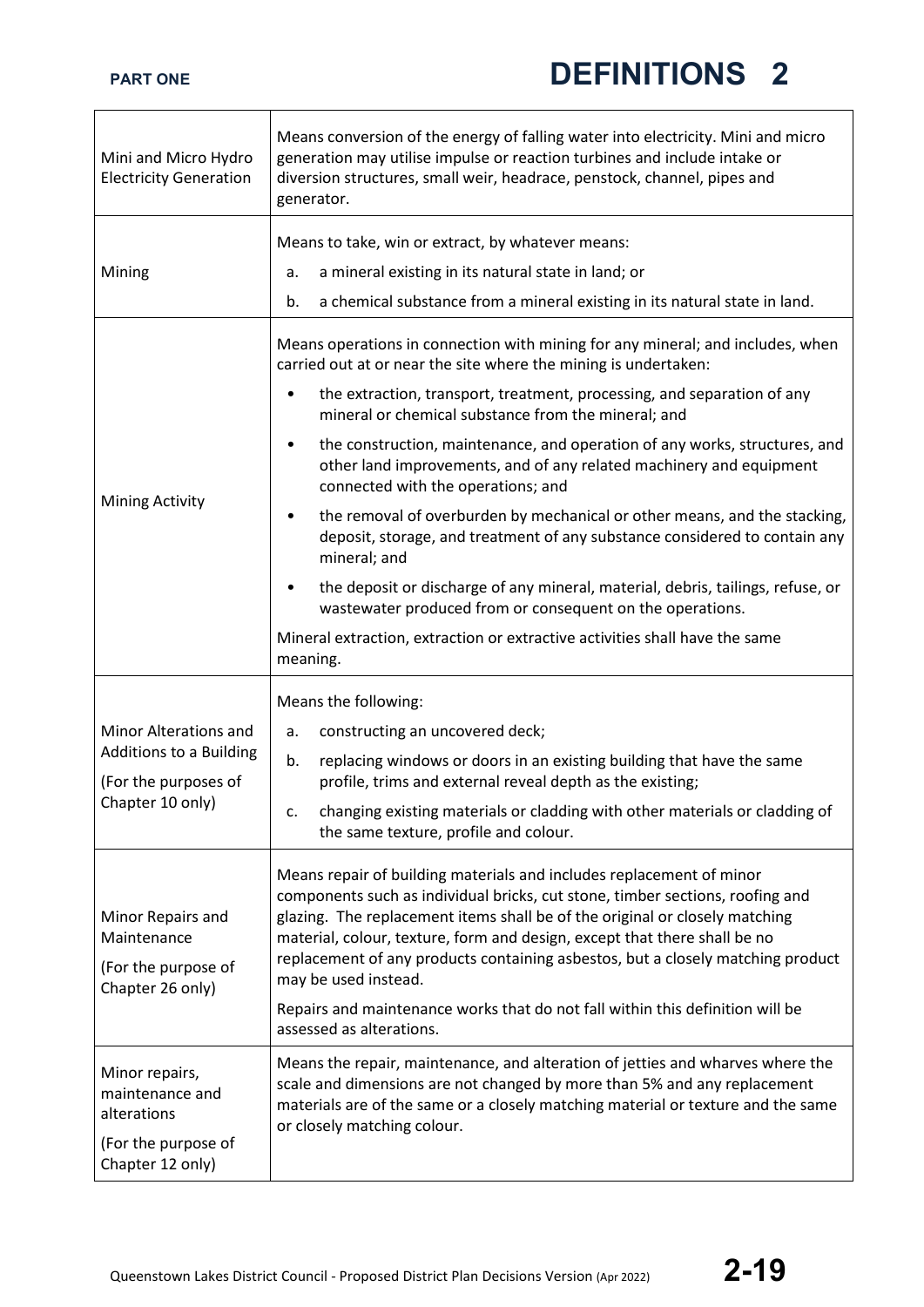| <b>Minor Trimming</b><br>(For the purpose of<br>Chapters 24 and 32<br>only) | Means the removal of not more than 10% of the live foliage from the canopy of<br>the tree or structural scaffold branches within a single calendar year.                                                                                                                                                     |
|-----------------------------------------------------------------------------|--------------------------------------------------------------------------------------------------------------------------------------------------------------------------------------------------------------------------------------------------------------------------------------------------------------|
| Minor Trimming of a<br>Hedgerow                                             | Means the removal of not more than 50% of the live foliage within a single five<br>year period.                                                                                                                                                                                                              |
| (For the purpose of<br>Chapters 24 and 32<br>only)                          |                                                                                                                                                                                                                                                                                                              |
|                                                                             | Means an increase in the carrying capacity, efficiency or security of electricity<br>transmission and distribution or telecommunication lines utilising the existing<br>support structures or structures of similar character, intensity and scale and<br>includes the following:                            |
|                                                                             | addition of lines, circuits and conductors;<br>a.                                                                                                                                                                                                                                                            |
|                                                                             | reconducting of the line with higher capacity conductors;<br>b.                                                                                                                                                                                                                                              |
|                                                                             | re-sagging of conductors;<br>c.                                                                                                                                                                                                                                                                              |
|                                                                             | bonding of conductors;<br>d.                                                                                                                                                                                                                                                                                 |
|                                                                             | addition or replacement of longer or more efficient insulators;<br>e.                                                                                                                                                                                                                                        |
|                                                                             | f.<br>addition of electrical fittings or ancillary telecommunications equipment;                                                                                                                                                                                                                             |
|                                                                             | addition of earth-wires which may contain lightning rods, and earth-peaks;<br>g.                                                                                                                                                                                                                             |
| <b>Minor Upgrading</b><br>(For the purpose of                               | support structure replacement within the same location as the support<br>h.<br>structure that is to be replaced;                                                                                                                                                                                             |
| Chapter 30 only)                                                            | addition or replacement of existing cross-arms with cross-arms of an<br>i.<br>alternative design;                                                                                                                                                                                                            |
|                                                                             | replacement of existing support structures provided they are the same or<br>j.<br>similar in height, diameter and are located within 5 metres of the base of<br>the support structure being replaced;                                                                                                        |
|                                                                             | addition of a single service support structure for the purpose of providing a<br>k.<br>service connection to a site, except in the Rural zone;                                                                                                                                                               |
|                                                                             | the addition of up to four new support structures extending the length of<br>Ι.<br>an existing line provided the line has not been lengthened in the preceding<br>five year period.                                                                                                                          |
|                                                                             | An increase in support structure height required to comply with<br>m.<br>NZECP34:2001 by not more than 3 metres provided that the support<br>structure has not been replaced within the preceding 10-year period.                                                                                            |
| Mobility parking space                                                      | Means a parking space designed and reserved for the exclusive use of people<br>whose mobility is restricted and who have a mobility permit issued. It also means<br>'accessible park/parking' and 'disabled/disability park/parking' as referred to in<br>various external standards and guidance documents. |
| Moderate Income                                                             | Means household income between 80% and 120% of the area median income.                                                                                                                                                                                                                                       |
| <b>Motorised Craft</b>                                                      | Means any boat powered by an engine.                                                                                                                                                                                                                                                                         |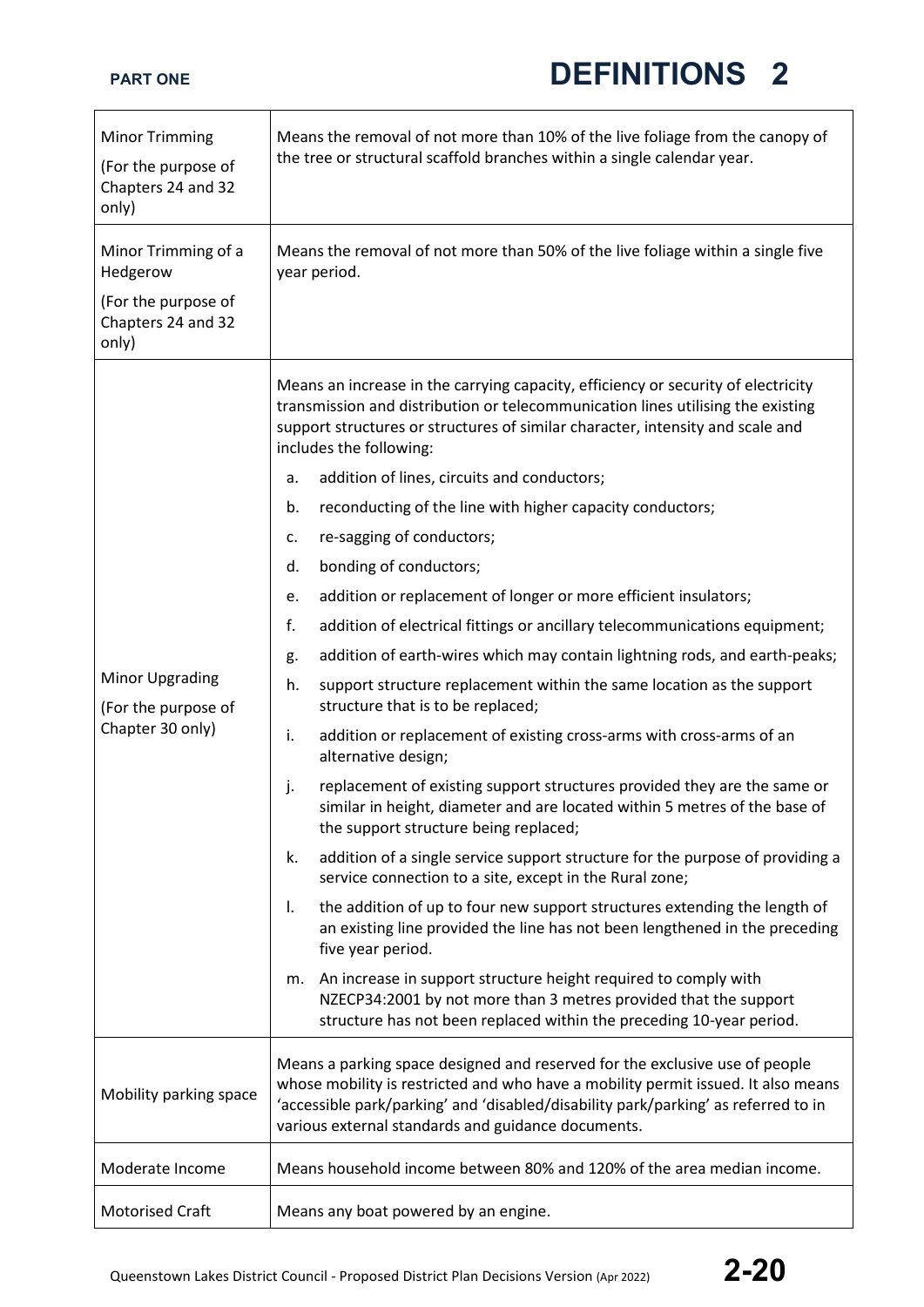٦

| Motor vehicle repair<br>and servicing               | Means land and/or buildings used for the servicing, repair (including panel<br>beating and spray painting repair) of motor vehicles, agricultural machinery or<br>boats and ancillary activities (including the sale and/or fitting of accessories).                                   |
|-----------------------------------------------------|----------------------------------------------------------------------------------------------------------------------------------------------------------------------------------------------------------------------------------------------------------------------------------------|
| Municipal<br>infrastructure                         | Means infrastructure owned and operated by Council for:<br>Conveyance of untreated water from source to, and including, the point<br>a)<br>of its treatment to potable standard for an urban environment (see<br>below), but excluding its distribution within that urban environment; |
|                                                     | b) Treatment of wastewater from a reticulated system in an urban<br>environment (see below) and conveyance for its disposal, but excluding<br>its pre-treatment collection within that urban environment;                                                                              |
|                                                     | Treatment of stormwater from a reticulated system in an urban<br>C)<br>environment (see below) and conveyance for its disposal, but excluding<br>its pre-treatment collection within that urban environment.                                                                           |
|                                                     | For the purposes of the definition of Municipal infrastructure, urban environment<br>means:                                                                                                                                                                                            |
|                                                     | All land zoned within Part Three - Urban Environment, comprising<br>I.<br>Chapters 7 to 17 inclusive and Chapter 44 (Coneburn Industrial Zone).                                                                                                                                        |
|                                                     | Any Open Space and Recreation Zone located within an Urban<br>ΙΙ.<br>Growth Boundary identified on the District Plan web mapping<br>application.                                                                                                                                       |
|                                                     | Ш.<br>Jacks Point Zone Chapter 41.                                                                                                                                                                                                                                                     |
| <b>National Grid</b>                                | Means the network that transmits high-voltage electricity in New Zealand and<br>that, at the notification of this Plan, was owned and operated by Transpower New<br>Zealand Limited, including:                                                                                        |
|                                                     | transmission lines; and<br>a.                                                                                                                                                                                                                                                          |
|                                                     | electricity substations <sup>5</sup> .<br>b.                                                                                                                                                                                                                                           |
| <b>National Grid</b><br><b>Subdivision Corridor</b> | Means the area measured either side of the centreline of above ground National<br>Grid transmission line as follows:                                                                                                                                                                   |
|                                                     | 16m for the 110kV lines on pi poles<br>а.                                                                                                                                                                                                                                              |
|                                                     | 32m for 110kV lines on towers or mono poles<br>b.                                                                                                                                                                                                                                      |
|                                                     | 37m for the 220kV transmission lines.<br>c.                                                                                                                                                                                                                                            |
|                                                     | Excludes any transmission lines (or sections of line) that are designated.                                                                                                                                                                                                             |
| <b>National Grid Sensitive</b><br>Activities        | Means those activities that are particularly sensitive to National Grid transmission<br>lines. Such activities include buildings or parts of buildings used for, or able to be<br>used for the following purposes:                                                                     |

Queenstown Lakes District Council - Proposed District Plan Decisions Version (Apr 2022) **2-21**

<span id="page-20-0"></span><sup>5</sup> Adapted from the Resource Management (National Environmental Standards for Electricity Transmission Activities) Regulations 2009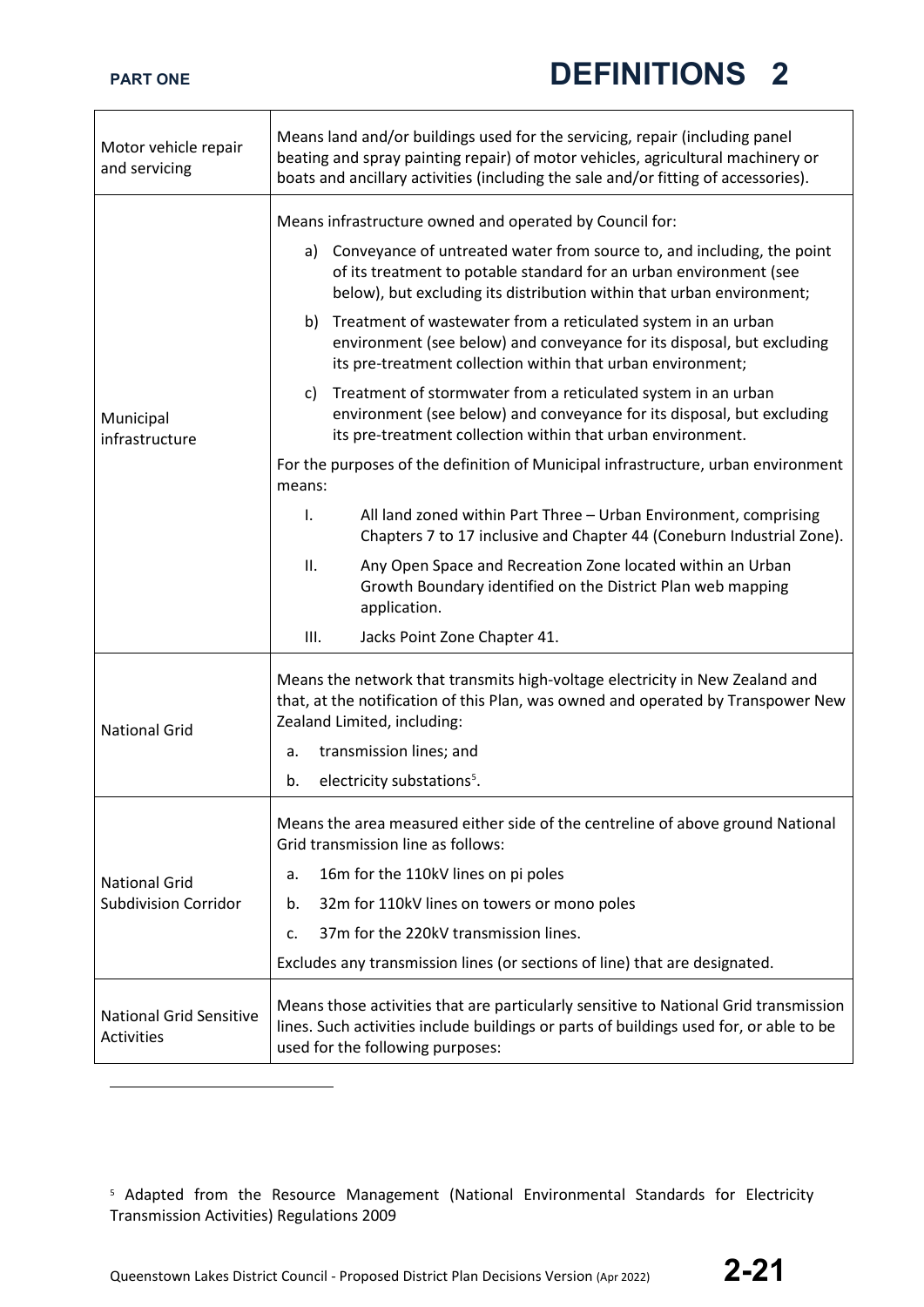|                                      | hospital;<br>a.                                                                                                                                                  |
|--------------------------------------|------------------------------------------------------------------------------------------------------------------------------------------------------------------|
|                                      | day care facility;<br>b.                                                                                                                                         |
|                                      | educational activity;<br>c.                                                                                                                                      |
|                                      | home stay;<br>d.                                                                                                                                                 |
|                                      | healthcare facility;<br>e.                                                                                                                                       |
|                                      | f.<br>papakainga;                                                                                                                                                |
|                                      | any residential activity;<br>g.                                                                                                                                  |
|                                      | visitor accommodation.<br>h.                                                                                                                                     |
|                                      |                                                                                                                                                                  |
|                                      | Means:                                                                                                                                                           |
|                                      | the area located 12 metres in any direction from the outer edge of a<br>a.<br>national grid support structure; and                                               |
|                                      | the area located 12 metres either side of the centreline of any overhead<br>b.<br>national grid line;                                                            |
|                                      | (as shown in dark grey in diagram below)                                                                                                                         |
| <b>National Grid Yard</b>            | rarc<br>$\sqrt{12m}$<br>12 <sub>m</sub>                                                                                                                          |
|                                      | <b>LEGEND</b>                                                                                                                                                    |
|                                      | Centreline                                                                                                                                                       |
|                                      | Single Pole                                                                                                                                                      |
|                                      | 12n                                                                                                                                                              |
|                                      | Pi Pole                                                                                                                                                          |
|                                      | Tower<br><b>Corridor</b>                                                                                                                                         |
|                                      | Not to scale                                                                                                                                                     |
|                                      | Excludes any transmission lines (or sections of line) that are designated.                                                                                       |
| <b>Nature Conservation</b><br>Values | Means the collective and interconnected intrinsic value of indigenous flora and<br>fauna, natural ecosystems (including ecosystem services), and their habitats. |
| Navigation<br>Infrastructure         | Means any permanent or temporary device or structure constructed and<br>operated for the purpose of facilitating navigation by aircraft.                         |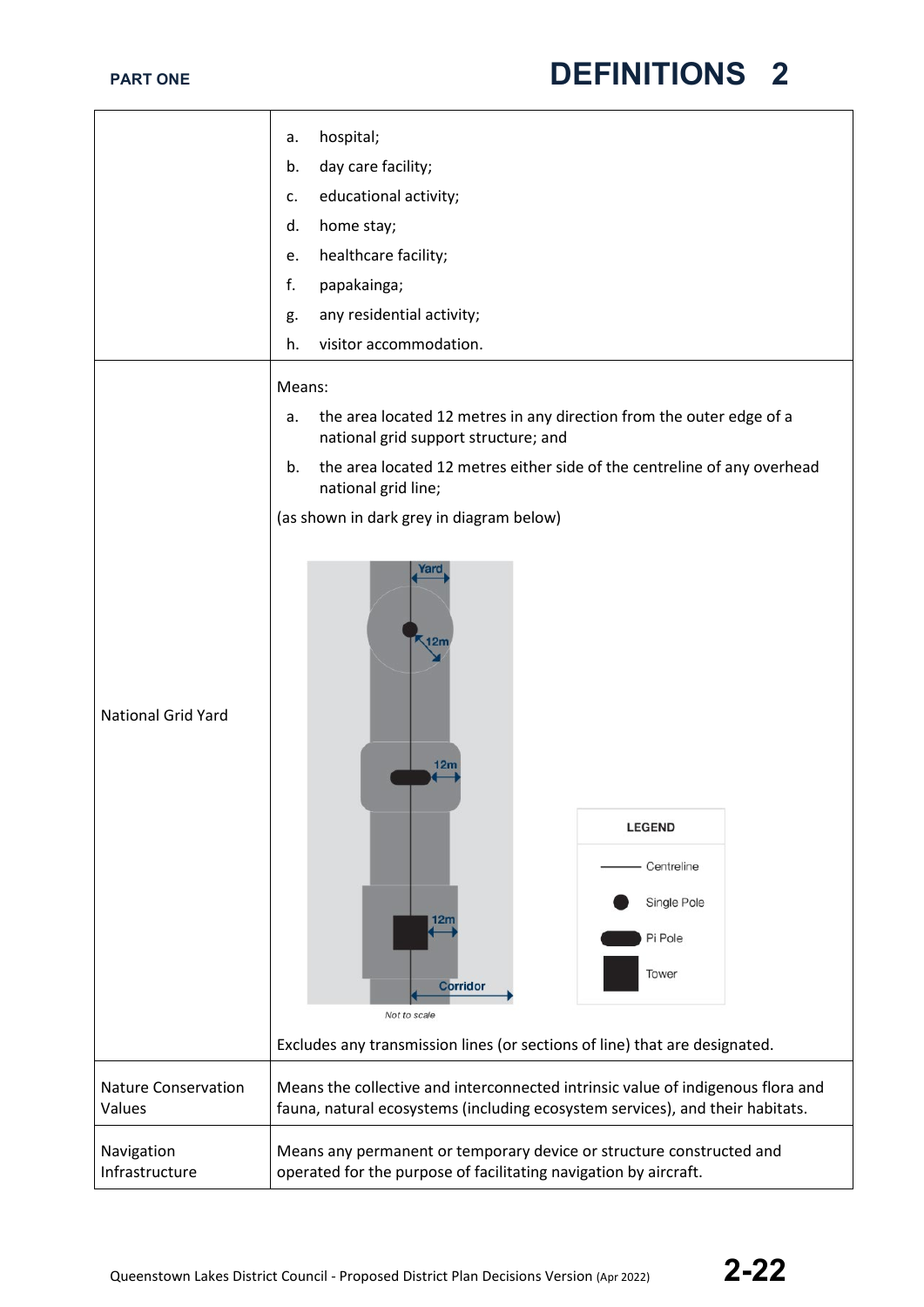| Net Area<br>(Site or Lot)                                                       | Means the total area of the site or lot less any area subject to a designation for<br>any purpose, and/or any area contained in the access to any site or lot, and/or<br>any strip of land less than 6m in width.                                                                                                                                                                                                                                                                                                                                                                         |
|---------------------------------------------------------------------------------|-------------------------------------------------------------------------------------------------------------------------------------------------------------------------------------------------------------------------------------------------------------------------------------------------------------------------------------------------------------------------------------------------------------------------------------------------------------------------------------------------------------------------------------------------------------------------------------------|
|                                                                                 | Means the sum of the floor areas, each measured to the inside of the exterior<br>walls of the building, and shall include the net floor area of any accessory<br>building, but it shall exclude any floor area used for:                                                                                                                                                                                                                                                                                                                                                                  |
|                                                                                 | lift wells, including the assembly area immediately outside the lift doors for<br>a.<br>a maximum depth of 2m;                                                                                                                                                                                                                                                                                                                                                                                                                                                                            |
|                                                                                 | stairwells;<br>b.                                                                                                                                                                                                                                                                                                                                                                                                                                                                                                                                                                         |
|                                                                                 | tank rooms, boiler and heating rooms, machine rooms, bank vaults;<br>c.                                                                                                                                                                                                                                                                                                                                                                                                                                                                                                                   |
| Net Floor Area                                                                  | those parts of any basement not used for residential, retail, office or<br>d.<br>industrial uses;                                                                                                                                                                                                                                                                                                                                                                                                                                                                                         |
|                                                                                 | toilets and bathrooms, provided that in the case of any visitor<br>e.<br>accommodation the maximum area permitted to be excluded for each<br>visitor unit or room shall be 3m2;                                                                                                                                                                                                                                                                                                                                                                                                           |
|                                                                                 | f.<br>50% of any pedestrian arcade, or ground floor foyer, which is available for<br>public thoroughfare;                                                                                                                                                                                                                                                                                                                                                                                                                                                                                 |
|                                                                                 | parking areas required by the Plan for, or accessory to permitted uses in the<br>g.<br>building.                                                                                                                                                                                                                                                                                                                                                                                                                                                                                          |
| <b>Noise Event</b>                                                              | Means an event, or any particular part of an event, whereby amplified sound,<br>music, vocals or similar noise is emitted by the activity, but excludes people noise.<br>Where amplified noise ceases during a particular event, the event is no longer<br>considered a noise event.                                                                                                                                                                                                                                                                                                      |
| Noise Limit                                                                     | Means a LAeq (15min) or LAFmax sound level in decibels that is not to be<br>exceeded.                                                                                                                                                                                                                                                                                                                                                                                                                                                                                                     |
|                                                                                 | Parking that is provided as a principal activity on the site and is not accessory to<br>any of the approved activities on the site. The parking may be:                                                                                                                                                                                                                                                                                                                                                                                                                                   |
|                                                                                 | available to members of the public for a charge or fee                                                                                                                                                                                                                                                                                                                                                                                                                                                                                                                                    |
|                                                                                 | reserved or leased.                                                                                                                                                                                                                                                                                                                                                                                                                                                                                                                                                                       |
| Non-accessory parking                                                           | Excludes:                                                                                                                                                                                                                                                                                                                                                                                                                                                                                                                                                                                 |
|                                                                                 | Park and Ride                                                                                                                                                                                                                                                                                                                                                                                                                                                                                                                                                                             |
|                                                                                 | Includes:                                                                                                                                                                                                                                                                                                                                                                                                                                                                                                                                                                                 |
|                                                                                 | short term, long term, and off-site parking                                                                                                                                                                                                                                                                                                                                                                                                                                                                                                                                               |
| Non-Contributory<br><b>Buildings</b><br>(For the purpose of<br>Chapter 26 only) | Means buildings within a heritage precinct that have no identified heritage<br>significance or fabric and have not been listed for individual protection in the<br>Inventory of Listed Heritage Features under Rule 26.8. They have been identified<br>within a heritage precinct because any future development of a site containing a<br>non-contributory building may impact on the heritage values of heritage features<br>or contributory buildings within the heritage precinct. Non-Contributory Buildings<br>are identified on the plans under Section 26.7 'Heritage Precincts'. |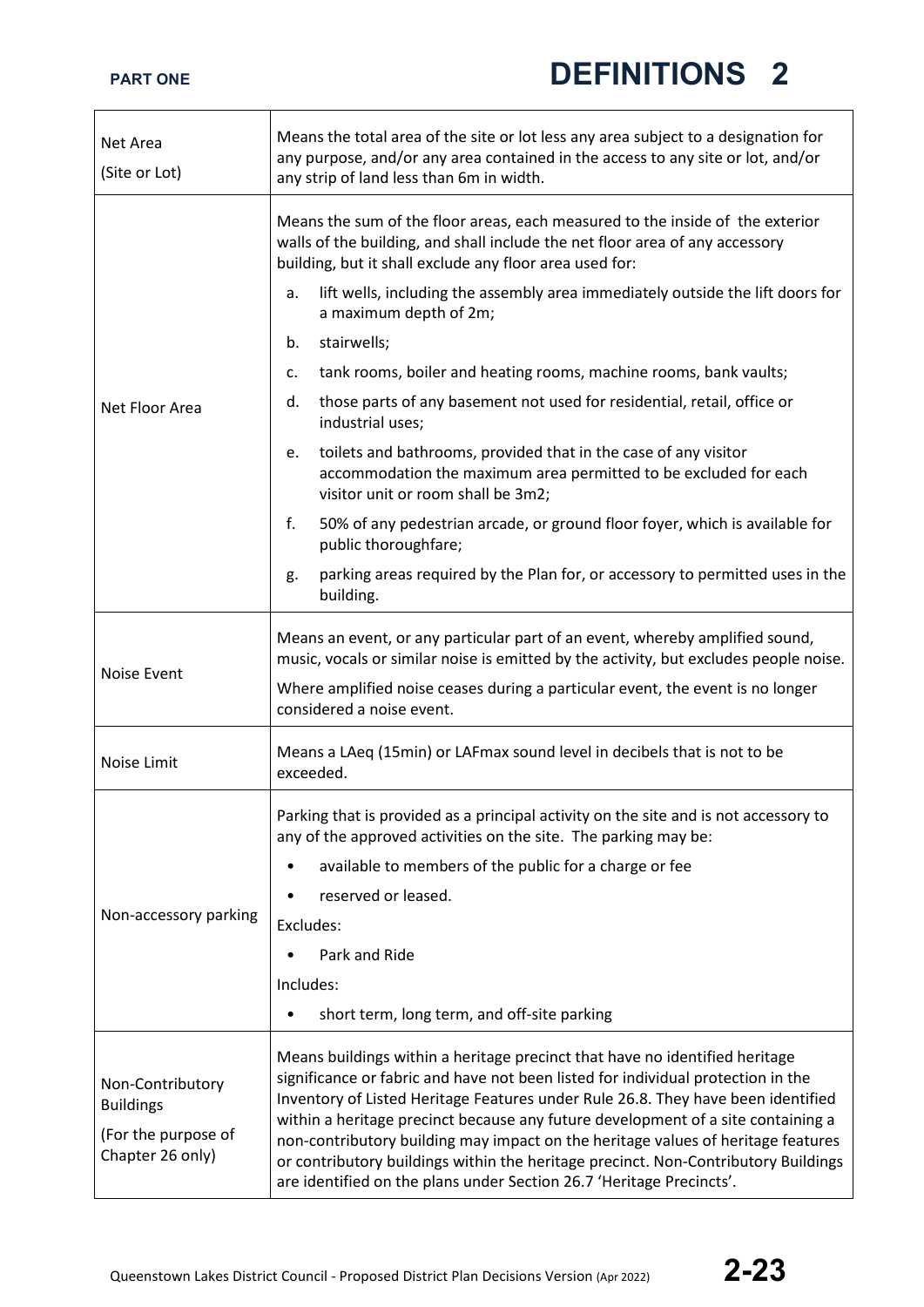| Non Critical Listening<br>Environment | Means any space that is not regularly used for high quality listening or<br>communication including bathroom, laundry, toilet, pantry, walk-in-wardrobe,<br>corridor, hallway, lobby, cloth drying room, or other space of a specialised nature<br>occupied neither frequently nor for extended periods.                                                                                                                                                                                                                                                                                                                                                                          |
|---------------------------------------|-----------------------------------------------------------------------------------------------------------------------------------------------------------------------------------------------------------------------------------------------------------------------------------------------------------------------------------------------------------------------------------------------------------------------------------------------------------------------------------------------------------------------------------------------------------------------------------------------------------------------------------------------------------------------------------|
| No net loss                           | Means no overall reduction in biodiversity as measured by the type, amount and<br>condition.                                                                                                                                                                                                                                                                                                                                                                                                                                                                                                                                                                                      |
| Notional Boundary                     | Means a line 20m from any side of residential unit or the legal boundary<br>whichever is closer to the residential unit.                                                                                                                                                                                                                                                                                                                                                                                                                                                                                                                                                          |
| Office                                | Means any of the following:<br>administrative offices where the administration of any entity, whether<br>a.<br>trading or not, and whether incorporated or not, is conducted;<br>commercial offices being place where trade, other than that involving the<br>b.<br>immediately exchange for goods or the display or production of goods, is<br>transacted;<br>professional offices.<br>c.                                                                                                                                                                                                                                                                                        |
| Off-site parking                      | Parking on a site that is dedicated to the use of an activity taking place on another<br>site and provides parking which would have otherwise been required or<br>permitted on the same site as the activity.                                                                                                                                                                                                                                                                                                                                                                                                                                                                     |
| Open Space                            | Means any land or space which is not substantially occupied by buildings and<br>which provides benefits to the general public as an area of visual, cultural,<br>educational, or recreational amenity values.                                                                                                                                                                                                                                                                                                                                                                                                                                                                     |
| Organised sport and<br>recreation     | Means activities that require physical effort and skills, are competitive, occur on a<br>regular basis, have formal rules, referees and officials, and are organised within<br>formal structures. The activity typically involves the following:<br>exclusive use of public open space during the course of the activity;<br>participants and spectators;<br>use of club rooms, changing facilities;<br>training and practice sessions;<br>٠<br>payment of money to conduct activity;<br>٠<br>organised by a club, sporting body or group;<br>booking and recording system of scheduled hours per week of each sports<br>filed by the owner or administrator of the sports field. |
| <b>Outdoor Living Space</b>           | Means an area of open space to be provided for the exclusive use of the<br>occupants of the residential unit to which the space is allocated.                                                                                                                                                                                                                                                                                                                                                                                                                                                                                                                                     |
| <b>Outdoor Recreation</b><br>Activity | Means a recreation activity undertaken entirely outdoors with buildings limited to<br>use for public shelter, toilet facilities, information and ticketing.                                                                                                                                                                                                                                                                                                                                                                                                                                                                                                                       |
| Outdoor Storage                       | Means land used for the purpose of storing vehicles, equipment, machinery,<br>natural and processed products and wastes, outside a fully enclosed building for<br>periods in excess of 4 weeks in any one year.                                                                                                                                                                                                                                                                                                                                                                                                                                                                   |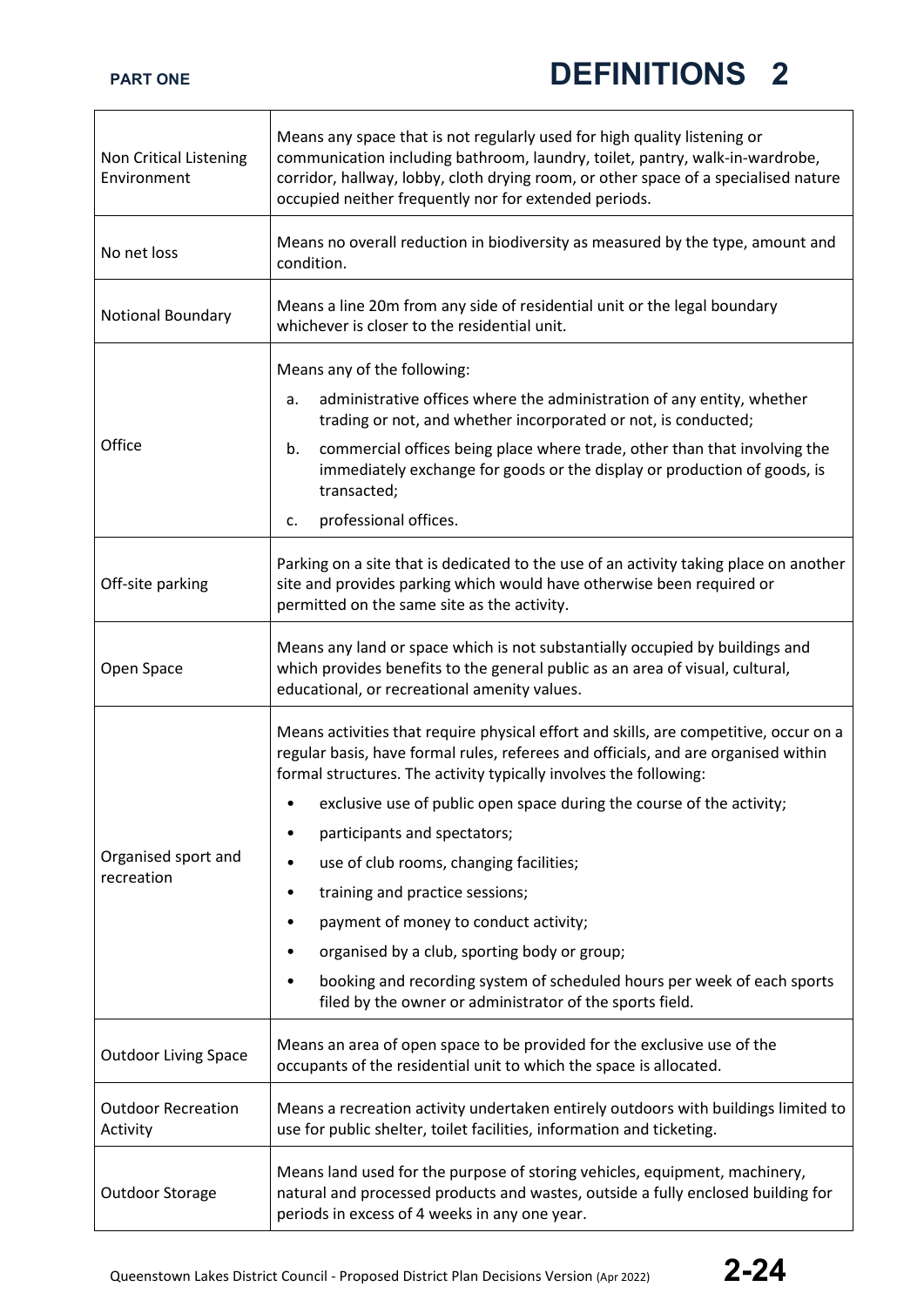| <b>Outer Control</b><br>Boundary (OCB)                               | Means a boundary, as shown on the District Plan web mapping application, the<br>location of which is based on the predicted day/night sound levels of 55 dBA Ldn<br>from airport operations in 2036 for Wānaka Airport and 2037 for Queenstown<br>Airport.                                                                                                                                                                                                                |
|----------------------------------------------------------------------|---------------------------------------------------------------------------------------------------------------------------------------------------------------------------------------------------------------------------------------------------------------------------------------------------------------------------------------------------------------------------------------------------------------------------------------------------------------------------|
|                                                                      | Means a parking area which is located and purposely designed to support the<br>frequent public transport network and to provide specifically for users of a public<br>transport network who:                                                                                                                                                                                                                                                                              |
|                                                                      | travel by private vehicle to the park and ride parking area, then<br>٠                                                                                                                                                                                                                                                                                                                                                                                                    |
| Park and Ride                                                        | leave their vehicle at the facility and transfer to the frequent public<br>٠<br>transport network to continue their journey.                                                                                                                                                                                                                                                                                                                                              |
|                                                                      | Park and Ride includes car parking areas, public transport interchange and<br>associated security measures, bicycle parking, fencing, lighting, ticketing systems,<br>shelter and ticketing structures, landscape planting and earthworks.                                                                                                                                                                                                                                |
| Parking Area                                                         | Means that part of a site within which vehicle parking spaces are accommodated,<br>and includes all parking spaces, manoeuvre areas and required landscape areas.                                                                                                                                                                                                                                                                                                         |
| <b>Parking Space</b>                                                 | Means a space on a site available at any time for accommodating one stationary<br>motor vehicle.                                                                                                                                                                                                                                                                                                                                                                          |
| Parks Maintenance                                                    | Means maintenance and repair undertaken within Council -controlled reserves,<br>including:<br>maintenance and repair of any buildings and structures;<br>٠<br>maintenance and repair of foot paths and tracks;<br>٠<br>clearing or reforming drainage channels;<br>٠<br>topsoiling, reseeding, sandslitting of sports fields and grassed areas;<br>$\bullet$<br>Weed management, grass mowing and planting of trees and gardens;                                          |
|                                                                      | replacement, repairs, maintenance or upgrading of existing bridges,<br>boardwalks and culverts; and resealing and sealing metalled parking and<br>access drives and internal park roads.                                                                                                                                                                                                                                                                                  |
| <b>Partial Demolition</b><br>(For the purpose of<br>Chapter 26 only) | Means the demolition of the heritage fabric of a heritage feature exceeding 30%<br>but less than 70% by volume or area whichever is the greater. Volume is<br>measured from the outermost surface of the heritage feature (including any<br>surfaces below ground) and the area is measured by the footprint of the heritage<br>feature. Partial demolition shall be determined as the cumulative or incremental<br>demolition of the heritage fabric as from 7 May 2018. |
| Passenger Lift Systems                                               | Means any mechanical system used to convey or transport passengers and other<br>goods within or to a Ski Area Sub-Zone, including chairlifts, gondolas, T-bars and<br>rope tows, and including all moving, fixed and ancillary components of such<br>systems such as towers, pylons, cross arms, pulleys, cables, chairs, cabins, and<br>structures to enable the embarking and disembarking of passengers. Excludes<br>base and terminal buildings.                      |
| Photovoltaics (PV)                                                   | Means a device that converts the energy in light (photons) into electricity,<br>through the photovoltaic effect. A PV cell is the basic building block of a PV<br>system, and cells are connected together to create a single PV module                                                                                                                                                                                                                                   |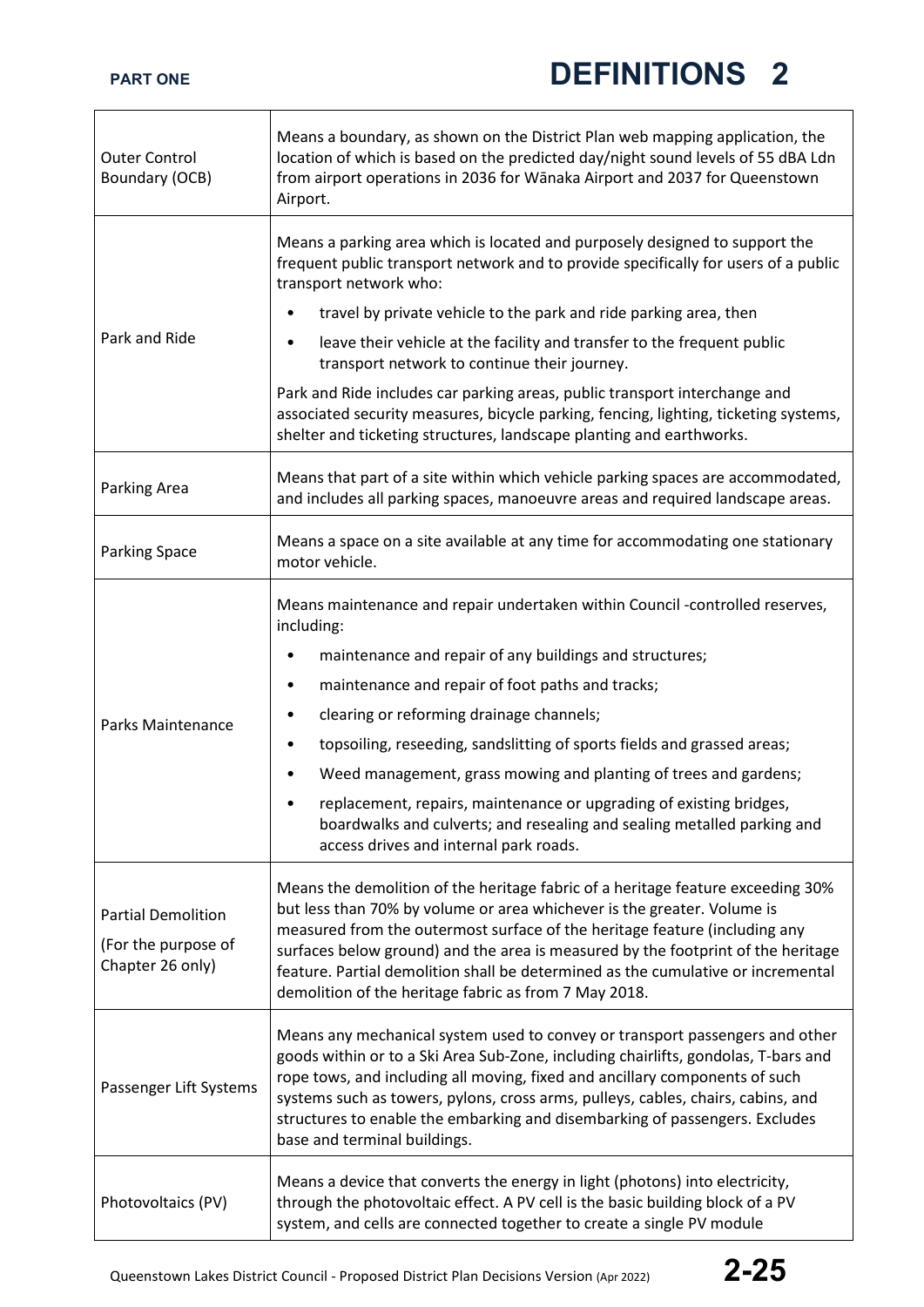|                                                      | (sometimes called a 'panel'). PV modules can be connected together to form a<br>larger PV array.                                                                                                                                                                                                                                                                                                                        |
|------------------------------------------------------|-------------------------------------------------------------------------------------------------------------------------------------------------------------------------------------------------------------------------------------------------------------------------------------------------------------------------------------------------------------------------------------------------------------------------|
| Potable Water Supply                                 | Means a water supply that meets the criteria of the Ministry of Health 'Drinking<br>Water Standards for New Zealand 2005 (revised 2008)'.                                                                                                                                                                                                                                                                               |
| <b>Principal Building</b>                            | Means a building, buildings or part of a building accommodating the activity for<br>which the site is primarily used.                                                                                                                                                                                                                                                                                                   |
| Private Way                                          | Means any way or passage whatsoever over private land within a district, the<br>right to use which is confined or intended to be confined to certain persons or<br>classes of persons, and which is not thrown open or intended to be open to the<br>use of the public generally; and includes any such way or passage as aforesaid<br>which at the commencement of this Part exists within any district <sup>6</sup> . |
| <b>Professional Staff</b>                            | Means staff excluding administrative staff in relation to Health Care Services.                                                                                                                                                                                                                                                                                                                                         |
| (For the purposes of<br>Chapter 29 only)             |                                                                                                                                                                                                                                                                                                                                                                                                                         |
| Projected Annual<br>Aircraft Noise Contour<br>(AANC) | Means the projected annual aircraft noise contours calculated as specified by the<br>Aerodrome Purposes Designation 2, Condition 15.                                                                                                                                                                                                                                                                                    |
| <b>Public Amenities</b>                              | Means, the following facilities established for the convenience and amenity of the<br>public:<br>landscaping and planting<br>public toilets<br>٠<br>street furniture, including seating, and picnic tables<br>٠<br>bicycle stands<br>fountains<br>drinking fountains<br>rubbish bins<br>barbeques<br>٠<br>lighting<br>٠<br>shelters<br>post boxes<br>telephone booths<br>showers and changing rooms<br>playgrounds      |

<span id="page-25-0"></span><sup>6</sup> From the Local Government Act 1974.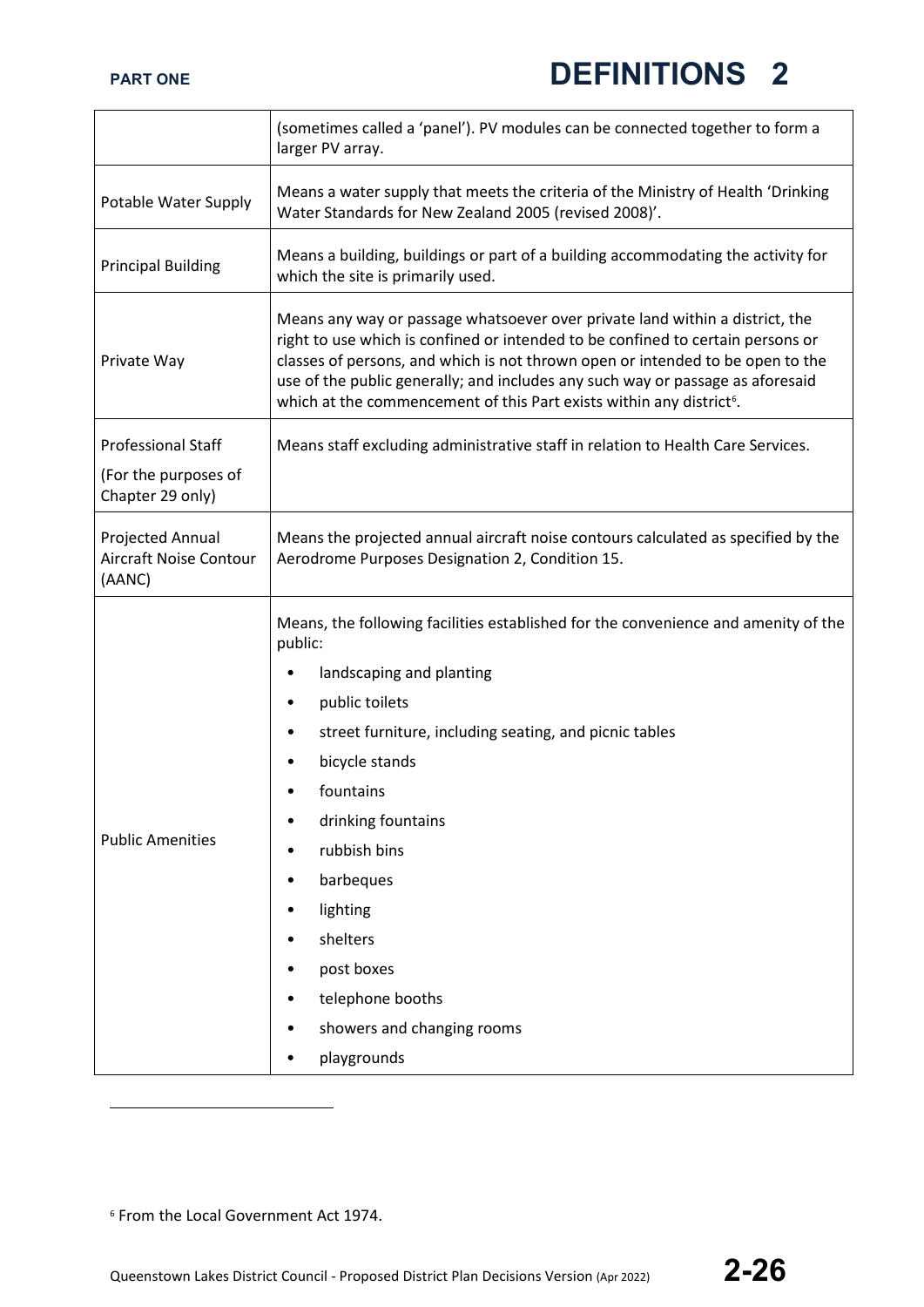|                                                                 | public artwork                                                                                                                                                                                                                                                                                                                                                                                                                                                                                                                                                                                                                                                                                                                                                                                                                                                                                          |
|-----------------------------------------------------------------|---------------------------------------------------------------------------------------------------------------------------------------------------------------------------------------------------------------------------------------------------------------------------------------------------------------------------------------------------------------------------------------------------------------------------------------------------------------------------------------------------------------------------------------------------------------------------------------------------------------------------------------------------------------------------------------------------------------------------------------------------------------------------------------------------------------------------------------------------------------------------------------------------------|
| <b>Public Area</b>                                              | Means any part(s) of a building open to the public, but excluding any service or<br>access areas of the building.                                                                                                                                                                                                                                                                                                                                                                                                                                                                                                                                                                                                                                                                                                                                                                                       |
| <b>Public Place</b>                                             | Means every public thoroughfare, park, reserve, lake, river or place to which the<br>public has access with or without the payment of a fee, and which is under the<br>control of the council, or other agencies. Excludes any trail as defined in this Plan.                                                                                                                                                                                                                                                                                                                                                                                                                                                                                                                                                                                                                                           |
| <b>Public Space</b><br>(For the purposes of<br>Chapter 32 only) | Means the parts of the district that are owned and managed by the Queenstown<br>Lakes District Council, are accessible to the public within the Residential<br>Arrowtown Historic Management Zone including roads, parks and reserves.                                                                                                                                                                                                                                                                                                                                                                                                                                                                                                                                                                                                                                                                  |
| <b>Public Transport</b><br>Facility                             | A facility for passenger movements on/off and between public transport services,<br>including:<br>Passenger waiting areas<br><b>Shelters</b><br>$\bullet$<br>Public ferry terminals<br>٠<br>Ticketing and other passenger facilities<br><b>Bus interchanges</b>                                                                                                                                                                                                                                                                                                                                                                                                                                                                                                                                                                                                                                         |
| <b>Public Water Ferry</b><br>Service                            | Means a ferry service for the carriage of passengers for hire or reward, which is<br>available to the public generally and is operated to a fixed regular schedule,<br>including during normal commuting hours, runs between various stops and<br>provides the ability for passengers to embark and disembark from the vessel at<br>those various stops, but does not include any such service that:<br>is contracted or funded by the Ministry of Education for the sole or primary<br>purpose of transporting school children to and from school; or<br>is operated for the sole or primary purpose of transporting passengers to or<br>from a predetermined event.<br>The definition is limited to that part of the ferry service that occurs on the surface<br>of the water and excludes any associated activity that occurs on land or on a<br>structure attached to land, including the lake bed. |
| <b>Radio Communication</b><br>Facility                          | Means any transmitting/receiving devices such as aerials, dishes, antennas,<br>cables, lines, wires and associated equipment/apparatus, as well as support<br>structures such as towers, masts and poles, and ancillary buildings.                                                                                                                                                                                                                                                                                                                                                                                                                                                                                                                                                                                                                                                                      |
| <b>Rear Site</b>                                                | Means a site which is situated generally to the rear of another site, both sites<br>having access to the same road or private road, and includes sites which have no<br>frontage to a road or private road of 6m or more.                                                                                                                                                                                                                                                                                                                                                                                                                                                                                                                                                                                                                                                                               |
| Recession<br>Lines/Recession Plane                              | Means the lines constructed from points or above a boundary surface or a road<br>surface, the angle of inclination of which is measured from the horizontal, at right<br>angles to a site boundary and in towards the site. See interpretive diagrams<br>below.                                                                                                                                                                                                                                                                                                                                                                                                                                                                                                                                                                                                                                         |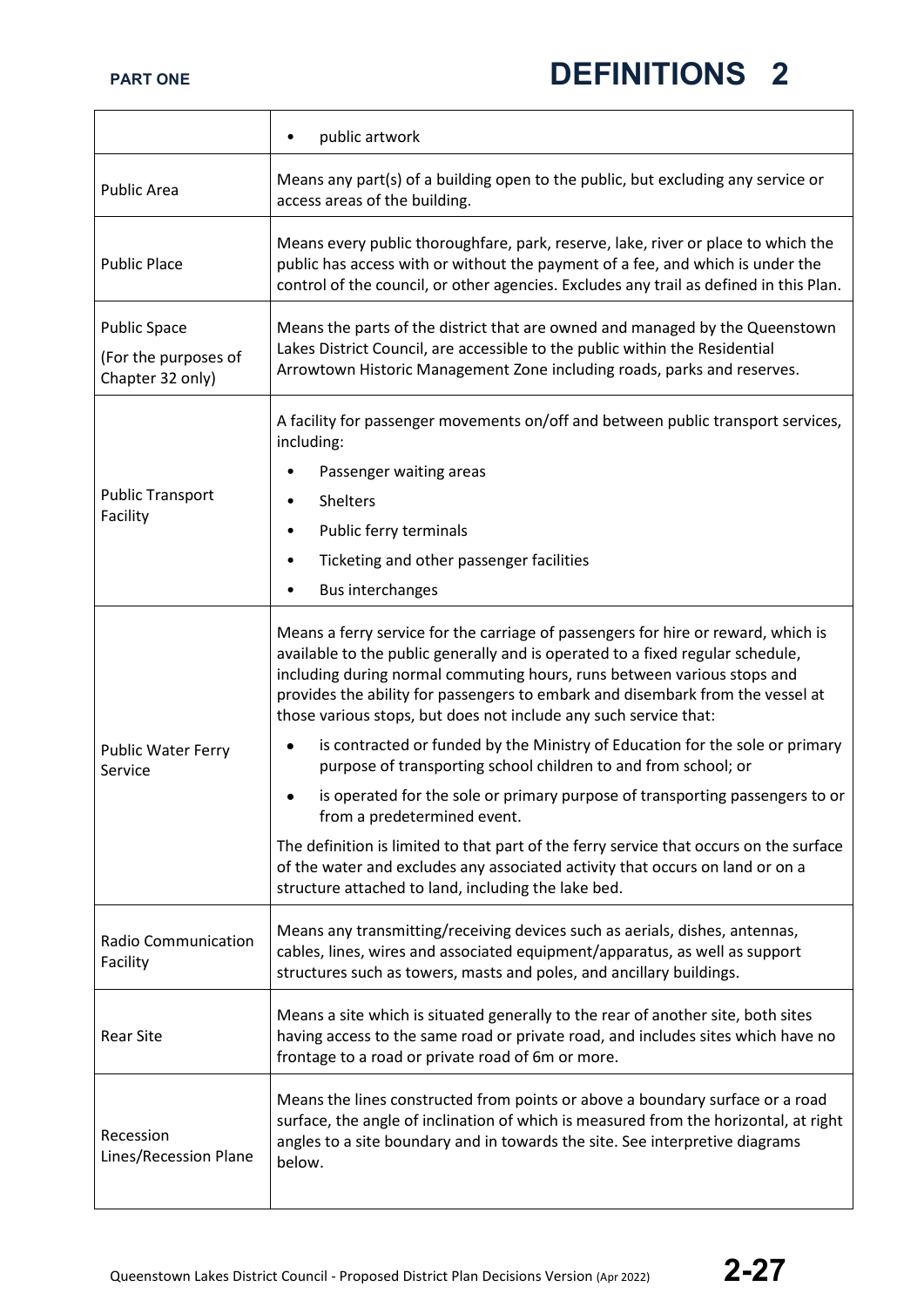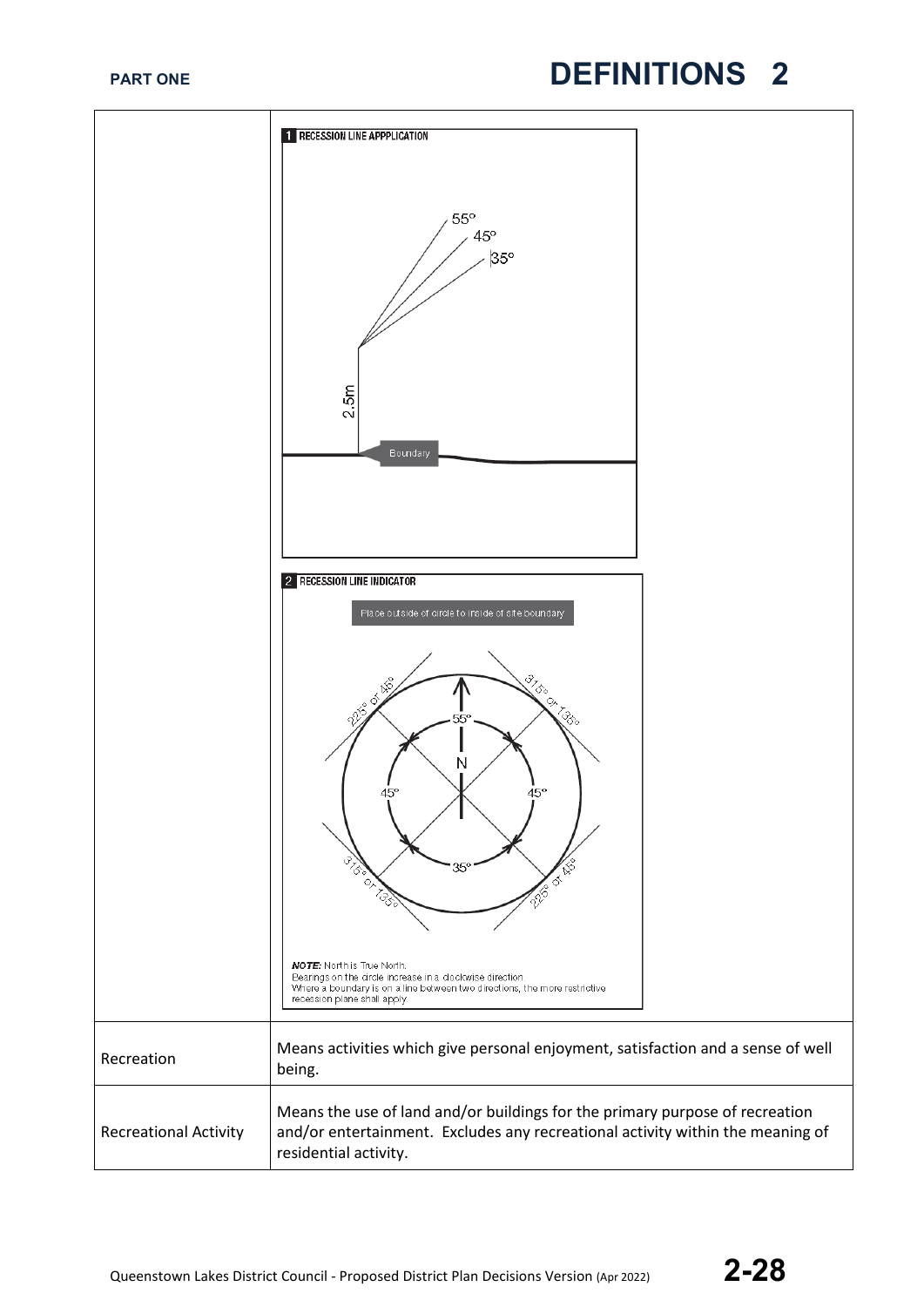| <b>Recreational Tracks</b>                            | Means a sealed or unsealed pathway or greenway within Council controlled<br>reserves that is used for informal or organised recreational purposes such as<br>walking, cycling, horseriding, or fitness.                                                                                                                                                                                                                                                                                                                                                                                                                                                     |
|-------------------------------------------------------|-------------------------------------------------------------------------------------------------------------------------------------------------------------------------------------------------------------------------------------------------------------------------------------------------------------------------------------------------------------------------------------------------------------------------------------------------------------------------------------------------------------------------------------------------------------------------------------------------------------------------------------------------------------|
| <b>Recreation Facility</b>                            | Means a facility where the primary purpose is to provide for sport and recreation<br>activities and includes recreation centres, swimming pools, fitness centres and<br>indoor sports centres but excludes activities otherwise defined as Commercial<br><b>Recreation Activities.</b>                                                                                                                                                                                                                                                                                                                                                                      |
|                                                       | Means:                                                                                                                                                                                                                                                                                                                                                                                                                                                                                                                                                                                                                                                      |
|                                                       | renewable electricity generation activities undertaken by an electricity<br>а.<br>operator; and                                                                                                                                                                                                                                                                                                                                                                                                                                                                                                                                                             |
|                                                       | the national grid; and<br>b.                                                                                                                                                                                                                                                                                                                                                                                                                                                                                                                                                                                                                                |
| <b>Regionally Significant</b><br>Infrastructure       | telecommunication and radio communication facilities; and<br>$\mathsf{C}$ .                                                                                                                                                                                                                                                                                                                                                                                                                                                                                                                                                                                 |
|                                                       | state highways; and<br>d.                                                                                                                                                                                                                                                                                                                                                                                                                                                                                                                                                                                                                                   |
|                                                       | Queenstown and Wānaka airports and associated navigation infrastructure;<br>e.                                                                                                                                                                                                                                                                                                                                                                                                                                                                                                                                                                              |
|                                                       | and                                                                                                                                                                                                                                                                                                                                                                                                                                                                                                                                                                                                                                                         |
|                                                       | f.<br>municipal infrastructure.                                                                                                                                                                                                                                                                                                                                                                                                                                                                                                                                                                                                                             |
| Relocated/Relocatable<br><b>Building</b>              | Means a building which is removed and re-erected on another site, but excludes<br>any newly pre-fabricated building which is delivered dismantled to a site for<br>erection on that site. This definition excludes removal and re-siting.                                                                                                                                                                                                                                                                                                                                                                                                                   |
| Relocation<br>(For the purpose of<br>Chapter 26 only) | Means the relocation of heritage features, both within, or beyond the site. The<br>definition of Relocation (Buildings) in Chapter 2 (which means the removal of a<br>building from any site to another site) shall not apply to chapter 26.                                                                                                                                                                                                                                                                                                                                                                                                                |
| Relocation<br>(Building)                              | Means the removal of any building from any site to another site.                                                                                                                                                                                                                                                                                                                                                                                                                                                                                                                                                                                            |
| <b>Remotely Piloted</b><br>Aircraft                   | Means an unmanned aircraft that is piloted from a remote station.                                                                                                                                                                                                                                                                                                                                                                                                                                                                                                                                                                                           |
| Removal<br>(Building)                                 | Means the shifting of a building off a site and excludes demolition of a building.                                                                                                                                                                                                                                                                                                                                                                                                                                                                                                                                                                          |
| Renewable Electricity<br>Generation (REG)             | Means generation of electricity from solar, wind, hydro-electricity, geothermal<br>and biomass energy sources.                                                                                                                                                                                                                                                                                                                                                                                                                                                                                                                                              |
| Renewable Electricity<br><b>Generation Activities</b> | Means the construction, operation and maintenance of structures associated with<br>renewable electricity generation. This includes small and community-scale<br>distributed renewable generation activities and the system of electricity<br>conveyance required to convey electricity to the distribution network and/or the<br>national grid and electricity storage technologies associated with renewable<br>electricity. Includes research and exploratory scale investigations into<br>technologies, methods and sites, such as masts, drilling and water monitoring.<br>This definition includes renewable electricity generation (REG), solar water |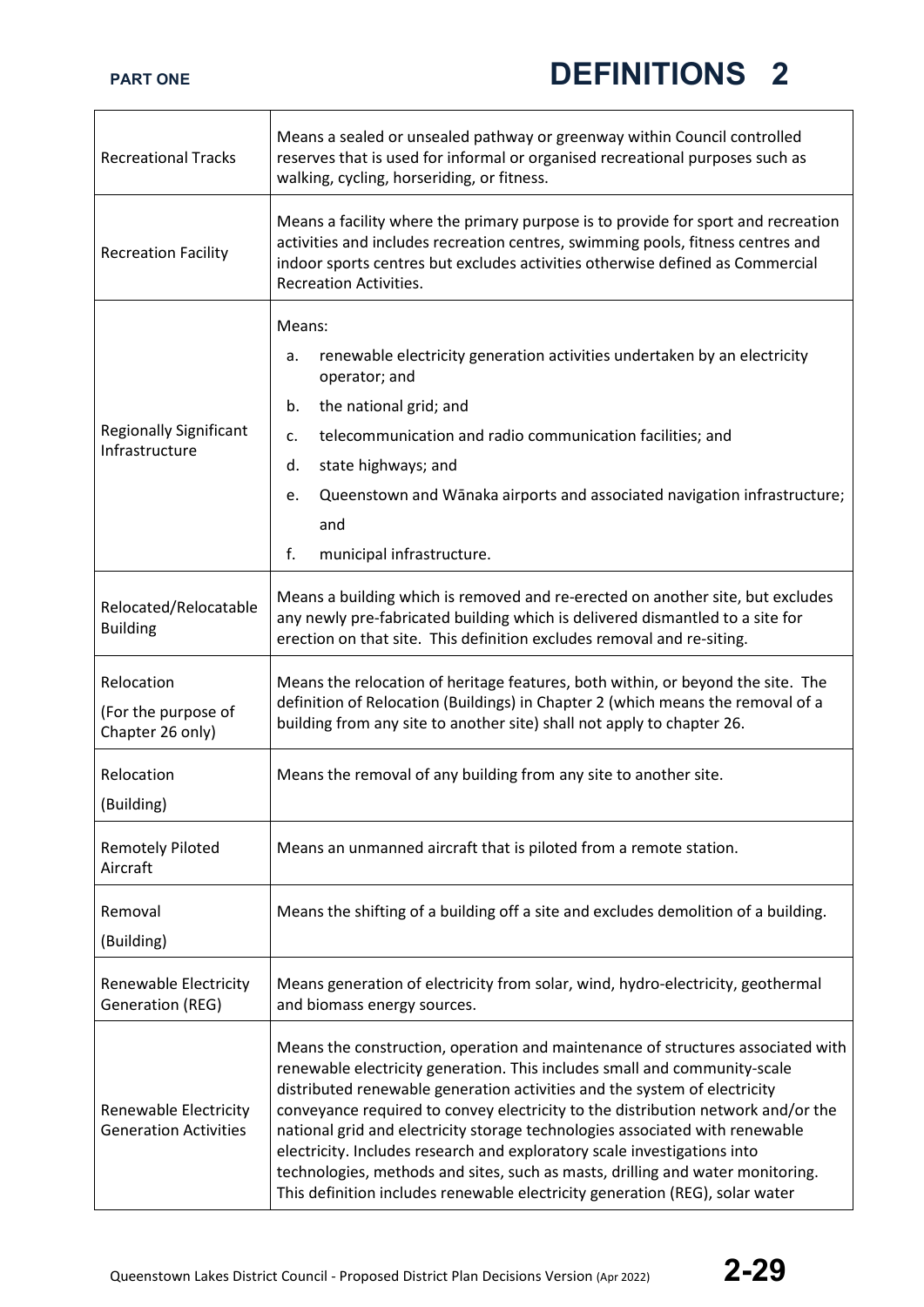|                                             | heating, wind electricity generation, and mini and micro hydro electricity<br>generation (as separately defined).                                                                                                                                                                                                                                                                                                                                                                         |
|---------------------------------------------|-------------------------------------------------------------------------------------------------------------------------------------------------------------------------------------------------------------------------------------------------------------------------------------------------------------------------------------------------------------------------------------------------------------------------------------------------------------------------------------------|
| Renewable Energy                            | Means energy that comes from a resource that is naturally replenished, including<br>solar, hydro, wind, and biomass energy.                                                                                                                                                                                                                                                                                                                                                               |
| Reserve                                     | Means a reserve in terms of the Reserves Act 1977.                                                                                                                                                                                                                                                                                                                                                                                                                                        |
| <b>Residential Activity</b>                 | Means the use of land and buildings by people for the purpose of permanent<br>residential accommodation, including all associated accessory buildings,<br>recreational activities and the keeping of domestic livestock. For the purposes of<br>this definition, residential activity shall include Community Housing, emergency<br>refuge accommodation and the non-commercial use of holiday homes. Excludes<br>visitor accommodation, residential visitor accommodation and homestays. |
|                                             | Means the use of a residential unit including a residential flat by paying guests<br>where the length of stay by any guest is less than 90 nights.                                                                                                                                                                                                                                                                                                                                        |
| <b>Residential Visitor</b><br>Accommodation | Excludes: Visitor Accommodation and Homestays.                                                                                                                                                                                                                                                                                                                                                                                                                                            |
|                                             | Note:                                                                                                                                                                                                                                                                                                                                                                                                                                                                                     |
|                                             | Additional requirements of the Building Act 2004 may apply.                                                                                                                                                                                                                                                                                                                                                                                                                               |
|                                             | Means a residential activity that comprises a self-contained flat that is ancillary to<br>a residential unit and meets all of the following criteria:                                                                                                                                                                                                                                                                                                                                     |
|                                             | the total floor area does not exceed;<br>a.                                                                                                                                                                                                                                                                                                                                                                                                                                               |
|                                             | 150m <sup>2</sup> in the Rural Zone, the Rural Lifestyle Zone, the Wakatipu Basin<br>i.<br>Rural Amenity Zone and the Hills Resort Zone;                                                                                                                                                                                                                                                                                                                                                  |
|                                             | 70m <sup>2</sup> in any other zone;<br>ii.                                                                                                                                                                                                                                                                                                                                                                                                                                                |
| <b>Residential Flat</b>                     | not including in either case the floor area of any garage or carport;                                                                                                                                                                                                                                                                                                                                                                                                                     |
|                                             | contains no more than one kitchen facility;<br>b.                                                                                                                                                                                                                                                                                                                                                                                                                                         |
|                                             | is limited to one residential flat per residential unit; and<br>c.                                                                                                                                                                                                                                                                                                                                                                                                                        |
|                                             | is situated on the same site and held in the same ownership as the<br>d.<br>residential unit.                                                                                                                                                                                                                                                                                                                                                                                             |
|                                             | Note:                                                                                                                                                                                                                                                                                                                                                                                                                                                                                     |
|                                             | A proposal that fails to meet any of the above criteria will be considered as a<br>residential unit.                                                                                                                                                                                                                                                                                                                                                                                      |
| <b>Residential Unit</b>                     | Means a residential activity which consists of a single self contained household<br>unit, whether of one or more persons, and includes accessory buildings. Where<br>more than one kitchen and/or laundry facility is provided on the site, other than a<br>kitchen and/or laundry facility in a residential flat, there shall be deemed to be<br>more than one residential unit.                                                                                                         |
| Re-siting                                   | Means shifting a building within a site.                                                                                                                                                                                                                                                                                                                                                                                                                                                  |
| (Building)                                  |                                                                                                                                                                                                                                                                                                                                                                                                                                                                                           |
| Resort                                      | Means an integrated and planned development involving low average density of<br>residential development (as a proportion of the developed area) principally                                                                                                                                                                                                                                                                                                                               |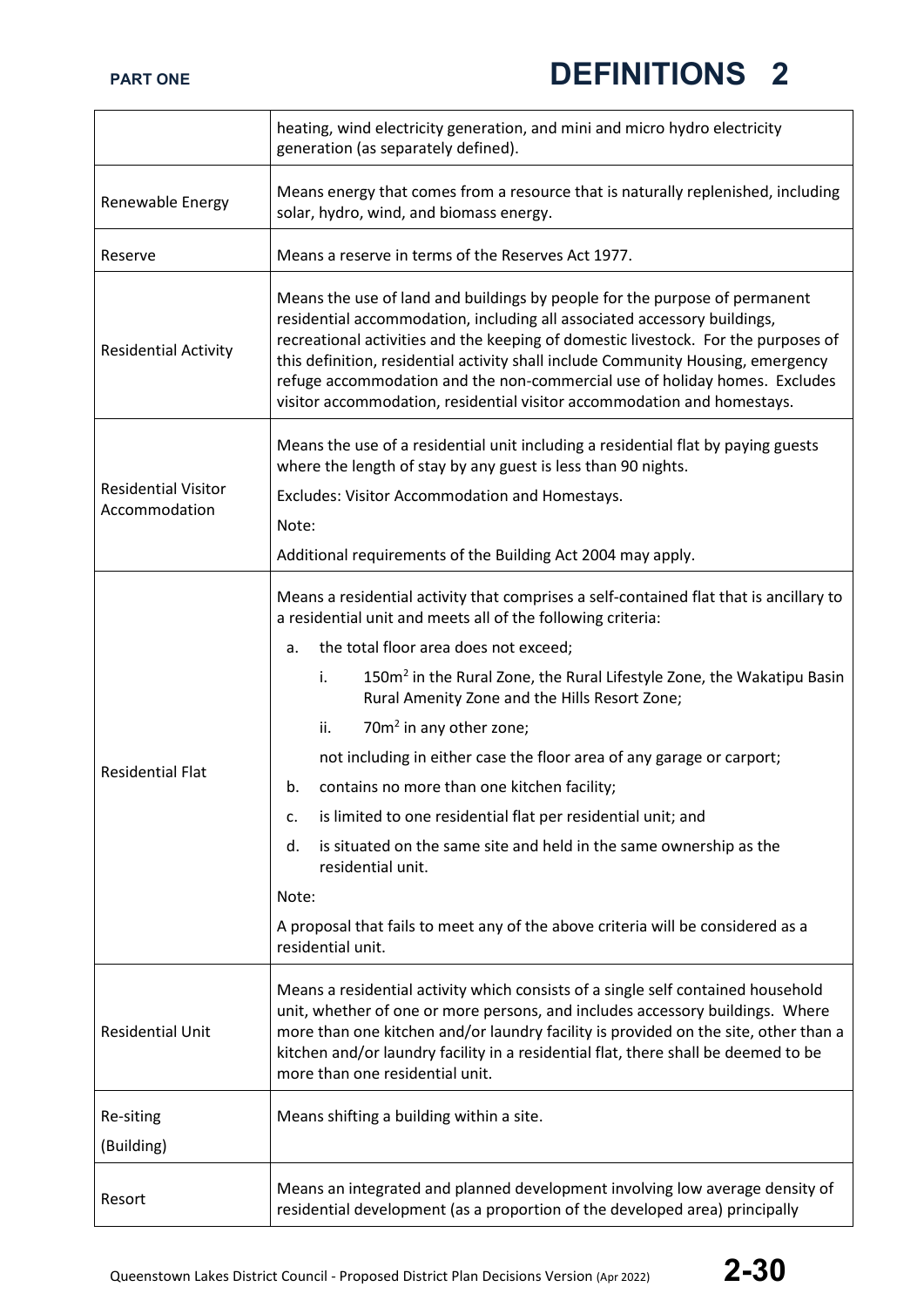|                                                                                    | providing temporary visitor accommodation and forming part of an overall<br>development focused on onsite visitor activities.                                                                                                                                                                                                                                                                                                                 |
|------------------------------------------------------------------------------------|-----------------------------------------------------------------------------------------------------------------------------------------------------------------------------------------------------------------------------------------------------------------------------------------------------------------------------------------------------------------------------------------------------------------------------------------------|
| Restaurant                                                                         | Means any land and/or buildings, or part of a building, in which meals are<br>supplied for sale to the general public for consumption on the premises, including<br>such premises which a licence has been granted pursuant to the Sale and Supply<br>of Alcohol Act 2012.                                                                                                                                                                    |
| Retail Sales / Retail /<br>Retailing                                               | Means the direct sale or hire to the public from any site, and/or the display or<br>offering for sale or hire to the public on any site of goods, merchandise or<br>equipment, but excludes recreational activities.                                                                                                                                                                                                                          |
| <b>Retirement Village</b>                                                          | Means residential units (either detached or attached) and associated facilities for<br>the purpose of accommodating retired persons. This use includes as accessory to<br>the principal use any services or amenities provided on the site such as shops,<br>restaurants, medical facilities, swimming pools and recreational facilities and the<br>like which are to be used exclusively by the retired persons using such<br>accommodation. |
| <b>Reverse Sensitivity</b>                                                         | Means the potential for the operation of an existing lawfully established activity<br>to be constrained or curtailed by the more recent establishment or intensification<br>of other activities which are sensitive to the established activity.                                                                                                                                                                                              |
| Right of Way                                                                       | Means an area of land over which there is registered a legal document giving<br>rights to pass over that land to the owners and occupiers of other land.                                                                                                                                                                                                                                                                                      |
| River                                                                              | Means a continually or intermittently flowing body of fresh water; and includes a<br>stream and modified watercourse; but does not include any artificial watercourse<br>(including an irrigation canal, water supply race, canal for the supply of water for<br>electricity power generation, and farm drainage canal) <sup>7</sup> .                                                                                                        |
| Road                                                                               | Means a road as defined in section 315 of the Local Government Act 1974.                                                                                                                                                                                                                                                                                                                                                                      |
| Road Boundary                                                                      | Means any boundary of a site abutting a legal road (other than an accessway or<br>service land) or contiguous to a boundary of a road designation. Frontage or road<br>frontage shall have the same meaning as road boundary.                                                                                                                                                                                                                 |
| <b>Root Protection Zone</b><br>(For the purposes of<br>Chapters 24 and 32<br>only) | Means for a tree with a spreading canopy, the area beneath the canopy spread of<br>a tree, measured at ground level from the surface of the trunk, with a radius to<br>the outer most extent of the spread of the tree's branches, and for a columnar<br>tree, means the area beneath the canopy extending to a radius half the height of<br>the tree. As demonstrated by the diagrams below.                                                 |

<span id="page-30-0"></span><sup>7</sup> From section 2 of the Act.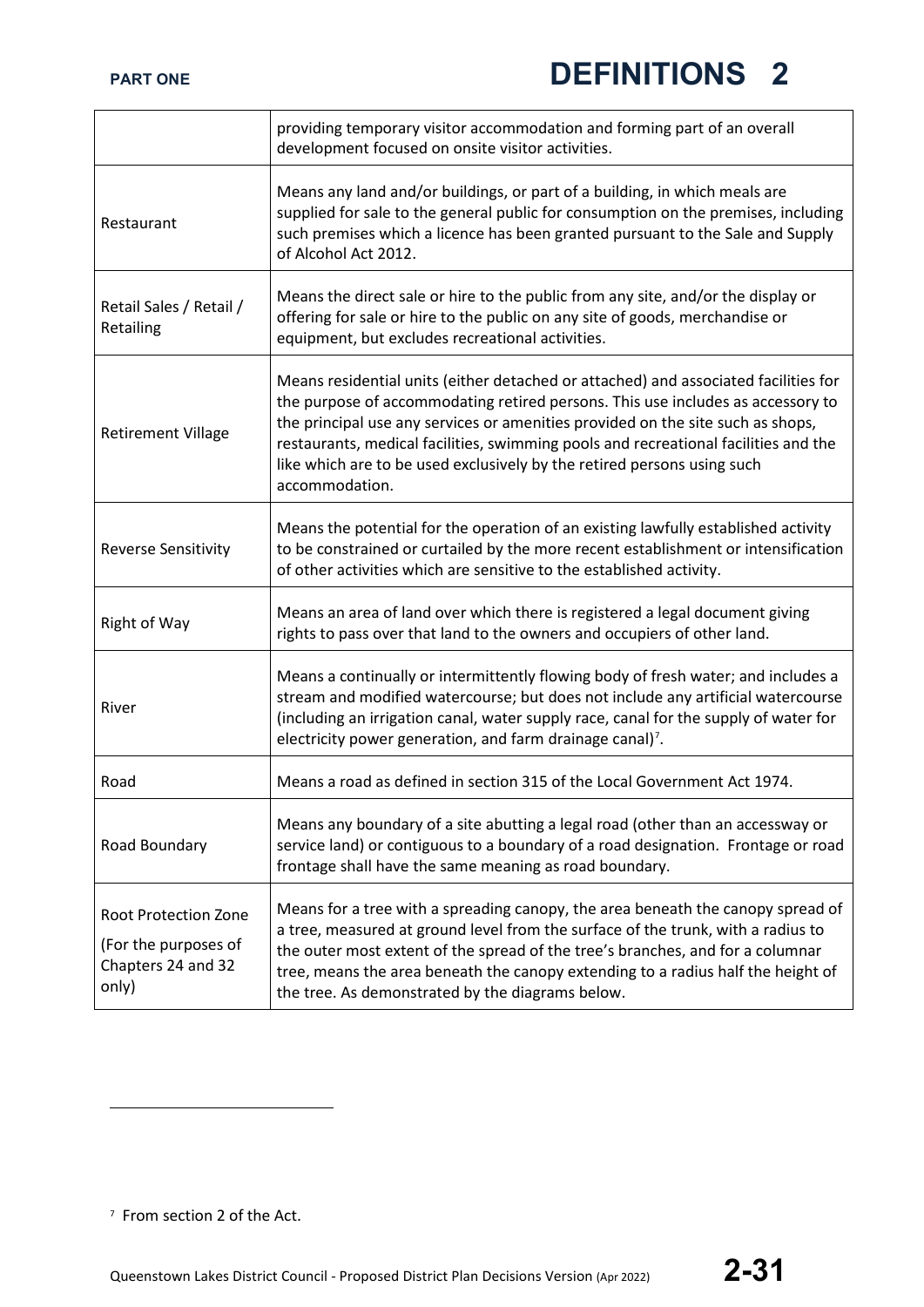|                                                           | SPREADING CANOPY                                                                                                                                                                                                                                                                                                                                                                                                                                                                                                                                                                                                                                                                                                                                                                                                                  |
|-----------------------------------------------------------|-----------------------------------------------------------------------------------------------------------------------------------------------------------------------------------------------------------------------------------------------------------------------------------------------------------------------------------------------------------------------------------------------------------------------------------------------------------------------------------------------------------------------------------------------------------------------------------------------------------------------------------------------------------------------------------------------------------------------------------------------------------------------------------------------------------------------------------|
|                                                           | Point of greatest<br>radial spread of<br>canopy from trunk<br>Radius<br>Radius<br>Protected root zone                                                                                                                                                                                                                                                                                                                                                                                                                                                                                                                                                                                                                                                                                                                             |
|                                                           | <b>COLUMNAR CANOPY</b>                                                                                                                                                                                                                                                                                                                                                                                                                                                                                                                                                                                                                                                                                                                                                                                                            |
|                                                           |                                                                                                                                                                                                                                                                                                                                                                                                                                                                                                                                                                                                                                                                                                                                                                                                                                   |
| <b>Rural Industrial Activity</b>                          | Means the use of land and buildings for the purpose of manufacturing,<br>fabricating, processing, packing and/or storage of goods and materials grown or<br>sourced within the Rural Zone and the storage of goods, materials and machinery<br>associated with commercial contracting undertaken within the Rural Zone.                                                                                                                                                                                                                                                                                                                                                                                                                                                                                                           |
| Sense of Place<br>(For the purpose of<br>Chapter 12 only) | Means the unique collection of visual, cultural, social, and environmental qualities<br>and characteristics that provide meaning to a location and make it distinctly<br>different from another. Defining, maintaining, and enhancing the distinct<br>characteristics and quirks that make a town centre unique fosters community<br>pride and gives the town a competitive advantage over others as it provides a<br>reason to visit and a positive and engaging experience. Elements of the<br>Queenstown town centre that contribute to its sense of place are the core of low<br>rise character buildings and narrow streets and laneways at its centre, the<br>pedestrian links, the small block size of the street grid, and its location adjacent to<br>the lake and surrounded by the ever-present mountainous landscape. |
| Service Activity                                          | Means the use of land and buildings for the primary purpose of the transport,<br>storage, maintenance or repair of goods.                                                                                                                                                                                                                                                                                                                                                                                                                                                                                                                                                                                                                                                                                                         |
| Service Lane                                              | Means any lane laid out or constructed either by the authority of the council or<br>the Minister of Works and Development or, on or after 1 April 1988, the Minister                                                                                                                                                                                                                                                                                                                                                                                                                                                                                                                                                                                                                                                              |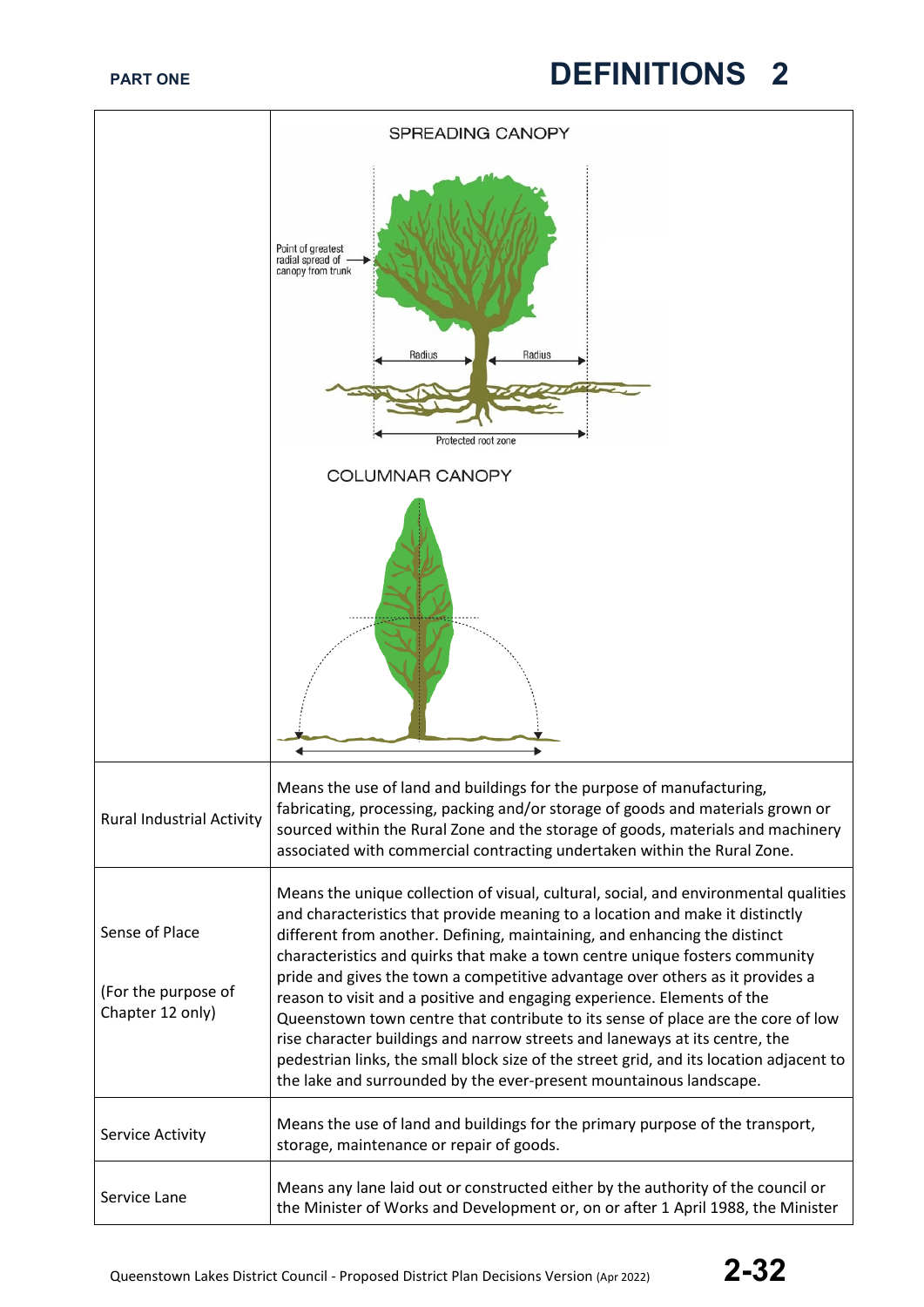|                                                    | of Lands for the purpose of providing the public with a side or rear access for<br>vehicular traffic to any land <sup>8</sup> .                                                                                                                                                                                                                                                                                                                                           |
|----------------------------------------------------|---------------------------------------------------------------------------------------------------------------------------------------------------------------------------------------------------------------------------------------------------------------------------------------------------------------------------------------------------------------------------------------------------------------------------------------------------------------------------|
| <b>Service Station</b>                             | Means any site where the dominant activity is the retail sale of motor vehicle<br>fuels, including petrol, LPG, CNG, and diesel, and may also include any one or<br>more of the following:                                                                                                                                                                                                                                                                                |
|                                                    | the sale of kerosene, alcohol based fuels, lubricating oils, tyres, batteries,<br>a.<br>vehicle spare parts and other accessories normally associated with motor<br>vehicles;                                                                                                                                                                                                                                                                                             |
|                                                    | mechanical repair and servicing of motor vehicles, including motor cycles,<br>b.<br>caravans, boat motors, trailers, except in any Residential, Town Centre or<br>Settlement Zone;                                                                                                                                                                                                                                                                                        |
|                                                    | inspection and/or certification of vehicles;<br>c.                                                                                                                                                                                                                                                                                                                                                                                                                        |
|                                                    | the sale of other merchandise where this is an ancillary activity to the main<br>d.<br>use of the site.                                                                                                                                                                                                                                                                                                                                                                   |
|                                                    | Excludes:                                                                                                                                                                                                                                                                                                                                                                                                                                                                 |
|                                                    | panel beating, spray painting and heavy engineering such as engine<br>i.<br>reboring and crankshaft grinding, which are not included within<br>mechanical repairs of motor vehicles and domestic garden equipment<br>for the purposes of b. above.                                                                                                                                                                                                                        |
| Setback                                            | Means the distance between a building and the boundary of its site. Where any<br>building is required to be set back from any site boundary, no part of that building<br>shall be closer to the site boundary than the minimum distance specified. Where<br>any road widening is required by this Plan, the setback shall be calculated from<br>the proposed final site boundary. The setback distance shall only apply to<br>buildings at ground, or above ground level. |
| Setting<br>(For the purpose of<br>Chapter 26 only) | Means the area around and/or adjacent to a heritage feature listed under the<br>Inventory of Listed Heritage Features in Section 26.8 and defined under 26.8.1,<br>which is integral to its function, meaning, and relationships, and which is<br>contained in the same legal title as the heritage feature listed on the Inventory of<br>Listed Heritage Features.                                                                                                       |
|                                                    | (Refer also to the definition of 'Extent of Place').                                                                                                                                                                                                                                                                                                                                                                                                                      |
| Showroom                                           | Means any defined area of land or a building given over solely to the display of<br>goods. No retailing is permitted unless otherwise specifically provided for in the<br>zone in which the land or building is located.                                                                                                                                                                                                                                                  |

<span id="page-32-0"></span><sup>8</sup> From section 315 of the Local Government Act 1974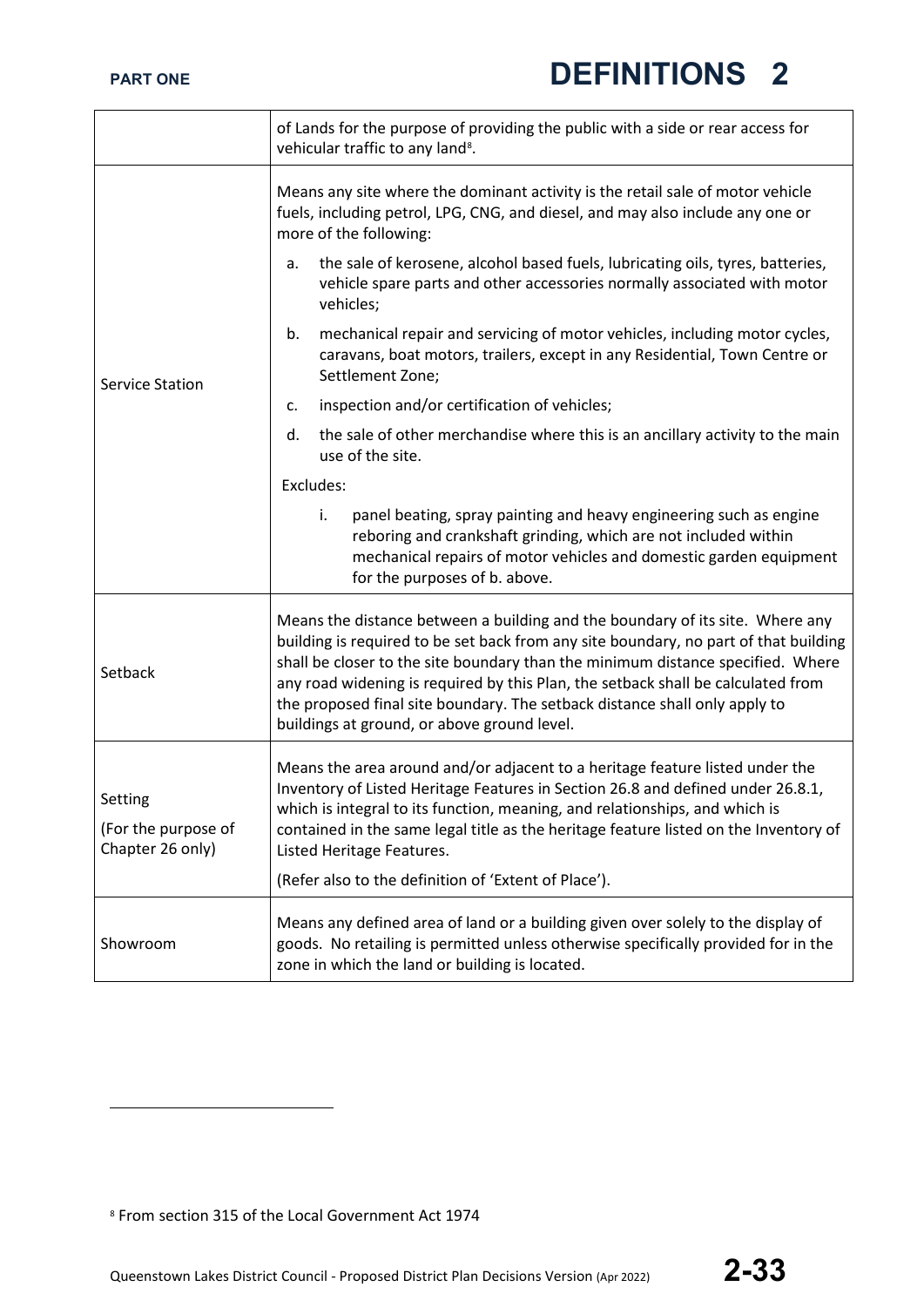|                  | Means:                                                                                                                                                                                                                                                                                                                                                                                                                                                                  |
|------------------|-------------------------------------------------------------------------------------------------------------------------------------------------------------------------------------------------------------------------------------------------------------------------------------------------------------------------------------------------------------------------------------------------------------------------------------------------------------------------|
|                  | any external name, figure, character, outline, display, excluding a display of<br>a.<br>physical goods or products available for sale on the premises, delineation,<br>announcement, design, logo, mural or other artwork, poster, handbill,<br>banner, captive balloon, flag, flashing sign, flatboard, free-standing sign,<br>illuminated sign, moving signs, roof sign, sandwich board, streamer,<br>billboard sign or any other thing of a similar nature which is: |
|                  | i.<br>intended to attract attention; and                                                                                                                                                                                                                                                                                                                                                                                                                                |
| Sign and Signage | ii.<br>visible from a road or any public place;                                                                                                                                                                                                                                                                                                                                                                                                                         |
|                  | all material and components comprising the sign, its frame, background,<br>b.<br>structure, any support and any means by which the sign is attached to any<br>other thing:                                                                                                                                                                                                                                                                                              |
|                  | corporate colour schemes;<br>$\mathsf{C}$ .                                                                                                                                                                                                                                                                                                                                                                                                                             |
|                  | any sign written vehicle/trailer or any advertising media attached to a<br>d.<br>vehicle/trailer.                                                                                                                                                                                                                                                                                                                                                                       |
|                  | Means the surface area of a sign, and includes                                                                                                                                                                                                                                                                                                                                                                                                                          |
| Sign Area        | a. all the area actually or normally enclosed, as the case may be, by the<br>outside of a line drawn around the sign and enclosing the sign; and                                                                                                                                                                                                                                                                                                                        |
|                  | b. the entire area coloured with a corporate colour scheme.                                                                                                                                                                                                                                                                                                                                                                                                             |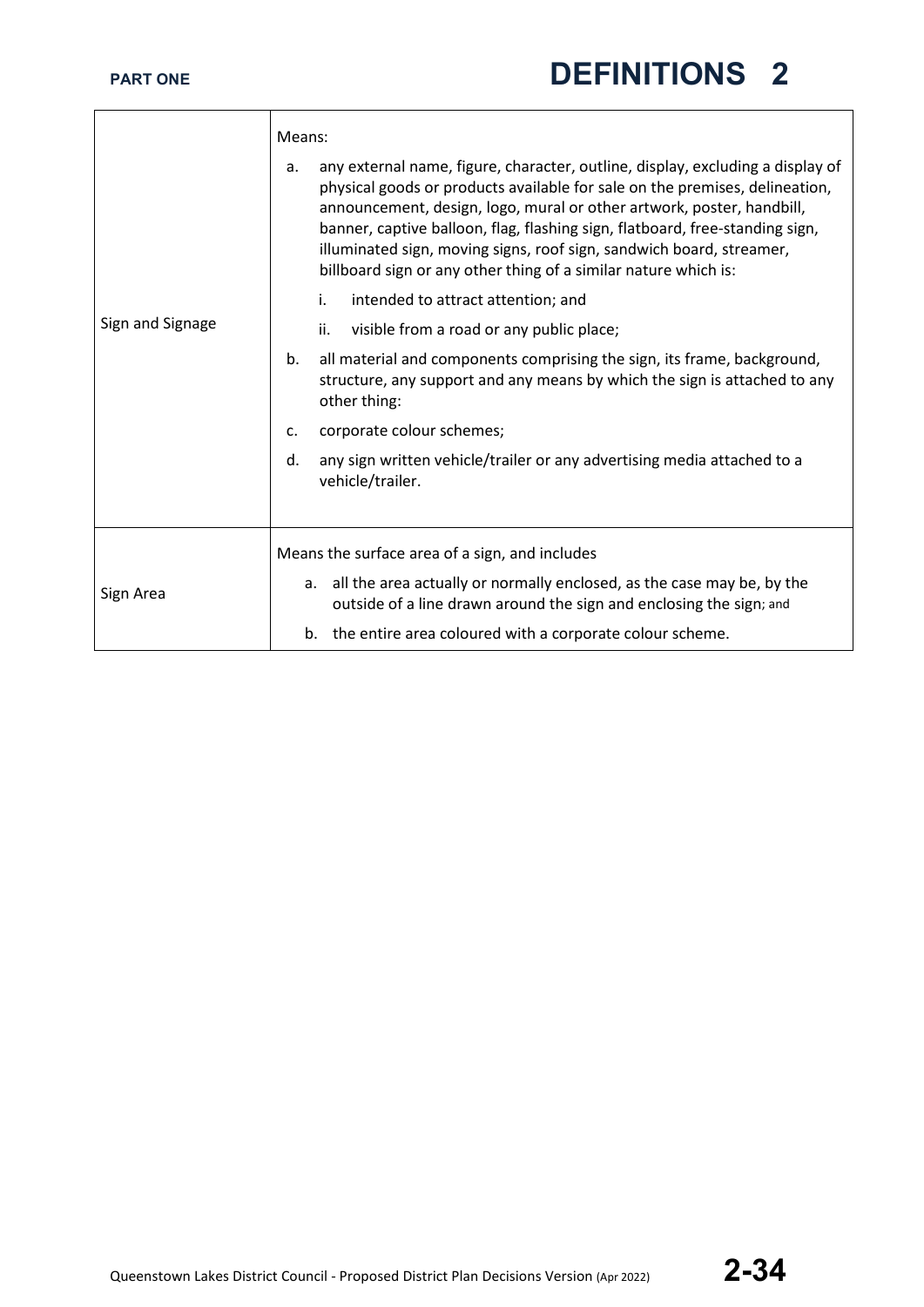|            | Above Ground Floor Sign:                                                                                                                                                                                                                                   |
|------------|------------------------------------------------------------------------------------------------------------------------------------------------------------------------------------------------------------------------------------------------------------|
|            | means a sign attached to a building above the verandah or above 3 metres in<br>height from the ground.                                                                                                                                                     |
|            | Arcade Directory Sign:                                                                                                                                                                                                                                     |
|            | means an externally located sign which identifies commercial activities that are<br>accessed internally within a building or arcade.                                                                                                                       |
|            | Banner:                                                                                                                                                                                                                                                    |
|            | means any sign made of flexible material, suspended in the air and supported on<br>more than one side by poles or cables.                                                                                                                                  |
|            | <b>Billboard Sign</b>                                                                                                                                                                                                                                      |
|            | means any sign, including located in a digital signage platform, that is for purely<br>commercial brand awareness purposes and which does not relate to land use<br>activity conducted on the site.                                                        |
|            | Digital Sign:                                                                                                                                                                                                                                              |
|            | means an internally lit sign that displays electronic messages (text) and/or images.                                                                                                                                                                       |
|            | Digital Signage Platform:                                                                                                                                                                                                                                  |
|            | means a physical area specifically for the purpose of displaying digital signage.                                                                                                                                                                          |
|            | Flag:                                                                                                                                                                                                                                                      |
|            | means any sign made of flexible material attached by one edge to a staff or<br>halyard and includes a flagpole.                                                                                                                                            |
| Sign Types | <b>Flashing Sign:</b>                                                                                                                                                                                                                                      |
|            | means an intermittently illuminated sign.                                                                                                                                                                                                                  |
|            | Excludes digital signs. Flat Board Sign:                                                                                                                                                                                                                   |
|            | means a portable flat board sign which is not self-supporting.                                                                                                                                                                                             |
|            | Free Standing Sign:                                                                                                                                                                                                                                        |
|            | means any sign which has a structural support or frame that is directly connected<br>to the ground and which is independent of any other building or structure for its<br>support; and includes a sign on a fence (excludes temporary construction signs). |
|            | Moving Sign:                                                                                                                                                                                                                                               |
|            | means a sign other than a flag or a banner that is intended to physically move.                                                                                                                                                                            |
|            | Excludes digital signs.                                                                                                                                                                                                                                    |
|            | Off-Site Sign:                                                                                                                                                                                                                                             |
|            | means a sign which                                                                                                                                                                                                                                         |
|            | a. does not relate to goods or services available at the site where the sign is<br>located;                                                                                                                                                                |
|            | b. is not a Billboard Sign; and                                                                                                                                                                                                                            |
|            | c. is not a Temporary Event Sign.                                                                                                                                                                                                                          |
|            | Roof Sign:                                                                                                                                                                                                                                                 |
|            | means any sign painted on or attached to a roof and any sign projecting above the<br>roof line or parapet of the building to which it is attached.                                                                                                         |
|            |                                                                                                                                                                                                                                                            |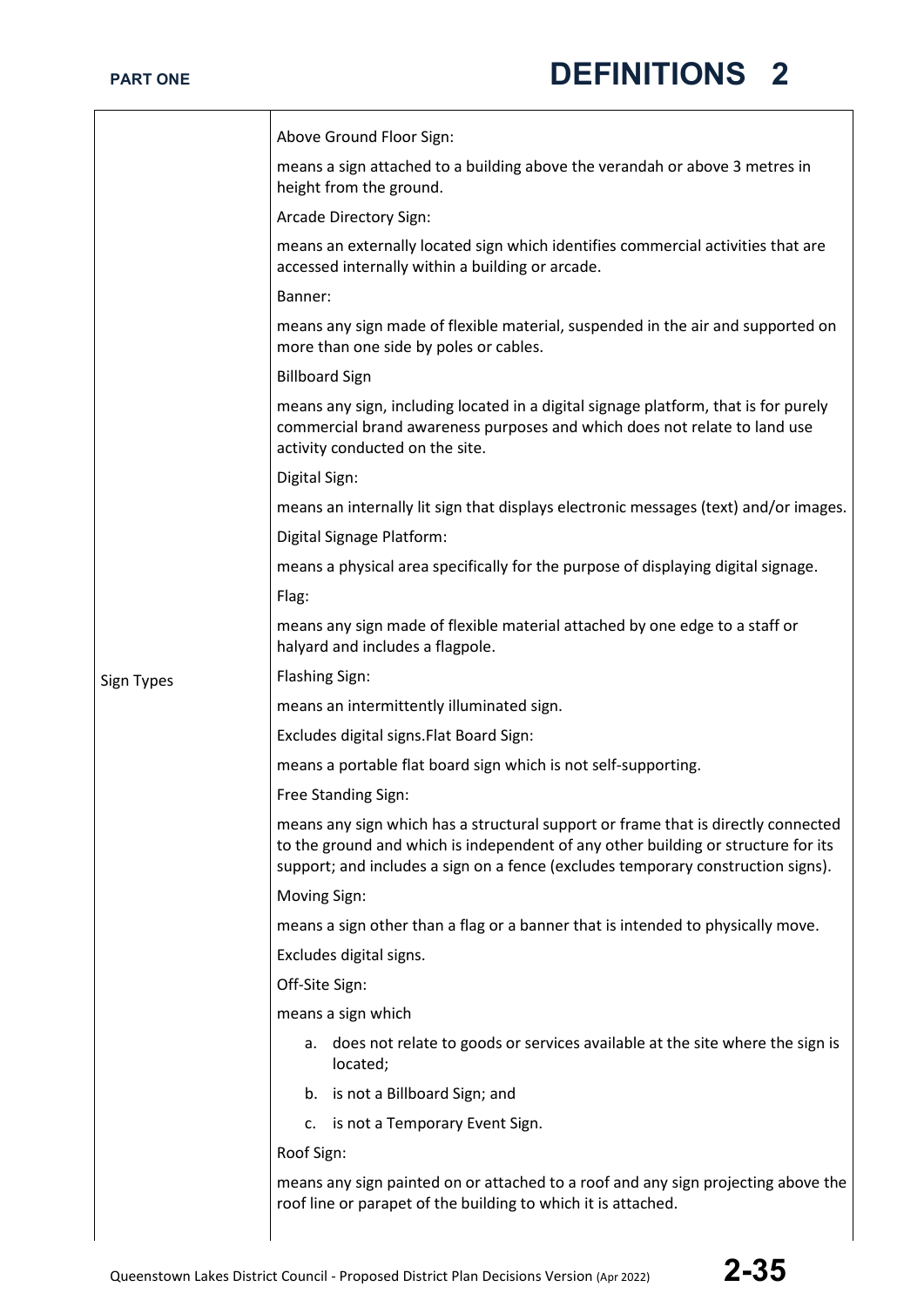| Sandwich Board:                                                                                                                                                                                                                                                                                                                                                                                                                                                                                                                   |
|-----------------------------------------------------------------------------------------------------------------------------------------------------------------------------------------------------------------------------------------------------------------------------------------------------------------------------------------------------------------------------------------------------------------------------------------------------------------------------------------------------------------------------------|
| means a self-supporting and portable sign.                                                                                                                                                                                                                                                                                                                                                                                                                                                                                        |
| Signage Platform:                                                                                                                                                                                                                                                                                                                                                                                                                                                                                                                 |
| means a physical area identified for the purpose of signage.                                                                                                                                                                                                                                                                                                                                                                                                                                                                      |
| <b>Static Signage Platform:</b>                                                                                                                                                                                                                                                                                                                                                                                                                                                                                                   |
| means a signage platform for the purpose of displaying any sign type other than a<br>digital sign.                                                                                                                                                                                                                                                                                                                                                                                                                                |
| <b>Temporary Construction Sign:</b>                                                                                                                                                                                                                                                                                                                                                                                                                                                                                               |
| Means a sign within a construction site for the purpose of site management,<br>including for directing vehicle movements and site safety, and also includes sign-<br>written fabric or wind-break material attached to a fence within a construction<br>site.                                                                                                                                                                                                                                                                     |
| <b>Temporary Event Sign:</b>                                                                                                                                                                                                                                                                                                                                                                                                                                                                                                      |
| means any sign established for the purpose of advertising or announcing a single<br>forthcoming temporary event, function or occurrence including carnivals, fairs,<br>galas, market days, meetings exhibitions, parades, rallies, filming, sporting and<br>cultural events, concerts, shows, musical and theatrical festivals and<br>entertainment; but does not include Electioneering Signs, Real Estate Signs,<br>Temporary Construction Signs, a Temporary Land Development Sign, Off-Site<br>Signs or Temporary Sale Signs. |
| Temporary Land Development Sign:                                                                                                                                                                                                                                                                                                                                                                                                                                                                                                  |
| means a sign advertising or announcing a new or proposed development or<br>subdivision.                                                                                                                                                                                                                                                                                                                                                                                                                                           |
| Temporary Sale Sign:                                                                                                                                                                                                                                                                                                                                                                                                                                                                                                              |
| means any sign established for the purpose of advertising or announcing the sale<br>of products at special prices.                                                                                                                                                                                                                                                                                                                                                                                                                |
| Under Verandah Sign:                                                                                                                                                                                                                                                                                                                                                                                                                                                                                                              |
| means a sign attached to the underside of a verandah.                                                                                                                                                                                                                                                                                                                                                                                                                                                                             |
| <b>Upstairs Entrance Sign:</b>                                                                                                                                                                                                                                                                                                                                                                                                                                                                                                    |
| means a sign which identifies commercial activities that are located upstairs<br>within a building.                                                                                                                                                                                                                                                                                                                                                                                                                               |
| Wall Sign:                                                                                                                                                                                                                                                                                                                                                                                                                                                                                                                        |
| means a sign attached to the wall of a building.                                                                                                                                                                                                                                                                                                                                                                                                                                                                                  |
|                                                                                                                                                                                                                                                                                                                                                                                                                                                                                                                                   |
|                                                                                                                                                                                                                                                                                                                                                                                                                                                                                                                                   |
|                                                                                                                                                                                                                                                                                                                                                                                                                                                                                                                                   |
|                                                                                                                                                                                                                                                                                                                                                                                                                                                                                                                                   |
|                                                                                                                                                                                                                                                                                                                                                                                                                                                                                                                                   |
|                                                                                                                                                                                                                                                                                                                                                                                                                                                                                                                                   |
|                                                                                                                                                                                                                                                                                                                                                                                                                                                                                                                                   |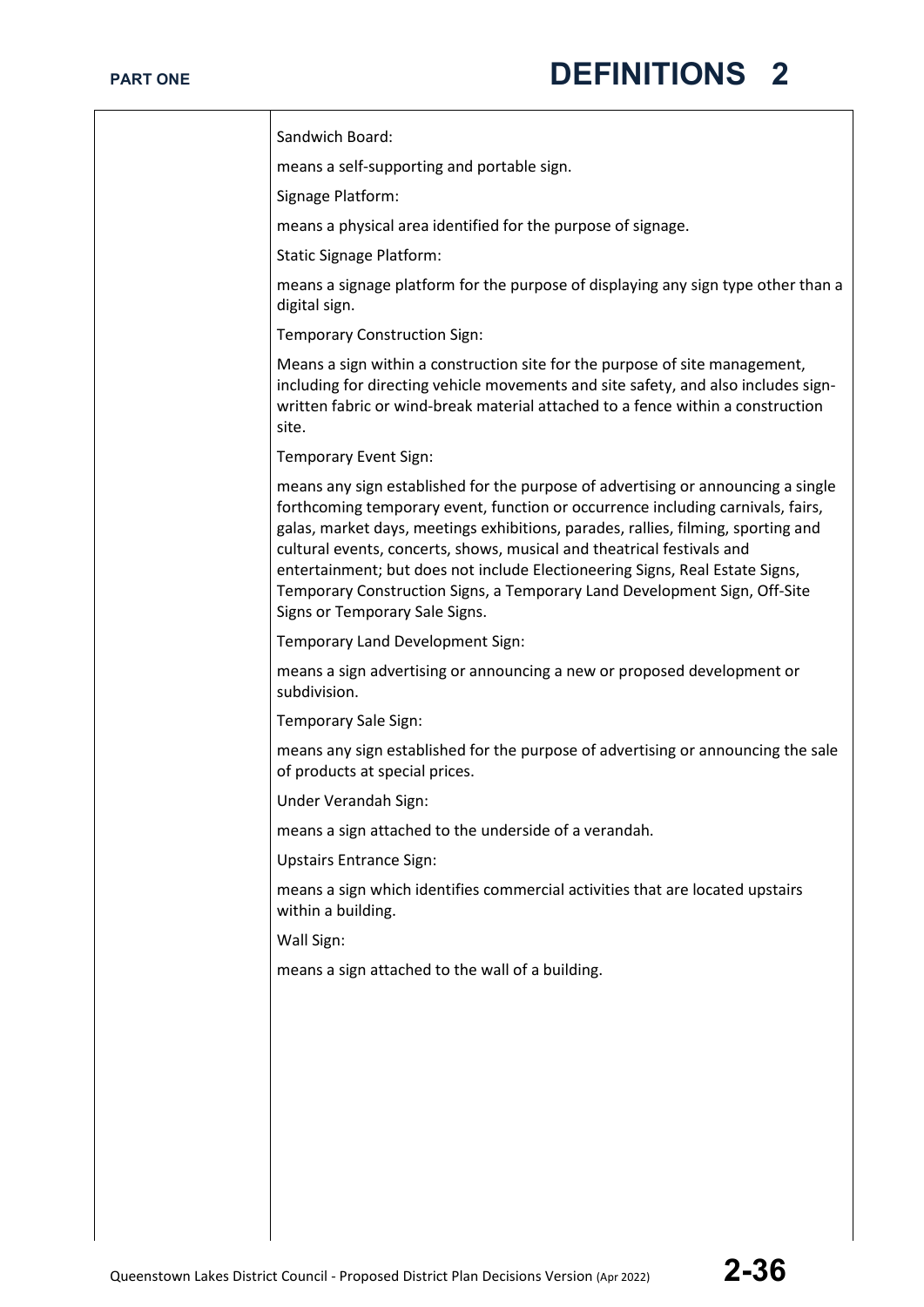| <b>Significant Trimming</b><br>(For the purposes of<br>Chapters 24 and 32<br>only) | Means the removal of more than 10% of the live foliage from the canopy of the<br>tree or structural scaffold branches.                                                                                                                                                                             |
|------------------------------------------------------------------------------------|----------------------------------------------------------------------------------------------------------------------------------------------------------------------------------------------------------------------------------------------------------------------------------------------------|
|                                                                                    | Means:<br>Any area of land which meets one of the descriptions set out below:                                                                                                                                                                                                                      |
|                                                                                    | An area of land which is:<br>a.                                                                                                                                                                                                                                                                    |
|                                                                                    | Comprised of one allotment in one certificate of title, or two or more<br>i.<br>contiguous allotments held together in one certificate of title, in such<br>a way that the allotments cannot be dealt with separately without<br>the prior consent of the council; or                              |
|                                                                                    | Contained in a single lot on an approved survey plan of subdivision<br>ii.<br>for which a separate certificate of title could be issued without any<br>further consent of the council;                                                                                                             |
|                                                                                    | Being in any case the smaller area of clauses i. or ii. above; or                                                                                                                                                                                                                                  |
|                                                                                    | An area of land which is composed of two or more contiguous lots held in<br>b.<br>two or more certificates of title where such titles are:                                                                                                                                                         |
| Site                                                                               | Subject to a condition imposed under section 75 of the Building Act<br>i.<br>2004; or                                                                                                                                                                                                              |
|                                                                                    | Held together in such a way that they cannot be dealt with separately<br>ii.<br>without the prior consent of the council; or                                                                                                                                                                       |
|                                                                                    | An area of land which is:<br>c.                                                                                                                                                                                                                                                                    |
|                                                                                    | Partly made up of land which complies with clauses (a) or (b) above;<br>i.<br>and                                                                                                                                                                                                                  |
|                                                                                    | Partly made up of an interest in any airspace above or subsoil below a<br>ii.<br>road where (a) and (b) are adjoining and are held together in such a<br>way that they cannot be dealt with separately without the prior<br>approval of the council;                                               |
|                                                                                    | Except in relation to each description that in the case of land subdivided under<br>the Unit Titles Act 1972 and 2010, the cross lease system or stratum subdivision,<br>'site' must be deemed to be the whole of the land subject to the unit<br>development, cross lease or stratum subdivision. |
|                                                                                    | Means the use of natural and physical resources for the purpose of establishing,<br>operating and maintaining the following activities and structures:                                                                                                                                             |
|                                                                                    | recreational activities either commercial or non-commercial;<br>a.                                                                                                                                                                                                                                 |
|                                                                                    | b.<br>passenger lift systems;                                                                                                                                                                                                                                                                      |
| Ski Area Activities                                                                | use of snow groomers, snowmobiles and 4WD vehicles for support or<br>c.<br>operational activities;                                                                                                                                                                                                 |
|                                                                                    | activities ancillary to commercial recreational activities including avalanche<br>d.<br>safety, ski patrol, formation of snow trails and terrain;                                                                                                                                                  |
|                                                                                    | installation and operation of snow making infrastructure including<br>e.<br>reservoirs, pumps and snow makers; and                                                                                                                                                                                 |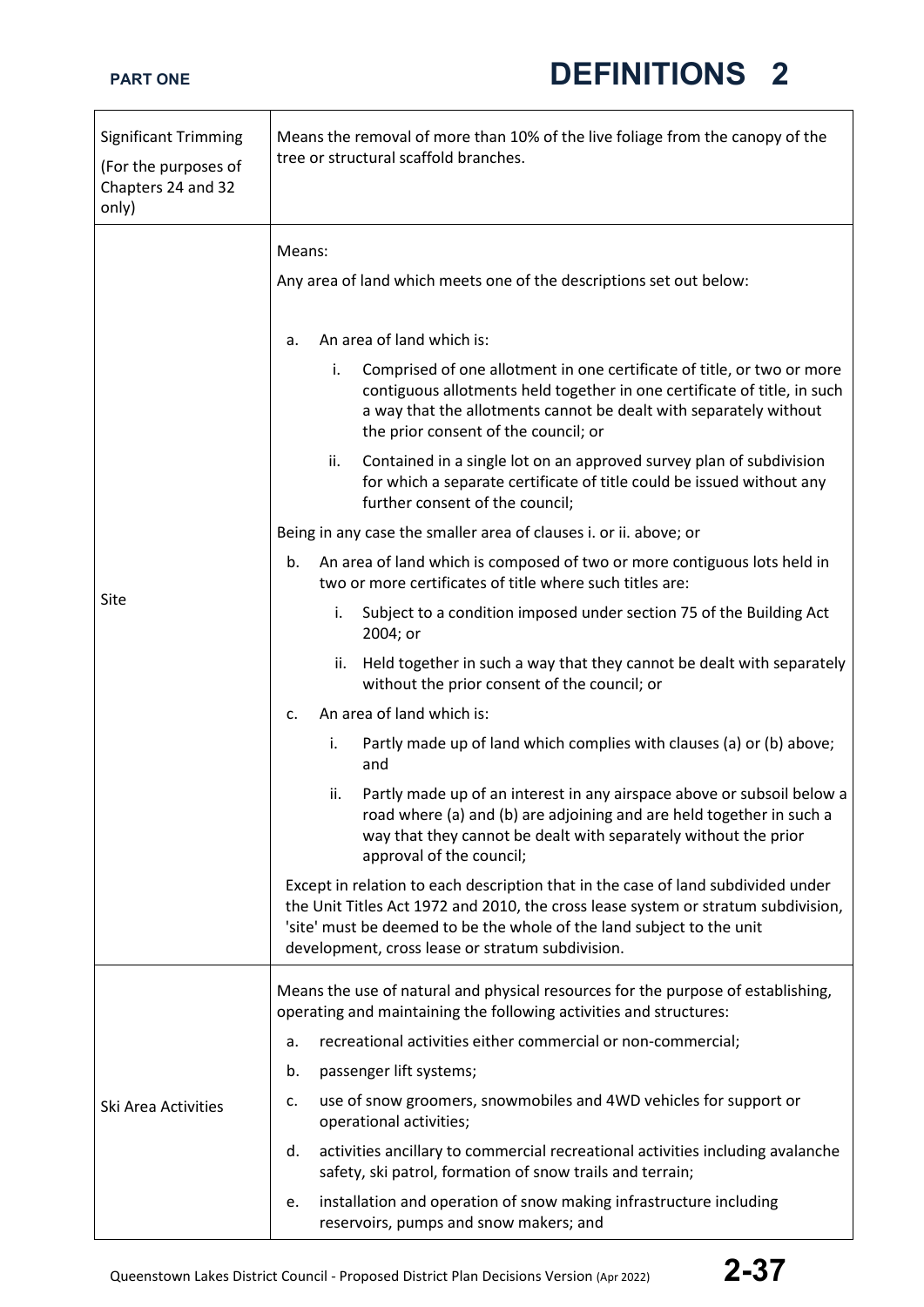|                                                                                          | f.<br>in the Waiorau Snow Farm Ski Area Sub-Zone vehicle and product testing<br>activities, being activities designed to test the safety, efficiency and<br>durability of vehicles, their parts and accessories.                                                                                                                                                                                                          |
|------------------------------------------------------------------------------------------|---------------------------------------------------------------------------------------------------------------------------------------------------------------------------------------------------------------------------------------------------------------------------------------------------------------------------------------------------------------------------------------------------------------------------|
| Ski Area Sub-Zone<br>Accommodation                                                       | Means the use of land or buildings for short-term living accommodation for<br>visitor, guest, worker, and                                                                                                                                                                                                                                                                                                                 |
|                                                                                          | includes such accommodation as hotels, motels, guest houses, bunkhouses,<br>a.<br>lodges and the commercial letting of a residential unit; and                                                                                                                                                                                                                                                                            |
|                                                                                          | may include some centralised services or facilities such as food preparation,<br>b.<br>dining and sanitary facilities, conference, bar and recreational facilities if<br>such facilities are ancillary to the accommodation facilities; and                                                                                                                                                                               |
|                                                                                          | is limited to visitors, guests or workers, visiting and or working in the<br>c.<br>respective Ski Area Sub-Zone.                                                                                                                                                                                                                                                                                                          |
| <b>Sloping Site</b>                                                                      | Means a site where the ground slope is greater than 6 degrees (i.e. greater than 1<br>in 9.5). Ground slope in relation to building height shall be determined by<br>measurement over the extremities of each building elevation. Where any<br>elevation indicates a ground slope of greater than 6 degrees (i.e. greater than 1 in<br>9.5), rules applicable to sloping sites will apply.                                |
| <b>Small and Community-</b><br><b>Scale Distributed</b><br><b>Electricity Generation</b> | Means renewable electricity generation for the purpose of using electricity on a<br>particular site, or supplying an immediate community, or connecting into the<br>distribution network.                                                                                                                                                                                                                                 |
| <b>Small Cells Unit</b>                                                                  | Means a device:<br>that receives or transmits radio communication or telecommunication<br>a.<br>signals; and<br>the volume of which (including any ancillary equipment, but not including<br>b.<br>any cabling) is not more than 0.11m <sup>3</sup> .                                                                                                                                                                     |
| Solar Electricity<br>Generation                                                          | Means the conversion of the sun's energy directly into electrical energy. The most<br>common device used to generate electricity from the sun is photovoltaics (PV).<br>This may include free standing arrays, solar arrays attached to buildings or<br>building integrated panels.                                                                                                                                       |
| <b>Solar Water Heating</b>                                                               | Means devices that heat water by capturing the sun's energy as heat and<br>transferring it directly to the water or indirectly using an intermediate heat<br>transfer fluid. Solar water heaters may include a solar thermal collector, a water<br>storage tank or cylinder, pipes, and a transfer system to move the heat from the<br>collector to the tank.                                                             |
| <b>Staff</b>                                                                             | Means full time staff or full time staff equivalent. Provision for a full time staff<br>equivalent is based on recognition of the fact that some businesses are operated                                                                                                                                                                                                                                                  |
| (For the purposes of<br>Chapter 29 only)                                                 | in shifts.                                                                                                                                                                                                                                                                                                                                                                                                                |
| <b>Stand-Alone Power</b><br>Systems (SAPS)                                               | Means off-grid generation for activities including residential, visitor and farming<br>activities, on remote sites that do not have connection to the local distribution<br>network. SAP's will usually include battery storage, a backup generator, an<br>inverter and controllers etc., as well as generation technologies such as solar, mini<br>or micro hydro, wind electricity generation or a combination thereof. |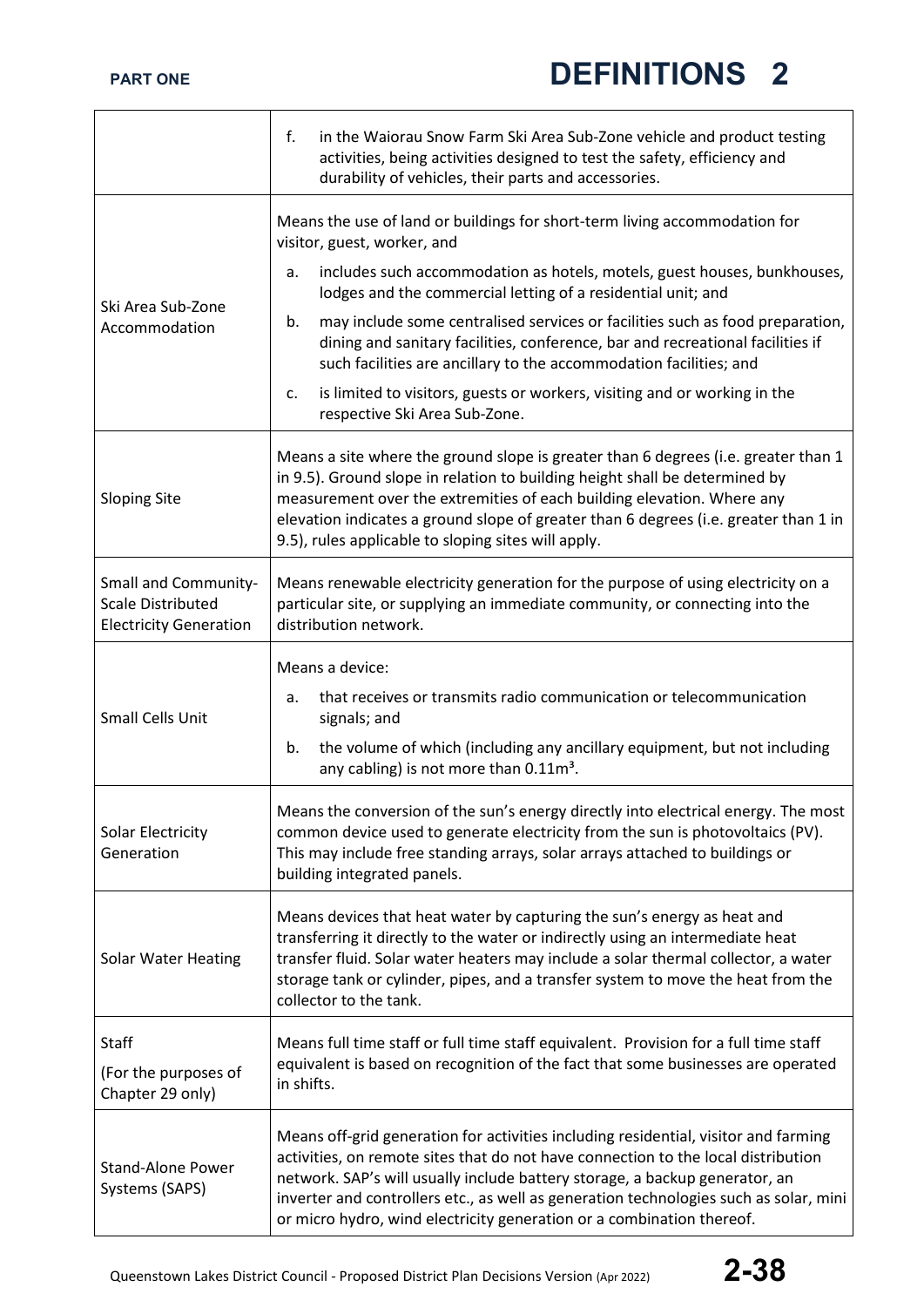| Structure                                                             | Means any building, equipment device or other facility made by people and which<br>is fixed to land and includes any raft.                                                                                                                                                                                                                                                                                                                                                                                                                                                                                                                                                                                                                                                                                                                                                                                                                                       |
|-----------------------------------------------------------------------|------------------------------------------------------------------------------------------------------------------------------------------------------------------------------------------------------------------------------------------------------------------------------------------------------------------------------------------------------------------------------------------------------------------------------------------------------------------------------------------------------------------------------------------------------------------------------------------------------------------------------------------------------------------------------------------------------------------------------------------------------------------------------------------------------------------------------------------------------------------------------------------------------------------------------------------------------------------|
| <b>Structure Plan</b>                                                 | Means a plan included in the district plan, and includes spatial development<br>plans, concept development plans and other similarly titled documents.                                                                                                                                                                                                                                                                                                                                                                                                                                                                                                                                                                                                                                                                                                                                                                                                           |
| Subdivision                                                           | Means:<br>the division of an allotment:<br>a.<br>by an application to the Registrar-General of Land for the issue of a<br>i.<br>separate certificate of title for any part of the allotment; or<br>by the disposition by way of sale or offer for sale of the fee simple to<br>ii.<br>part of the allotment; or<br>by a lease of part of the allotment which, including renewals, is or<br>iii.<br>could be for a term of more than 35 years; or<br>by the grant of a company lease or cross lease in respect of any part of<br>iv.<br>the allotment; or<br>by the deposit of a unit plan, or an application to the Registrar-General<br>ν.<br>of Land for the issue of a separate certificate of title for any part of a<br>unit on a unit plan; or<br>an application to the Registrar-General of Land for the issue of a separate<br>b.<br>certificate of title in circumstances where the issue of that certificate of<br>title is prohibited by section 226. |
| Subdivision and<br>Development                                        | Includes subdivision, identification of building platforms, any buildings and<br>associated activities such as roading, earthworks, lighting, landscaping, planting<br>and boundary fencing and access/gateway structures.                                                                                                                                                                                                                                                                                                                                                                                                                                                                                                                                                                                                                                                                                                                                       |
| Tavern                                                                | Means any premises used or intended to be used in the course of business<br>principally for the provision to the public of liquor and other refreshments but<br>does not include an airport bar.                                                                                                                                                                                                                                                                                                                                                                                                                                                                                                                                                                                                                                                                                                                                                                 |
| <b>Technical Arborist</b><br>(For the purposes of<br>Chapter 32 only) | Means a person who:<br>by possession of a recognised arboricultural degree or diploma and on-the-<br>a.<br>job experience is familiar with the tasks, equipment and hazards involved in<br>arboricultural operations; and<br>has demonstrated proficiency in tree inspection and evaluating and treating<br>b.<br>hazardous trees; and<br>has demonstrated competency to Level 6 NZQA Diploma in Arboriculture<br>c.<br>standard or Level 4 NZQA Certificate in Horticulture (Arboriculture)<br>standard (or be of an equivalent arboricultural standard).<br>Means the use of land, buildings, vehicles and structures for the following listed                                                                                                                                                                                                                                                                                                                 |
| <b>Temporary Activities</b>                                           | activities of short duration, limited frequency and outside the regular day-to-day<br>use of a site:<br>temporary events;<br>a.<br>temporary filming;<br>b.<br>temporary activities related to building and construction;<br>c.                                                                                                                                                                                                                                                                                                                                                                                                                                                                                                                                                                                                                                                                                                                                  |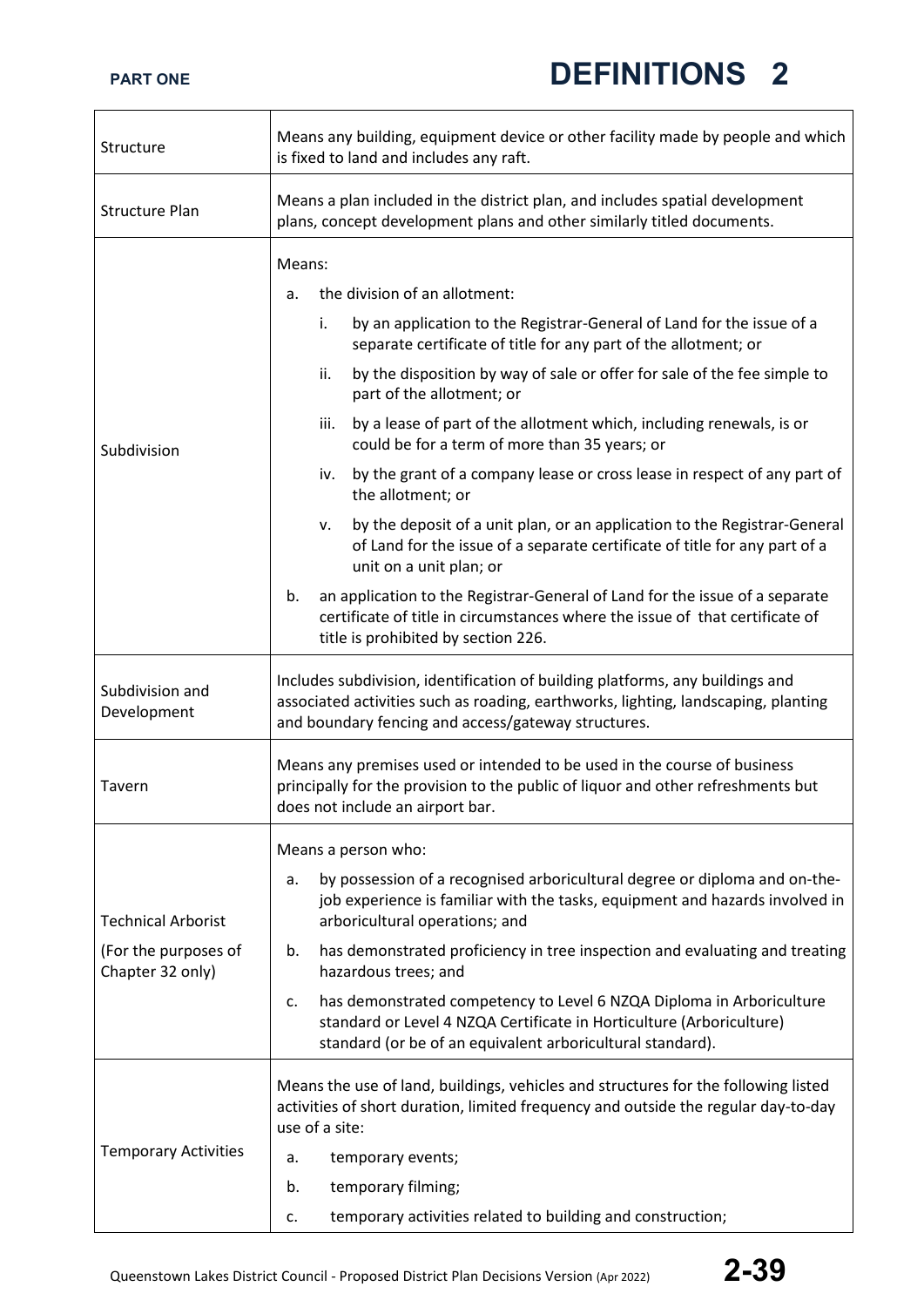|                                                                     | temporary military training;<br>d.                                                                                                                                                                                                                                                                                          |  |
|---------------------------------------------------------------------|-----------------------------------------------------------------------------------------------------------------------------------------------------------------------------------------------------------------------------------------------------------------------------------------------------------------------------|--|
|                                                                     | temporary storage;<br>e.                                                                                                                                                                                                                                                                                                    |  |
|                                                                     | f.<br>temporary utilities;                                                                                                                                                                                                                                                                                                  |  |
|                                                                     | temporary use of a site as an informal airport as part of a temporary<br>g.<br>event.                                                                                                                                                                                                                                       |  |
|                                                                     | Means the use of land, buildings, tents and marquees, vehicles and structures for<br>the following activities:                                                                                                                                                                                                              |  |
|                                                                     | carnivals;<br>a.                                                                                                                                                                                                                                                                                                            |  |
|                                                                     | fairs;<br>b.                                                                                                                                                                                                                                                                                                                |  |
|                                                                     | festivals;<br>c.                                                                                                                                                                                                                                                                                                            |  |
|                                                                     | fundraisers;<br>d.                                                                                                                                                                                                                                                                                                          |  |
|                                                                     | galas;<br>е.                                                                                                                                                                                                                                                                                                                |  |
|                                                                     | f.<br>market days;                                                                                                                                                                                                                                                                                                          |  |
|                                                                     | meetings;<br>g.                                                                                                                                                                                                                                                                                                             |  |
|                                                                     | exhibitions;<br>h.                                                                                                                                                                                                                                                                                                          |  |
|                                                                     | i.<br>parades;                                                                                                                                                                                                                                                                                                              |  |
| <b>Temporary Events</b>                                             | rallies;<br>j.                                                                                                                                                                                                                                                                                                              |  |
|                                                                     | cultural and sporting events;<br>k.                                                                                                                                                                                                                                                                                         |  |
|                                                                     | concerts;<br>Ι.                                                                                                                                                                                                                                                                                                             |  |
|                                                                     | shows;<br>m.                                                                                                                                                                                                                                                                                                                |  |
|                                                                     | weddings;<br>n.                                                                                                                                                                                                                                                                                                             |  |
|                                                                     | funerals;<br>о.                                                                                                                                                                                                                                                                                                             |  |
|                                                                     | musical and theatrical entertainment, and<br>p.                                                                                                                                                                                                                                                                             |  |
|                                                                     | uses similar in character.<br>q.                                                                                                                                                                                                                                                                                            |  |
|                                                                     | Note: The following activities associated with Temporary Events are not<br>regulated by the PDP:                                                                                                                                                                                                                            |  |
|                                                                     | Food and Beverage;<br>a.                                                                                                                                                                                                                                                                                                    |  |
|                                                                     | Sale of Alcohol.<br>b.                                                                                                                                                                                                                                                                                                      |  |
| <b>Temporary Filming</b><br>Activity                                | Means the temporary use of land and buildings for the purpose of commercial<br>video and film production and includes the setting up and dismantling of film sets,<br>and associated facilities for staff.                                                                                                                  |  |
| <b>Temporary Military</b><br><b>Training Activity (TMTA</b>         | Means a temporary military activity undertaken for defence purposes. Defence<br>purposes are those in accordance with the Defence Act 1990.                                                                                                                                                                                 |  |
| <b>Total Demolition</b><br>(For the purposes of<br>Chapter 26 only) | Means the demolition of the heritage fabric of a heritage feature equal to or<br>exceeding 70% by volume or area whichever is greater. Volume is measured from<br>the outermost surface of the heritage feature (including any surfaces below<br>ground) and the area is measured by the footprint of the heritage feature. |  |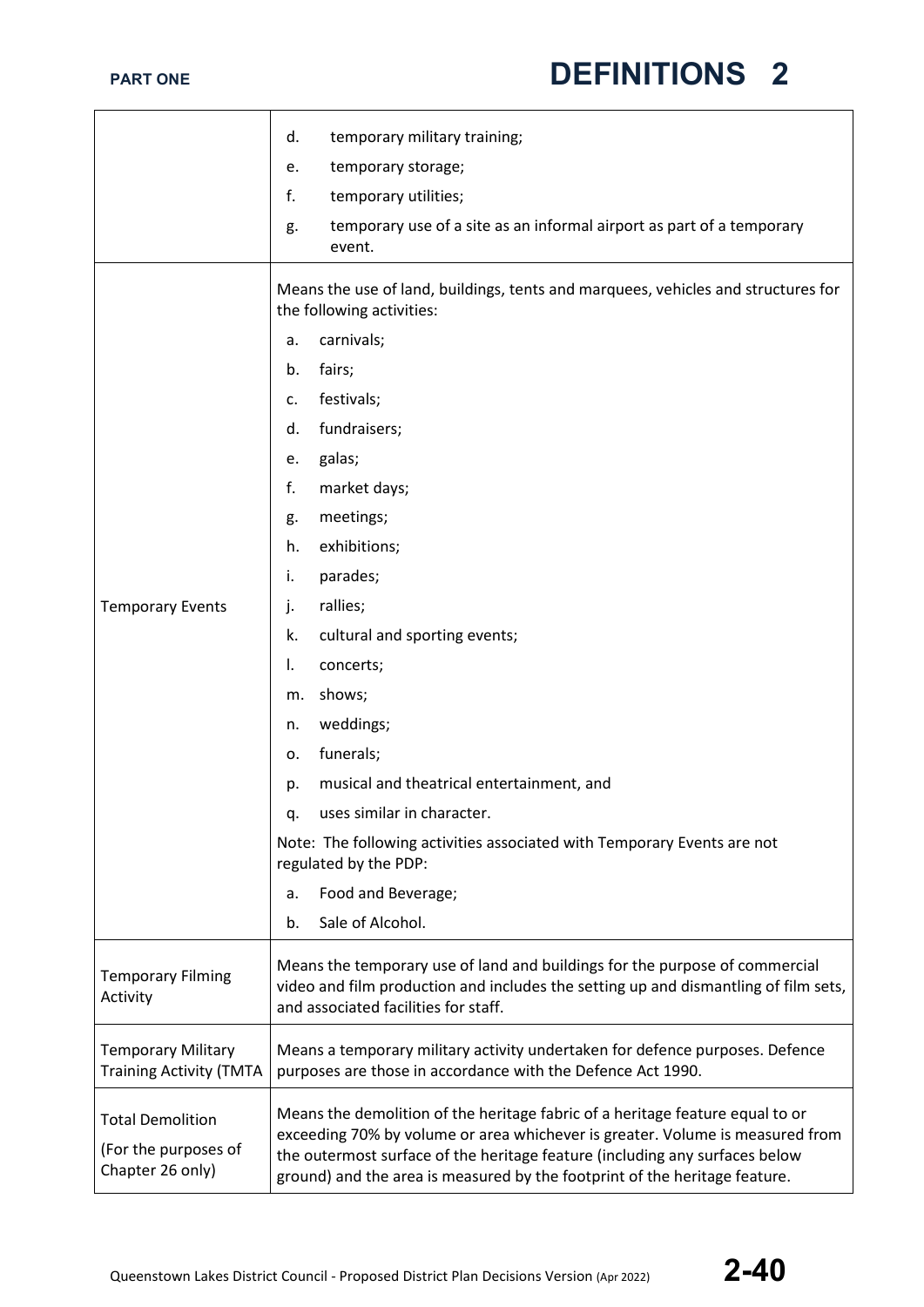|                             | Means a business that is a mixture of wholesaling and retailing goods in one or<br>more of the following categories:                                                                                                                                                                                                                                          |  |
|-----------------------------|---------------------------------------------------------------------------------------------------------------------------------------------------------------------------------------------------------------------------------------------------------------------------------------------------------------------------------------------------------------|--|
|                             | automotive and marine suppliers;<br>a.                                                                                                                                                                                                                                                                                                                        |  |
|                             | building suppliers;<br>b.                                                                                                                                                                                                                                                                                                                                     |  |
|                             | catering equipment suppliers;<br>c.                                                                                                                                                                                                                                                                                                                           |  |
| <b>Trade Supplier</b>       | farming and agricultural suppliers;<br>d.                                                                                                                                                                                                                                                                                                                     |  |
|                             | garden and patio suppliers<br>e.                                                                                                                                                                                                                                                                                                                              |  |
|                             | f.<br>hire services (except hire or loan of books, video, DVD and other similar<br>home entertainment items);                                                                                                                                                                                                                                                 |  |
|                             | industrial clothing and safety equipment suppliers; and<br>g.                                                                                                                                                                                                                                                                                                 |  |
|                             | office furniture, equipment and systems suppliers.<br>h.                                                                                                                                                                                                                                                                                                      |  |
| <b>Trade Wastes</b>         | Means any water that is used in a commercial or industrial process, and is then<br>discharged to the Council's waste water system.                                                                                                                                                                                                                            |  |
|                             | Means any public access route legally created by way of a grant of easement<br>registered after 11 December 2007 for the purpose of providing public access in<br>favour of the Queenstown Lakes District Council, the Crown or any of its entities,<br>and specifically excludes:                                                                            |  |
| Trail                       | roads, including road reserves;<br>а.                                                                                                                                                                                                                                                                                                                         |  |
|                             | public access easements created by the process of tenure review under the<br>b.<br>Crown Pastoral Land Act; and                                                                                                                                                                                                                                               |  |
|                             | public access routes over any reserve administered by Queenstown Lakes<br>c.<br>District Council, the Crown or any of its entities.                                                                                                                                                                                                                           |  |
|                             | Means:                                                                                                                                                                                                                                                                                                                                                        |  |
|                             | footpaths, footways and footbridges, bridges for roads, tunnels, retaining<br>walls for roads;                                                                                                                                                                                                                                                                |  |
|                             | site access including vehicle crossings;                                                                                                                                                                                                                                                                                                                      |  |
|                             | the road carriageway including widening;<br>$\bullet$                                                                                                                                                                                                                                                                                                         |  |
| Transport<br>Infrastructure | bicycle paths and parking facilities, including electric bicycle and electric<br>٠<br>vehicle charging stations;                                                                                                                                                                                                                                              |  |
|                             | road lighting and support structures;                                                                                                                                                                                                                                                                                                                         |  |
|                             | engineering measures (road markings, rumble strips, removal of roadside<br>٠<br>hazards, barriers, widened road margins, improving skid resistance,<br>improving road geometry on bends and at intersections, fine tuning of<br>signalised intersections, improving visibility at non-signalised intersections,<br>fencing, speed humps, traffic separators); |  |
|                             | public transport facilities and systems and supporting ancillary equipment<br>٠<br>and structures including seats, shelters, real time information systems and<br>ticketing facilities, bicycle storage, and cabinets;                                                                                                                                        |  |
|                             | traffic control devices (including traffic islands, pedestrian crossings and<br>roundabouts and intersection controls), traffic and cycle monitoring<br>devices, traffic signals and support structures, cabinets and ancillary<br>equipment associated with traffic signals;                                                                                 |  |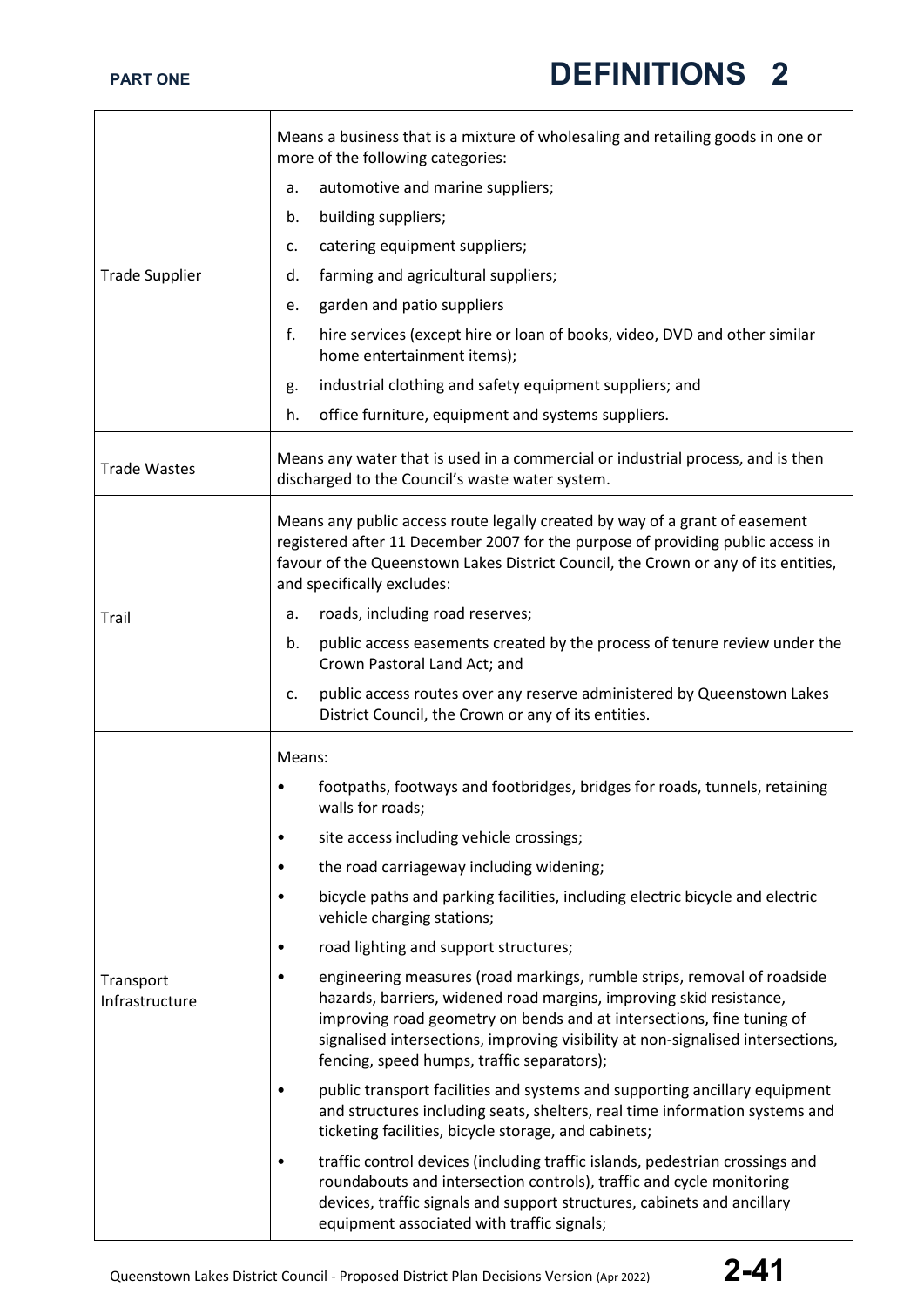|                                                           | devices and structures to implement regulatory controls (no stopping, no<br>٠<br>overtaking, parking control, bus lane controls, vehicle restrictions) including<br>parking meters and pay and display kiosks, and speed cameras and red<br>light/traffic cameras;<br>parking; and<br>any other structures required for transport activities on land in relation to<br>the establishment of roads, cycleways, walkways, rail, or any other means.                                                                                                                                                                                                                                                                                                                                                                                                                                                                                                                                                                                                                                                                                                                                                                                                        |
|-----------------------------------------------------------|----------------------------------------------------------------------------------------------------------------------------------------------------------------------------------------------------------------------------------------------------------------------------------------------------------------------------------------------------------------------------------------------------------------------------------------------------------------------------------------------------------------------------------------------------------------------------------------------------------------------------------------------------------------------------------------------------------------------------------------------------------------------------------------------------------------------------------------------------------------------------------------------------------------------------------------------------------------------------------------------------------------------------------------------------------------------------------------------------------------------------------------------------------------------------------------------------------------------------------------------------------|
| <b>Transport Network</b>                                  | Means the public roading network, all transport infrastructure, park and ride,<br>public transport facilities, and the on-road and off-road public transport network<br>and active transport network.                                                                                                                                                                                                                                                                                                                                                                                                                                                                                                                                                                                                                                                                                                                                                                                                                                                                                                                                                                                                                                                    |
| Unit                                                      | Means any residential unit, or visitor accommodation unit of any type.                                                                                                                                                                                                                                                                                                                                                                                                                                                                                                                                                                                                                                                                                                                                                                                                                                                                                                                                                                                                                                                                                                                                                                                   |
| Unformed road<br>(For the purposes of<br>Chapter 29 only) | Means land that is vested or dedicated as road that has never been formed in full<br>or in part.                                                                                                                                                                                                                                                                                                                                                                                                                                                                                                                                                                                                                                                                                                                                                                                                                                                                                                                                                                                                                                                                                                                                                         |
| <b>Urban Development</b>                                  | Means development which is not of a rural character and is differentiated from<br>rural development by its scale, intensity, visual character and the dominance of<br>built structures. Urban development may also be characterised by a reliance on<br>reticulated services such as water supply, wastewater and stormwater and by its<br>cumulative generation of traffic. For the avoidance of doubt, a resort<br>development in an otherwise rural area does not constitute urban development,<br>nor does the provision of regionally significant infrastructure within rural areas.                                                                                                                                                                                                                                                                                                                                                                                                                                                                                                                                                                                                                                                                |
| Urban Growth<br>Boundary                                  | Means a boundary shown on the District Plan web mapping application which<br>provides for and contains existing and future urban development within an urban<br>area.                                                                                                                                                                                                                                                                                                                                                                                                                                                                                                                                                                                                                                                                                                                                                                                                                                                                                                                                                                                                                                                                                    |
| Utility                                                   | Means the systems, services, structures and networks necessary for operating<br>and supplying essential utilities and services to the community including:<br>substations, transformers, lines and necessary and incidental structures and<br>a.<br>equipment for the transmissions and distribution of electricity;<br>pipes and necessary incidental structures and equipment for transmitting<br>b.<br>and distributing gas;<br>storage facilities, pipes and necessary incidental structures and equipment<br>c.<br>for the supply and drainage of water or sewage;<br>water and irrigation races, drains, channels, pipes and necessary incidental<br>d.<br>structures and equipment (excluding water tanks);<br>structures, facilities, plant and equipment for the treatment of water;<br>e.<br>f.<br>structures, facilities, plant, equipment and associated works for receiving<br>and transmitting telecommunications and radio communications;<br>structures, facilities, plant, equipment and associated works for monitoring<br>g.<br>and observation of meteorological activities and natural hazards;<br>structures, facilities, plant, equipment and associated works for the<br>h.<br>protection of the community from natural hazards; |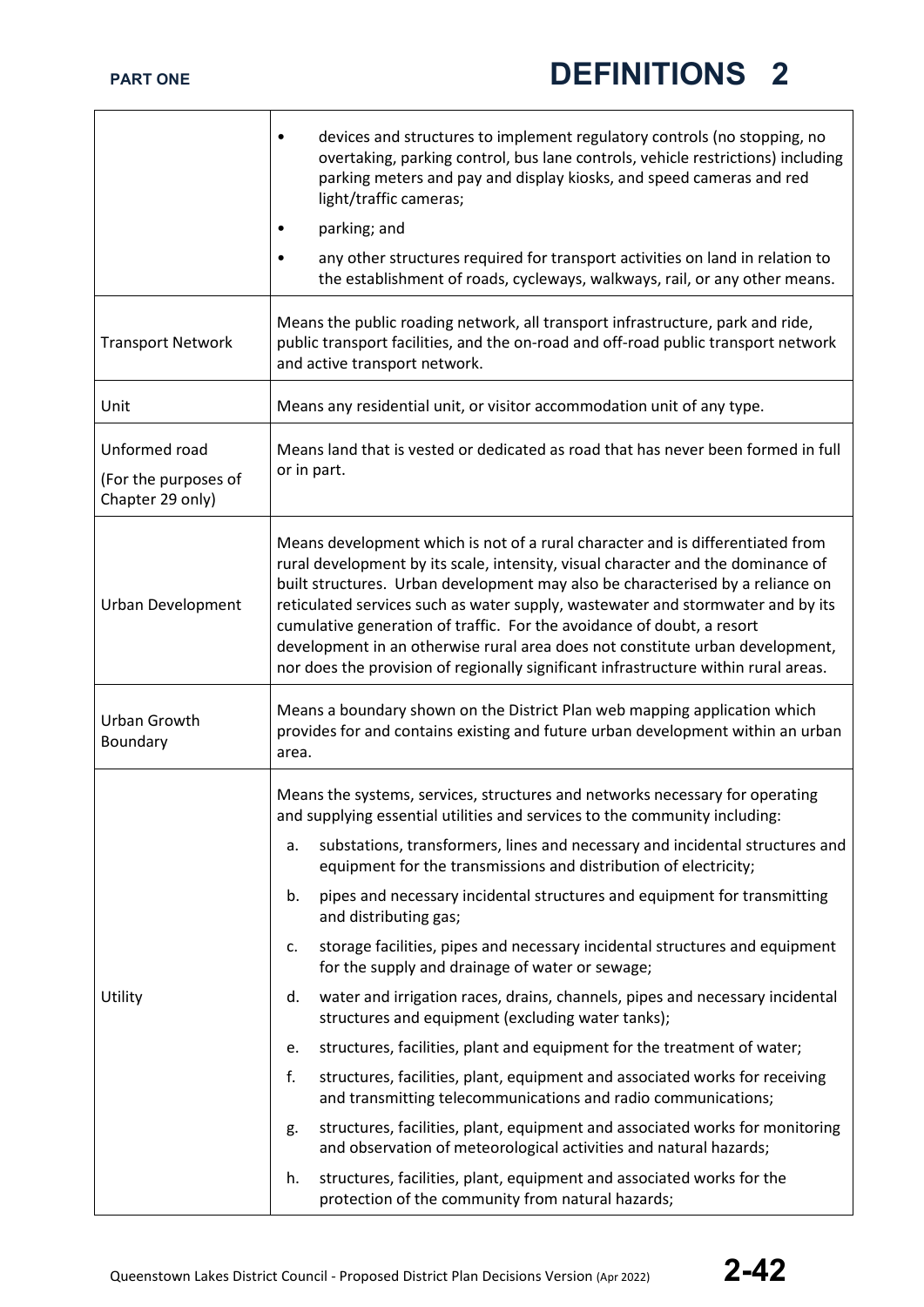|                                                                   | structures, facilities, plant and equipment necessary for navigation by water<br>i.<br>or air;                                                                                                                                                                                                                                                                                                                                                                                                                            |  |
|-------------------------------------------------------------------|---------------------------------------------------------------------------------------------------------------------------------------------------------------------------------------------------------------------------------------------------------------------------------------------------------------------------------------------------------------------------------------------------------------------------------------------------------------------------------------------------------------------------|--|
|                                                                   | j.<br>waste management facilities;                                                                                                                                                                                                                                                                                                                                                                                                                                                                                        |  |
|                                                                   | k.<br>flood protection works; and                                                                                                                                                                                                                                                                                                                                                                                                                                                                                         |  |
|                                                                   | Ι.<br>anything described as a network utility operation in s166 of the Resource<br>Management act 1991.                                                                                                                                                                                                                                                                                                                                                                                                                   |  |
|                                                                   | Utility does not include structures or facilities used for electricity generation, the<br>manufacture and storage of gas, or the treatment of sewage.                                                                                                                                                                                                                                                                                                                                                                     |  |
| Vehicle control point<br>(For the purposes of<br>Chapter 29 only) | Means a point on a vehicle access route controlled by a barrier (or similar means)<br>at which a vehicle is required to stop, or a point where conflict with vehicles<br>already on the site may arise. For example, a point where vehicles on the access<br>route may need to wait for a vehicle reversing from a parking space on the site or<br>queueing for a service station filling point).                                                                                                                         |  |
| <b>Vehicle Crossing</b>                                           | Means the formed and constructed vehicle entry/exit from the carriageway of<br>any road up to and including that portion of the road boundary of any site across<br>which vehicle entry or exit is obtained to and from the site, and includes any<br>culvert, bridge or kerbing.                                                                                                                                                                                                                                         |  |
| Verandah                                                          | Means a roof of any kind which extends out from a face of a building and<br>continues along the whole of that face of the building.                                                                                                                                                                                                                                                                                                                                                                                       |  |
| <b>Visitor Accommodation</b>                                      | Means the use of land or buildings to provide accommodation for paying guests<br>where the length of stay for any guest is less than 90 nights; and                                                                                                                                                                                                                                                                                                                                                                       |  |
|                                                                   | i.<br>Includes camping grounds, motor parks, hotels, motels, backpackers'<br>accommodation, bunkhouses, tourist houses, lodges, timeshares and<br>managed apartments; and                                                                                                                                                                                                                                                                                                                                                 |  |
|                                                                   | ii.<br>Includes services or facilities that are directly associated with, and ancillary<br>to, the visitor accommodation, such as food preparation, dining and<br>sanitary facilities, conference, bar, recreational facilities and others of a<br>similar nature if such facilities are associated with the visitor<br>accommodation activity. The primary role of these facilities is to service the<br>overnight guests of the accommodation however they can be used by<br>persons not staying overnight on the site. |  |
|                                                                   | Includes onsite staff accommodation.<br>iii.                                                                                                                                                                                                                                                                                                                                                                                                                                                                              |  |
|                                                                   | Excludes Residential Visitor Accommodation and Homestays.<br>iv.                                                                                                                                                                                                                                                                                                                                                                                                                                                          |  |
|                                                                   | In reference to a wall, gate, door or fence:                                                                                                                                                                                                                                                                                                                                                                                                                                                                              |  |
| <b>Visually Permeable</b>                                         | Means continuous vertical or horizontal gaps of at least 50mm width occupying<br>not less than one third of its face in aggregate of the entire surface or where<br>narrower than 50mm, occupying at least one half of the face in aggregate.                                                                                                                                                                                                                                                                             |  |
| Waste                                                             | Means any contaminant, whether liquid solid, gaseous, or radioactive, which is<br>discharged, emitted or deposited in the environment in such volume,<br>constituency or manner as to cause an adverse effect on the environment, and<br>which includes all unwanted and economically unusable by-products at any given<br>place and time, and any other matters which may be discharged accidentally or<br>otherwise, to the environment. Excludes cleanfill.                                                            |  |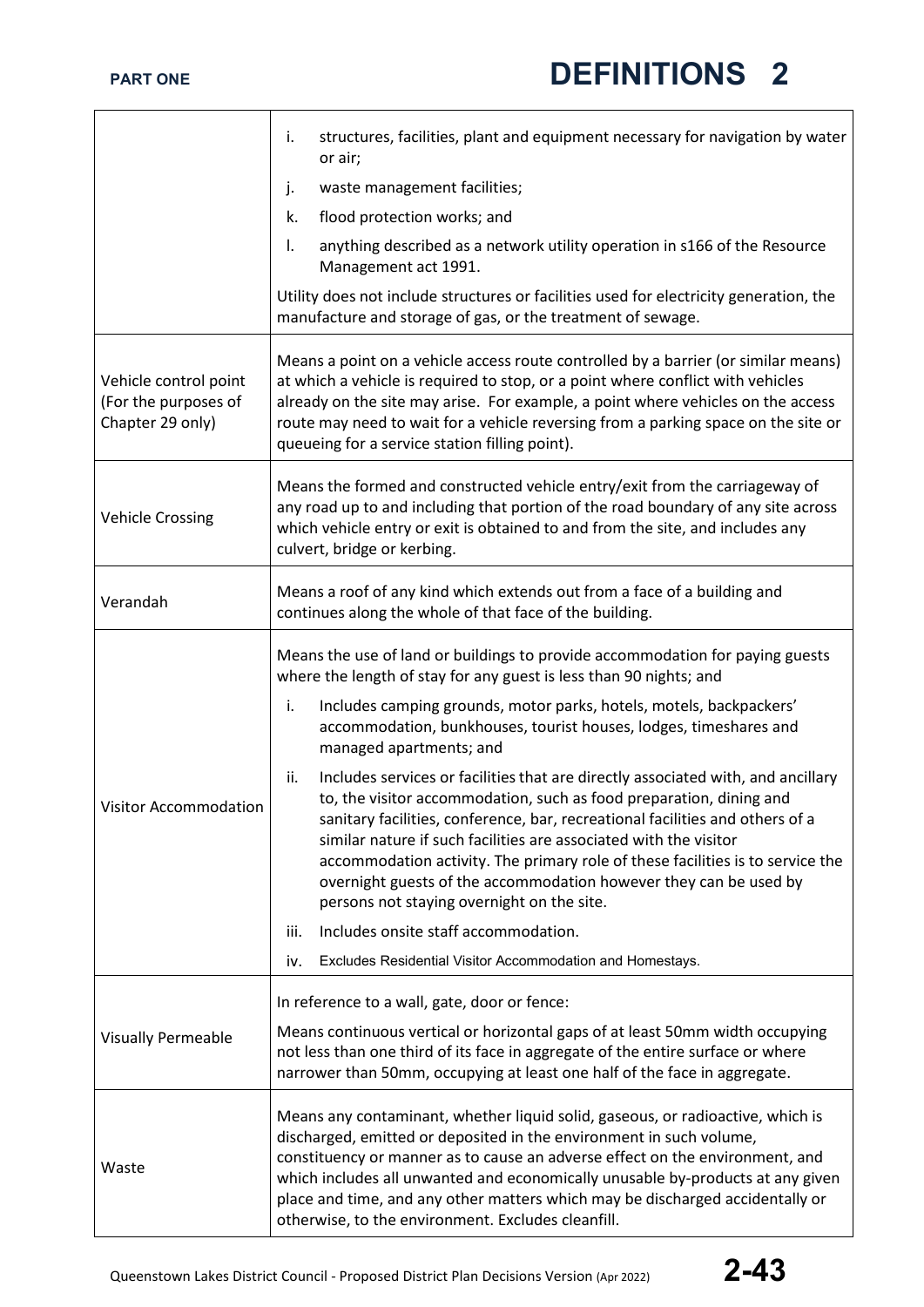$\mathbf{r}$ 

L,

|                                                 | Means a site used for the deposit of solid wastes onto or into land, but excludes:                                                                                                                                                                                                                                  |  |
|-------------------------------------------------|---------------------------------------------------------------------------------------------------------------------------------------------------------------------------------------------------------------------------------------------------------------------------------------------------------------------|--|
| Waste Management<br>Facility                    | sites situated on production land in which the disposal of waste generated<br>a.<br>from that land takes place, not including any dead animal material or<br>wastes generated from any industrial trade or process on that productive<br>land;                                                                      |  |
|                                                 | sites used for the disposal of vegetative material. The material may include<br>b.<br>soil that is attached to plant roots and shall be free of hazardous substances<br>and wastes; and                                                                                                                             |  |
|                                                 | sites for the disposal of clean fill.<br>c.                                                                                                                                                                                                                                                                         |  |
| Waterbody                                       | Means fresh water or geothermal water in a river, lake, stream, pond, wetland, or<br>aquifer, or any part thereof, that is not located within the coastal marine area <sup>9</sup> .                                                                                                                                |  |
| Wetland                                         | Includes permanently or intermittently wet areas, shallow water, and land water<br>margins that support a natural ecosystem of plants and animals that are adapted<br>to wet conditions <sup>10</sup> .                                                                                                             |  |
| Wind Electricity<br>Generation                  | Means the conversion of the energy from wind into electricity, through the use of<br>the rotational motion. A wind turbine may be attached to a building or<br>freestanding. Wind turbine components may include blades, nacelle, tower and<br>foundation. This definition shall include masts for wind monitoring. |  |
| Works Within the Root<br><b>Protection Zone</b> | Means works including paving, excavation, trenching, ground level changes,<br>storage of materials or chemicals, vehicle traffic, vehicle parking, soil compaction,                                                                                                                                                 |  |
| (For the Purpose of<br>Chapter 32 only)         | construction activity, whether on the same site or not as the tree.                                                                                                                                                                                                                                                 |  |
| 2037 Noise Contours                             | Means the predicted airport noise contours for Queenstown airport for the year<br>2037 in 1dB increments from 70dB Ldn to 55dB Ldn inclusive. Note: These<br>contours shall be available from the council and included in the airport noise<br>management plan.                                                     |  |
| 2037 60 dB Noise<br>Contours                    | Means the predicted 60 dB Ldn noise contour for Queenstown airport for 2037<br>based on the 2037 noise contours.                                                                                                                                                                                                    |  |

<span id="page-43-0"></span><sup>9</sup> From Section 2 of the Act

<span id="page-43-1"></span><sup>10</sup> From Section 2 of the Act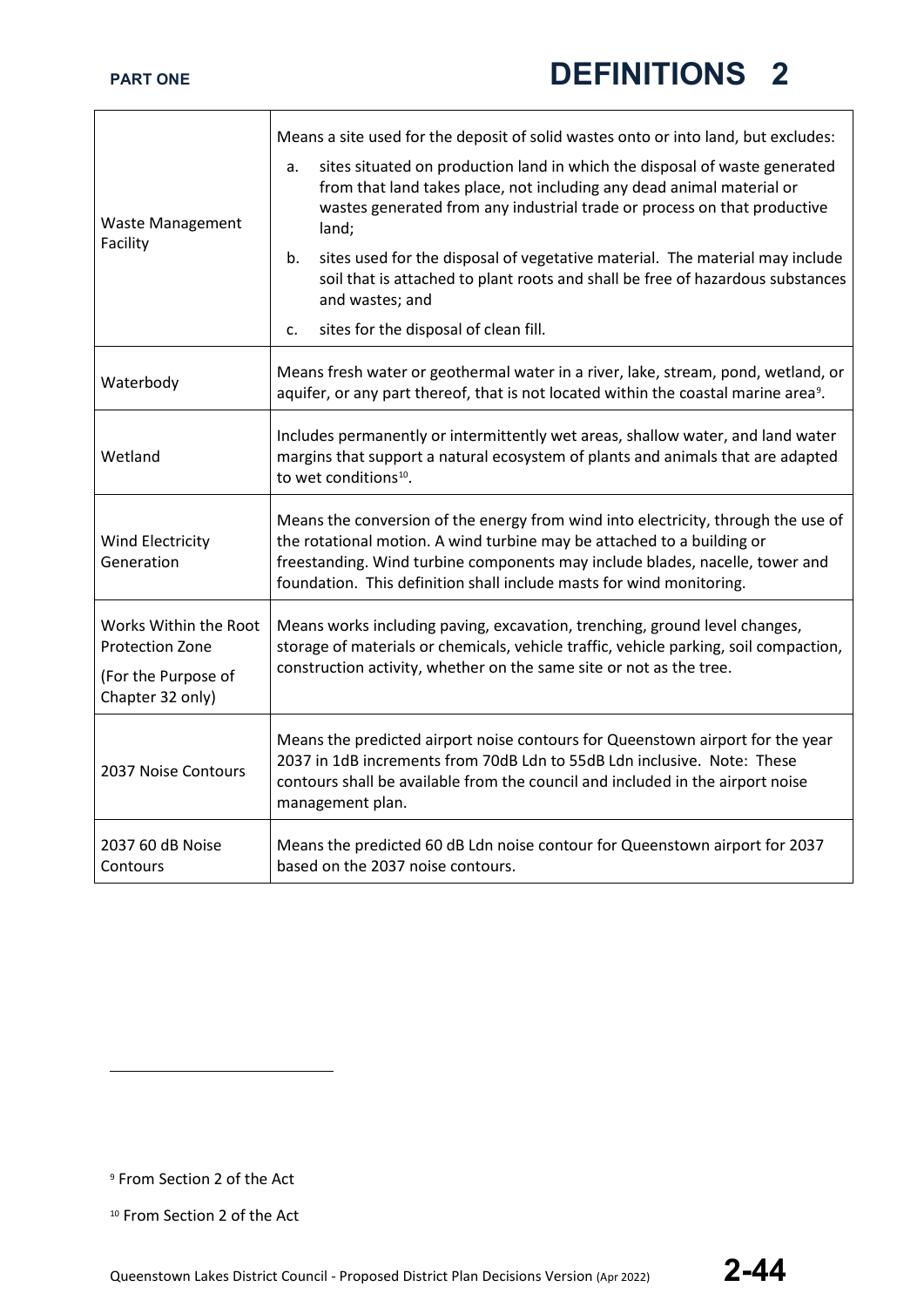### **2.2 Acronyms Used in this Plan**

Listed below are acronyms used within the plan. They do not include the acronyms of names of activity areas identified within structure plans adopted under the PDP.

| AANC          | Projected annual aircraft noise contour                                                                                  |
|---------------|--------------------------------------------------------------------------------------------------------------------------|
| AMI           | Area median income                                                                                                       |
| ANB           | Air noise boundary                                                                                                       |
| <b>ASAN</b>   | Activity sensitive to aircraft noise                                                                                     |
| C             | Controlled                                                                                                               |
| <b>CIA</b>    | <b>Cultural Impact Assessment</b>                                                                                        |
| <b>CPI</b>    | Consumer price index                                                                                                     |
| <b>CPTED</b>  | Crime prevention through environmental design                                                                            |
| dB            | <b>Decibels</b>                                                                                                          |
| D             | Discretionary                                                                                                            |
| Ecm           | Equivalent car movements                                                                                                 |
| <b>GFA</b>    | Gross floor area                                                                                                         |
| <b>GHOA</b>   | Glenorchy Heritage Overlay Area                                                                                          |
| HD            | <b>Hanley Downs</b>                                                                                                      |
| LAR           | Limited access roads                                                                                                     |
| <b>LENZ</b>   | Land Environments New Zealand                                                                                            |
| <b>MHOA</b>   | Macetown Heritage Overlay Area                                                                                           |
| <b>NC</b>     | Non-complying                                                                                                            |
| <b>NES</b>    | <b>National Environmental Standard</b>                                                                                   |
| <b>NESETA</b> | Resource Management (National Environmental Standard for Electricity<br><b>Transmission Activities) Regulations 2009</b> |
| <b>NOR</b>    | Notice of requirement                                                                                                    |
| <b>NZTA</b>   | New Zealand Transport Agency                                                                                             |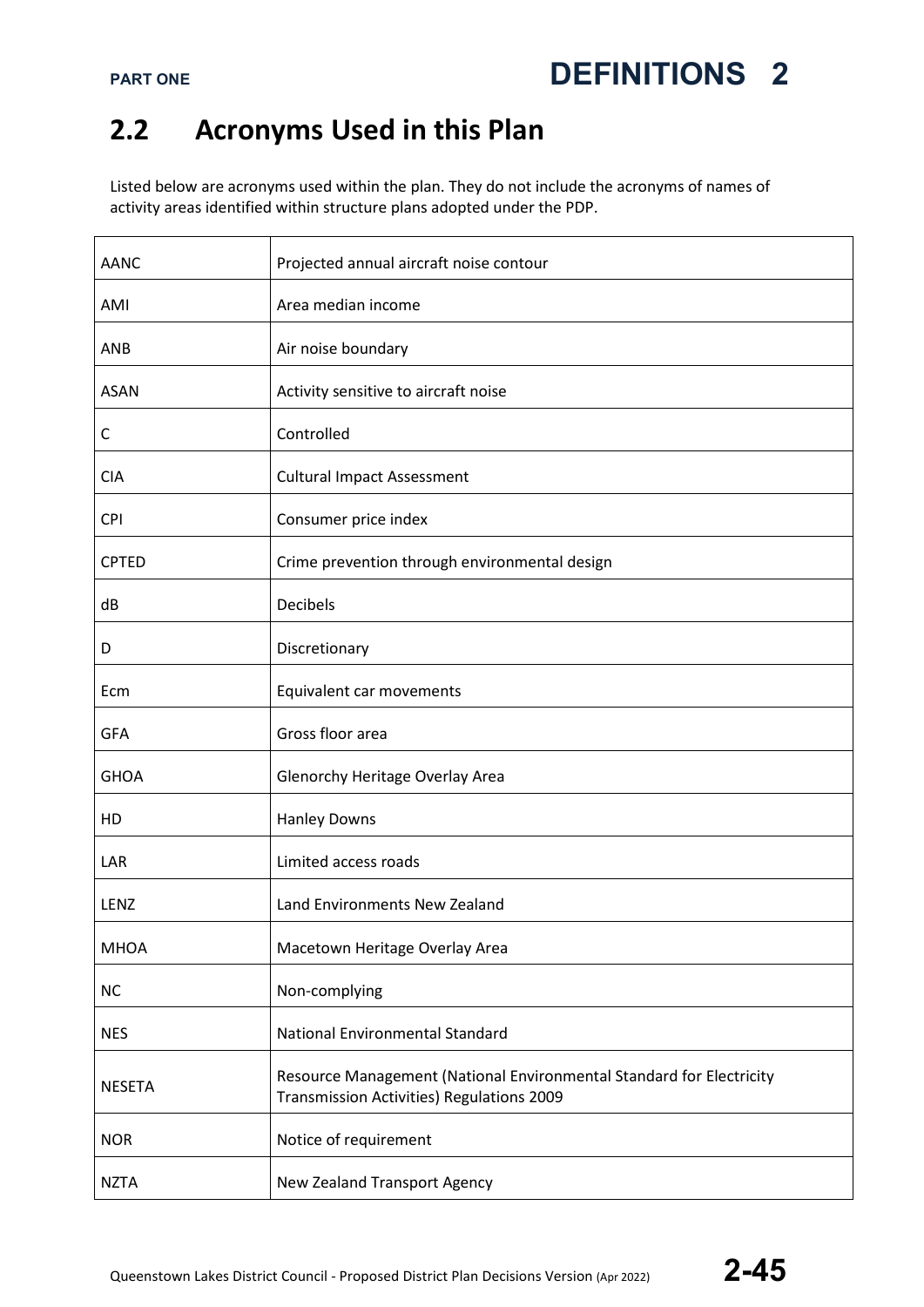| <b>OCB</b>    | Outer control boundary                        |
|---------------|-----------------------------------------------|
| <b>ONF</b>    | Outstanding natural feature                   |
| <b>ONL</b>    | Outstanding natural landscape                 |
| ${\sf P}$     | Permitted                                     |
| PFA           | Public floor area                             |
| PR            | Prohibited                                    |
| PV            | Photovoltaics                                 |
| <b>RCL</b>    | Rural character landscape                     |
| <b>RD</b>     | Restricted discretionary                      |
| <b>REG</b>    | Renewable electricity generation              |
| <b>RMA</b>    | Resource Management Act 1991                  |
| <b>SAPS</b>   | Stand-alone power systems                     |
| <b>SEL</b>    | Sound exposure level                          |
| <b>SHOA</b>   | Skippers Heritage Overlay Area                |
| <b>SMLHOA</b> | Sefferton and Moke Lake Heritage Overlay Area |
| <b>SNA</b>    | Significant natural areas                     |
| <b>UGB</b>    | Urban growth boundary                         |
| Vpd           | Vehicles per day                              |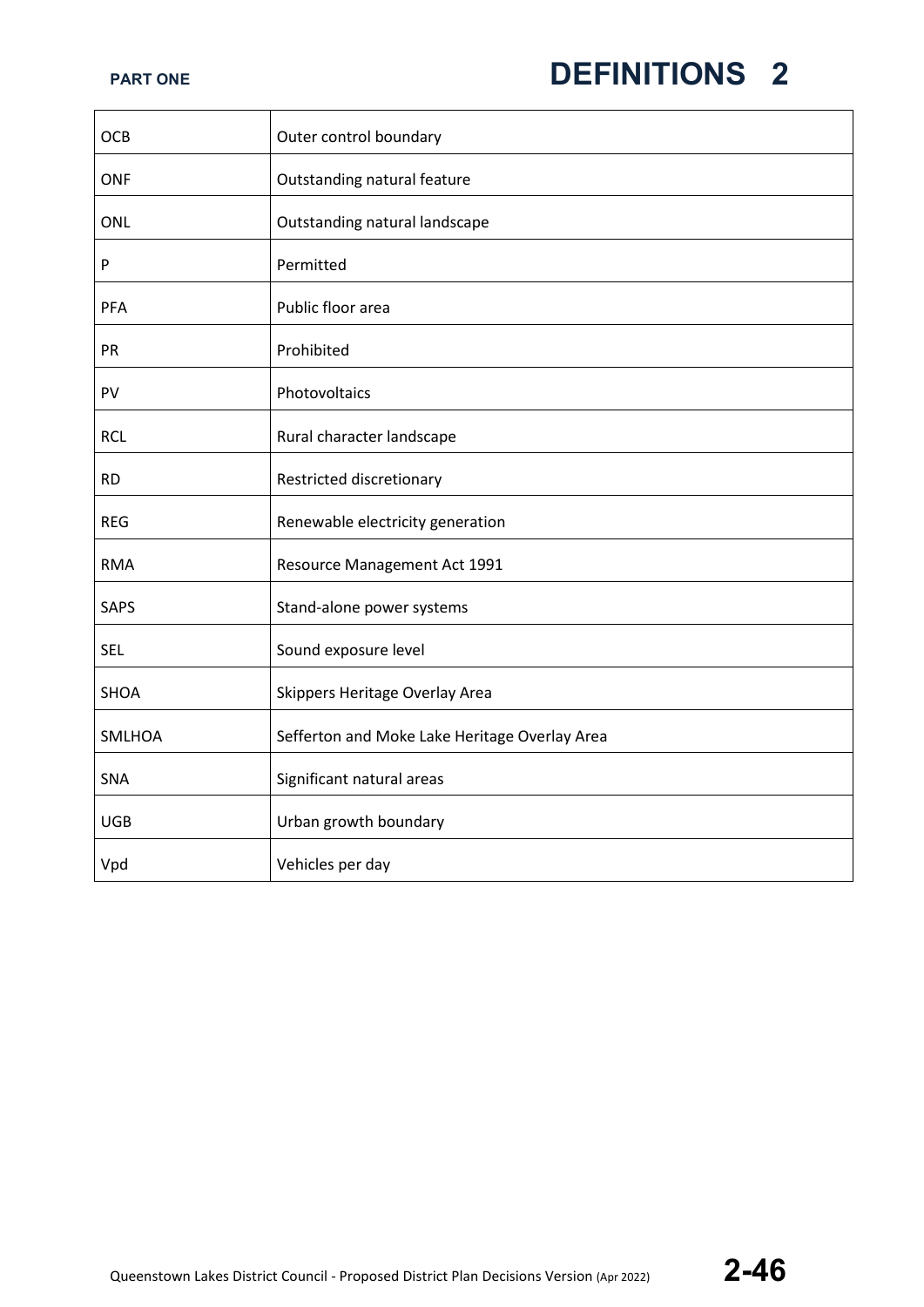### **2.3 Glossary**

| Ahi kā                      | Continued occupation according to the customary law of Māori<br>tenure ("keeping the fires burning"). |
|-----------------------------|-------------------------------------------------------------------------------------------------------|
| <b>Ara Tawhito</b>          | Trails and routes. A network of trails crossed the region linking the                                 |
|                             | permanent villages with seasonal inland campsites and the coast,                                      |
|                             | providing access to a range of mahika kai resources and inland stone                                  |
|                             | resources, including pounamu and silcrete.                                                            |
|                             |                                                                                                       |
| Awa                         | River.                                                                                                |
| Hapū                        | Sub-tribe, extended whanau.                                                                           |
| lwi                         | Tribe.                                                                                                |
| Ngāi Tahu/ Kāi Tahu         | The collective of individuals who descend from Ngai Tahu, Kati                                        |
|                             | Māmoe and Waitaha who are Manawhenua in the Queenstown                                                |
|                             | Lakes District.                                                                                       |
| Kāika                       | Settlement                                                                                            |
| <b>Kaitiaki</b>             | Guardian.                                                                                             |
| Kaitiakitanga/ Kaitiakitaka | The exercise of customary custodianship, in a manner that                                             |
|                             | incorporates spiritual matters, by tangata whenua who hold                                            |
|                             | Manawhenua status for a particular area or resource.                                                  |
|                             |                                                                                                       |
| Ki Uta Ki Tai               | Mountains to the sea.                                                                                 |
| Mahinga Kai/ Mahika Kai     | Mahinga kai refers to the gathering of food and natural materials,                                    |
|                             | the places where those resources are sourced, and the traditions,                                     |
|                             | customs and collection methods. Mahinga kai remains one of the                                        |
|                             | cornerstones of Ngai Tahu culture.                                                                    |
| <b>Mana</b>                 | Authority, control, influence, prestige and power.                                                    |
| <b>Manawhenua</b>           | Those who exercise customary authority or rangatiratanga.                                             |
| <b>Mauri</b>                | Life supporting capacity.                                                                             |
| Maunga/ Mauka               | Important mountains. Mountains are of great cultural importance to                                    |
|                             | Ngai Tahu. Many are places of spiritual presence, and prominent                                       |
|                             | peaks in the District are linked to Ngai Tahu creation stories, identity                              |
|                             | and mana.                                                                                             |
| Mōkihi                      | Raft made of bundles of raupo, flax stalks or rushes. These were used                                 |
|                             | to navigate the inland lakes and rivers.                                                              |
| Nohoanga/Nohoaka            | A network of seasonal settlements. Ngāi Tahu were based largely on                                    |
|                             | the coast in permanent settlements, and travelled inland on a                                         |
|                             | seasonal basis. Iwi history shows, through place names and                                            |
|                             | whakapapa, continuous occupation of a network of seasonal                                             |
|                             | settlements, which were distributed along the main river systems                                      |
|                             | from the source lakes to the sea.                                                                     |
| Pā site                     | Fortified settlement.                                                                                 |
|                             | Permanent settlement or settlement on traditional land.                                               |
| Papakāinga/ Papakāika       |                                                                                                       |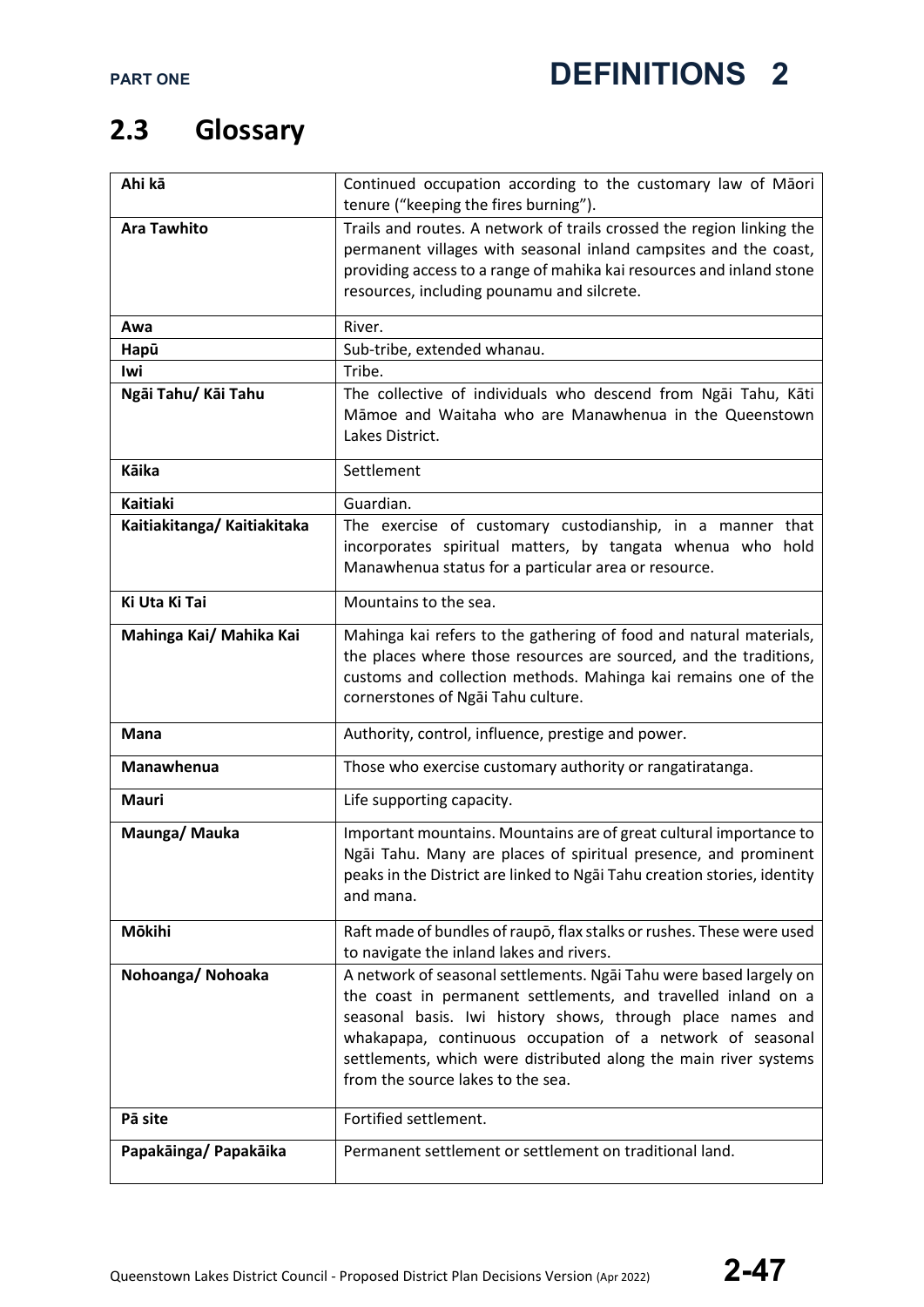| Papatipu                      | Local Manawhenua representative group or community system of                                                                                                                                                                                           |
|-------------------------------|--------------------------------------------------------------------------------------------------------------------------------------------------------------------------------------------------------------------------------------------------------|
| Rūnanga/Rūnaka                | representation.                                                                                                                                                                                                                                        |
|                               |                                                                                                                                                                                                                                                        |
| Pounamu                       | Nephrite, greenstone, jade.                                                                                                                                                                                                                            |
| Rāhui                         | Restriction on access to a specific resource for a particular time.                                                                                                                                                                                    |
| Rangātiratanga/Rakatirataka   | Chieftainship, decision-making rights.                                                                                                                                                                                                                 |
| <b>Repo Raupo</b>             | Wetlands or swamps. These provide valuable habitat for taonga<br>species and mahinga kai resources.                                                                                                                                                    |
| Rohe                          | Boundary.                                                                                                                                                                                                                                              |
| Tangata whenua                | The iwi or hapū that holds mana whenua in a particular area.                                                                                                                                                                                           |
| <b>Takiwā</b>                 | Area, region, district.                                                                                                                                                                                                                                |
| Tauranga waka/Tauraka<br>waka | Waka (canoe) mooring site.                                                                                                                                                                                                                             |
| <b>Te Ao Tūroa</b>            | The natural environment                                                                                                                                                                                                                                |
| Tikanga/Tikaka                | Lore and custom, customary values and practices.                                                                                                                                                                                                       |
| <b>Tōpuni</b>                 | Named for the Tōpuni cloak worn by Ngai Tahu rangatira.                                                                                                                                                                                                |
| Tūāhu                         | Sacred place.                                                                                                                                                                                                                                          |
| Tuhituhi neherā               | Rock art.                                                                                                                                                                                                                                              |
| Tūpuna/tīpuna                 | Ancestor.                                                                                                                                                                                                                                              |
| Umu-tī                        | Earth oven used for cooking tī kōuka (cabbage tree). These are found<br>in a diversity of areas, including old stream banks and river terraces,<br>on low spurs or ridges, and in association with other features, such<br>as nohoaka/ nohoanga.       |
| Urupā                         | Burial place.                                                                                                                                                                                                                                          |
| Wāhi kōhatu                   | Rock outcrops. Rock outcrops provided shelters and were intensely<br>occupied by Māori from the moa-hunter period into early European<br>settlement during seasonal hikoi. Tuhituhi neherā may be present.                                             |
| Wāhi taonga/ Wāhi taoka       | Resources, places and sites treasured by tangata whenua. These<br>valued places reflect the long history and association of Ngai Tahu<br>with the Queenstown Lakes District.                                                                           |
| Wāhi Tapu                     | Places sacred to tangata whenua.                                                                                                                                                                                                                       |
| Wāhi tohu                     | Features used as location markers within the landscape. Prominent<br>landforms formed part of the network of trails along the coast and<br>inland. These acted as fixed point locators in the landscape for<br>travellers and are imbued with history. |
| Wāhi Tūpuna                   | Landscapes and places that embody the relationship of<br>Manawhenua and their culture and traditions with their ancestral<br>lands, water, sites, wāhi tapu, and other taonga.                                                                         |